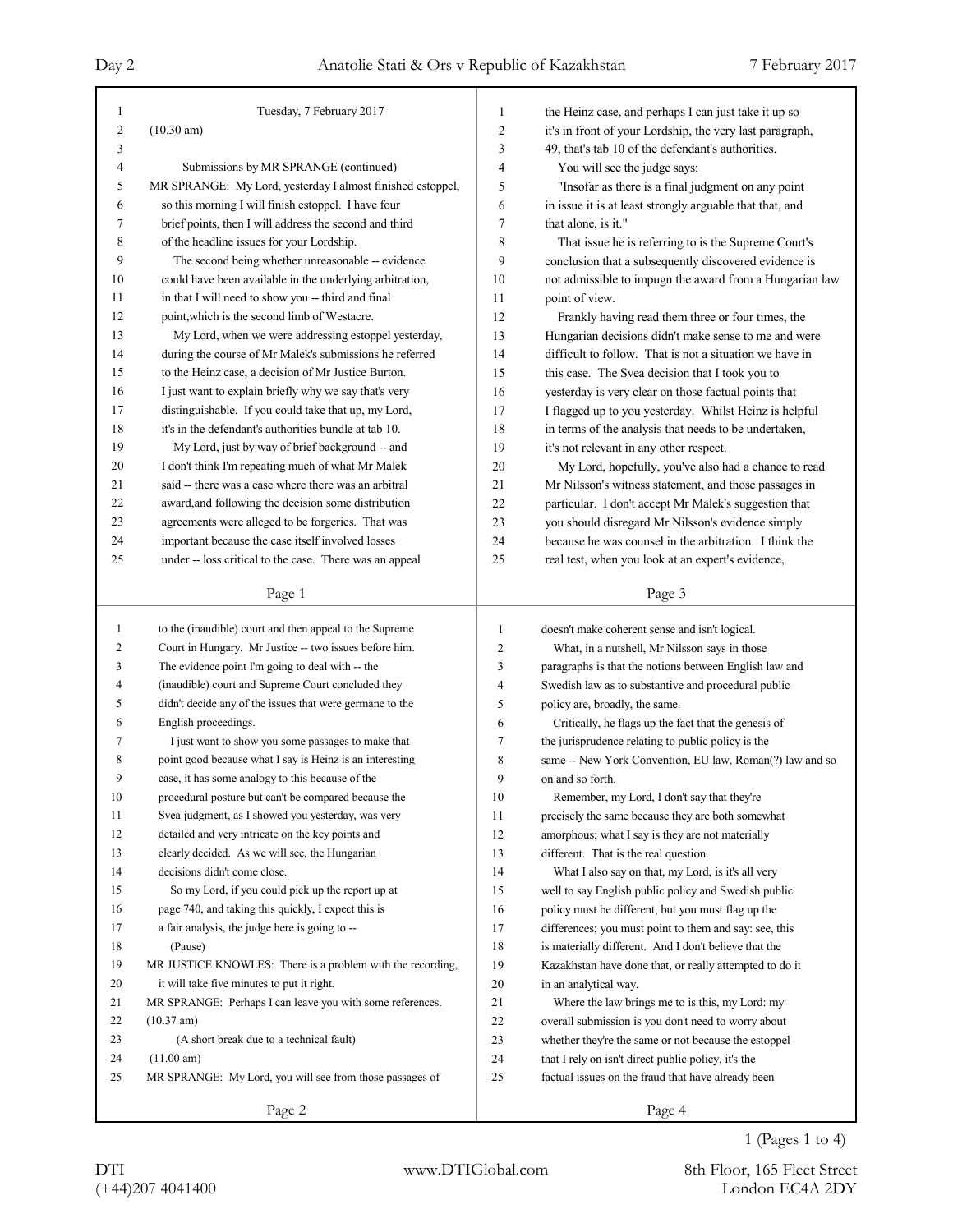| 1              | decided that I articulated yesterday. So you don't need                                                        | 1                       | House of Spring Gardens, 254, paragraph F:                       |
|----------------|----------------------------------------------------------------------------------------------------------------|-------------------------|------------------------------------------------------------------|
| $\overline{2}$ | to find for me on the estoppel by finding there's no                                                           | $\overline{\mathbf{c}}$ | "In my opinion, the same result can equally be                   |
| 3              | material difference.                                                                                           | 3                       | reached by this route [abuse] which is untrammelled by           |
| 4              | The second point is this, my Lord: I, obviously,                                                               | 4                       | the technicalities of estoppel."                                 |
| 5              | accept the judgment of Lord Justice Rix in Yukos about                                                         | 5                       | So even if you were to conclude that there might be              |
| 6              | the dangers of public policy, but what I say is that can                                                       | 6                       | a slight difference between the two tests, it's clearly          |
| 7              | be distinguished for this simple reason. In Yukos there                                                        | 7                       | an abuse. It's an abuse because they're, plainly,                |
| 8              | was a decision of the Russian courts wiping that award                                                         | 8                       | trying to have another bite at the same issue. They are          |
| 9              | out, and then there was a Dutch court decision saying                                                          | 9                       | asking this court to conduct a trial on something                |
| 10             | the award could be enforced because they, the Dutch                                                            | 10                      | they've already had a trial on, and which they've,               |
| 11             | court, considered the Russian judgment to be partial.                                                          | 11                      | plainly, lost on all three points that I took you to             |
| 12             | I quite accept that in between jurisdictions, there                                                            | 12                      | yesterday.                                                       |
| 13             | will be a different approach to attacks on foreign                                                             | 13                      | My Lord, if I could turn now to the question of the              |
| 14             | judgments because issues of comity, and so on, are                                                             | 14                      | evidence.                                                        |
| 15             | treated differently and there are other factors as well.                                                       | 15                      | MR JUSTICE KNOWLES: Yes, so that's the estoppel.                 |
| 16             | Civil courts look at the gathering of evidence in a very                                                       | 16                      | MR SPRANGE: That's the estoppel and abuse done.                  |
| 17             | different way than we do.                                                                                      | 17                      | MR JUSTICE KNOWLES: I just want to go back to the Svea           |
| 18             | All of that is fine when you are talking about that                                                            | 18                      | Court of Appeal decision and pick up something which,            |
| 19             | kind of factual matrix. But what we have here is a New                                                         | 19                      | either dealing with it now or dealing with it later,             |
| 20             | York Convention award, and a particular paragraph of the                                                       | 20                      | it's up to you, but I raise it now because it's to do            |
| 21             | New York Convention and tried in two arbitration acts;                                                         | 21                      | with the estoppel point. I'm using just, for present             |
| 22             | and you have a very well regarded expert, albeit counsel                                                       | 22                      | purposes, tab 3 of the core bundle, which had the                |
| 23             | in the underlying proceedings, who flags up the                                                                | 23                      | translation that's there. So that's 1755 and 1756 in             |
| 24             | differences and says that there isn't anything material;                                                       | 24                      | the main bundle, about page references. I'd like to              |
| 25             | and, on the other hand, you have nothing from Kazakhstan                                                       | 25                      | work through again from since the arbitral tribunal,             |
|                |                                                                                                                |                         |                                                                  |
|                | Page 5                                                                                                         |                         | Page 7                                                           |
|                |                                                                                                                |                         |                                                                  |
| 1              |                                                                                                                | 1                       |                                                                  |
| 2              | that carefully goes through the two bodies and says this                                                       | $\overline{c}$          | bottom of 1755, through to the body of 1756.<br>MR SPRANGE: Yes. |
| 3              | is where they're different.<br>So my Lord, where I finish up is as follows, on                                 | 3                       | MR JUSTICE KNOWLES: So just taking this, really, sentence        |
| 4              | estoppel. I took you to Lord Justice Flow's passage in                                                         | 4                       | by sentence:                                                     |
| 5              |                                                                                                                | 5                       | "Since the arbitral tribunal based its assessment on             |
| 6              | the CAT case, which was when you are looking at the                                                            | 6                       | the indicative bid, the evidence invoked by the                  |
| 7              | question, under English law, the relevance of the fraud<br>to the award, he framed it as follows:              | 7                       | investors in the form of witness testimony  about                |
| 8              |                                                                                                                | 8                       | investment costs has not been of immediate importance            |
| 9              | " contributed in a material way to obtaining the                                                               | 9                       | for the outcome. In the Court of Appeal's opinion such           |
| 10             | award."                                                                                                        | 10                      | evidence per se, even if proved false, does not                  |
| 11             | The language the Svea Court of Appeal uses is<br>"directly determinative of the outcome". In my                | 11                      | constitute sufficient reason to consider the arbitral            |
| 12             | respectful submission, that's a distinction without a                                                          | 12                      | award invalid."                                                  |
| 13             | difference. They mean the same thing.                                                                          | 13                      | That is to say that, in its own right, the evidence              |
| 14             | I said to you in my opening remarks yesterday that                                                             | 14                      | of investment cost isn't sufficient reason and that's            |
| 15             | if it was so, the judgment debtor to a New York                                                                | 15                      | because the tribunal bases its assessment on the                 |
| 16             |                                                                                                                | 16                      | indicative bid.                                                  |
| 17             | Convention award, could go round the world drawing<br>nuanced distinctions in a fraud case between contributed | 17                      | Moving on in the Court of Appeal's opinion:                      |
| 18             | in a material way and directly determinative. The New                                                          | 18                      | "It's also not obvious that this evidence [that's                |
| 19             | York Convention would have no purpose; it would be                                                             | 19                      | the evidence of investment cost] through indirect                |
| 20             | useless.                                                                                                       | 20                      | influence of the tribunal was decisive for the outcome           |
| 21             | My final point on estoppel, my Lord, is -- leaving                                                             | 21                      | of the case."                                                    |
| 22             | aside estoppel, if there were a tiny technicality taken                                                        | 22                      | Now, that reference to "indirect influence" might be             |
| 23             | against the claimants, it's clearly an abuse.                                                                  | 23                      | to whether false evidence of investment cost, though not         |
| 24             | I won't take you back to it, but I'll give you the                                                             | 24                      | directly informing the tribunal's decision on quantum            |
| 25             | reference. Lord Justice Stuart-Smith observed in the                                                           | 25                      | would nonetheless cause them to question everything it           |
|                | Page 6                                                                                                         |                         | Page 8                                                           |

2 (Pages 5 to 8)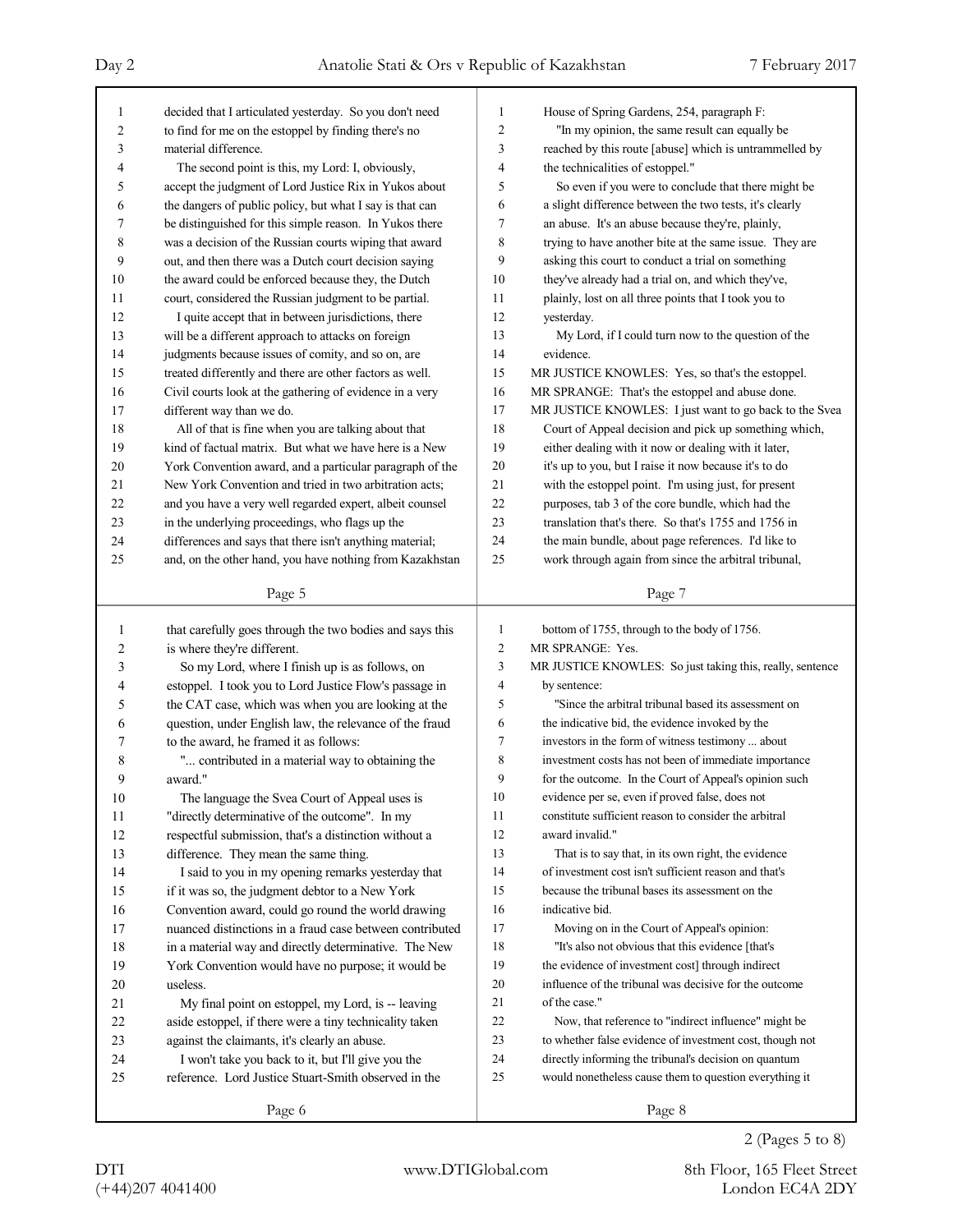| $\mathbf{1}$ | was hearing from the party.                               | 1              | MR JUSTICE KNOWLES: Svea court, I'm so sorry. It's just  |
|--------------|-----------------------------------------------------------|----------------|----------------------------------------------------------|
| 2            | MR SPRANGE: The analogy, I think, would be the perception | $\overline{c}$ | used the word "directly".                                |
| 3            | point that Mr Hirst argued in CAT.                        | 3              | MR SPRANGE: Yes.                                         |
| 4            | MR JUSTICE KNOWLES: But in that way. Over the page:       | $\overline{4}$ | MR JUSTICE KNOWLES: And I see and hear what you say in   |
| 5            | "Moving on to the question, says the Svea court, of       | 5              | relation to that, but where is the Svea court reaching   |
| 6            | whether the indicative bid per se constituted false       | 6              | a finding on the question that false evidence led to     |
| 7            | evidence, it is undisputed that prior to the initiation   | $\tau$         | an unreliable indicative bid, and thus incorrectly       |
| 8            | of the arbitration KMG had submitted the relevant offer   | 8              | affected the tribunal's assessment of value of the       |
| 9            | of \$199 million for the LPG plant, thus the indicative   | 9              | plant?                                                   |
| 10           | bid per se is not to be regarded as false evidence even   | 10             | MR SPRANGE: Yes. If I've understood your question        |
| 11           | if through the annual reports  possibly incorrect         | 11             | correctly, my Lord, I say that there isn't a factual     |
| 12           | information regarding the amount invested in the plant    | 12             | finding to that effect. What I say is, essentially,      |
| 13           | was among the factors that KMG took into account when     | 13             | there are three factual findings. There's the first      |
| 14           | calculating the size of the offer."                       | 14             | factual finding that there was no direct -- let's just   |
| 15           | Pausing there, they're saying that the indicative         | 15             | pick it up. It's in the early passage:                   |
| 16           | bid in itself isn't false, even if it's come about.       | 16             | "In the Court of Appeal's opinion [it's the direct       |
| 17           | MR SPRANGE: On faulty information.                        | 17             | language] does not constitute sufficient reason to       |
| 18           | MR JUSTICE KNOWLES: On faulty information. But it is what | 18             | consider the arbitral award invalid."                    |
| 19           |                                                           | 19             | That's the first one. We have the direct that I've       |
| 20           | it is, it exists.<br>Then:                                |                |                                                          |
|              |                                                           | 20             | referred to. Then the second one is:                     |
| 21           | "Accordingly, the allegedly false information in the      | 21             | "In the Court of Appeal's opinion, it is also not        |
| 22           | annual reports did not directly constitute any basis for  | 22             | obvious that this evidence [the fraudulent evidence]     |
| 23           | the arbitral award's assessment of the value of the LPG   | 23             | through indirect influence on the arbitral tribunal was  |
| 24           | plant."                                                   | 24             | decisive for the outcome."                               |
| 25           | So that is saying that the annual reports, the            | 25             | So that's second one. And the third one is - and         |
|              | Page 9                                                    |                | Page 11                                                  |
|              |                                                           |                |                                                          |
|              |                                                           |                |                                                          |
| 1            | alleged false information about costs and the like,       | 1              | it could be, frankly, three or four, but let's call it   |
| 2            | didn't directly constitute any basis for the tribunal's   | 2              | three with some subs -- first, that the indicative bid   |
| 3            | assessment of the value of the plant:                     | 3              | wasn't false evidence. That's a finding because of its   |
| 4            | "Against this background, the implication of the          | 4              | timing, and so on:                                       |
| 5            | indicative bid by the investors did not constitute        | 5              | "The alleged false information in the annual reports     |
| 6            | an implication of false evidence."                        | 6              | did not constitute any basis for the arbitral tribunal's |
| 7            | Now, I appreciate there's a paragraph that follows,       | 7              | assessment of the value of the LPG part [that's          |
| 8            | but, by all means, factor that in. But the tribunal has   | 8              | a finding] and against this background, the invocation   |
| 9            | just said of the allegedly false information in the       | 9              | of the indicative bid did not constitute an invocation   |
|              |                                                           | 10             |                                                          |
| 10<br>11     | annual reports that it didn't directly constitute any     | 11             | of false evidence."                                      |
|              | basis for the tribunal's assessment. The question for     | 12             | So there's a finding that by putting in "indicative      |
| 12<br>13     | me is: what about indirectly? Because the argument that   | 13             | bid", they did not invoke any false evidence, if that    |
|              | is ranged against you can be put, at least in part, that  | 14             | evidence and assumption that was false. So those are     |
| 14           | the annual reports indirectly provided a basis for        |                | the findings.                                            |
| 15           | the tribunal's assessment because the annual reports,     | 15             | Now, the point you've raised:                            |
| 16           | the alleged false information on costs, fed the           | 16             | " did not directly constitute any basis for the          |
| 17           | indicative bid and the indicative bid was relied upon.    | 17             | arbitral tribunal's assessment of the value the LPG      |
| 18           | So where do you say there is a finding on the             | 18             | plant."                                                  |
| 19           | question that false evidence led to an unreliable         | 19             | I take the point that they don't then go on and say,     |
| 20           | indicative bid, and thus indirectly affected              | 20             | like they do earlier on:                                 |
| 21           | the tribunal's assessment of the value of the plant?      | 21             | " and it was also not obvious that it was                |
| 22           | I will put that again. My focus is, in contrast to        | 22             | decisive in an indirect way for the outcome of the       |
| 23           | the tribunal's use of the word "directly" --              | 23             | case."                                                   |
| 24           | MR SPRANGE: Just so I'm clear, my Lord, when you say      | 24             | I don't have that further finding. But I say             |
| 25           | "tribunal", you mean the Svea court?                      | 25             | I don't need it for these reasons. First of all, I've    |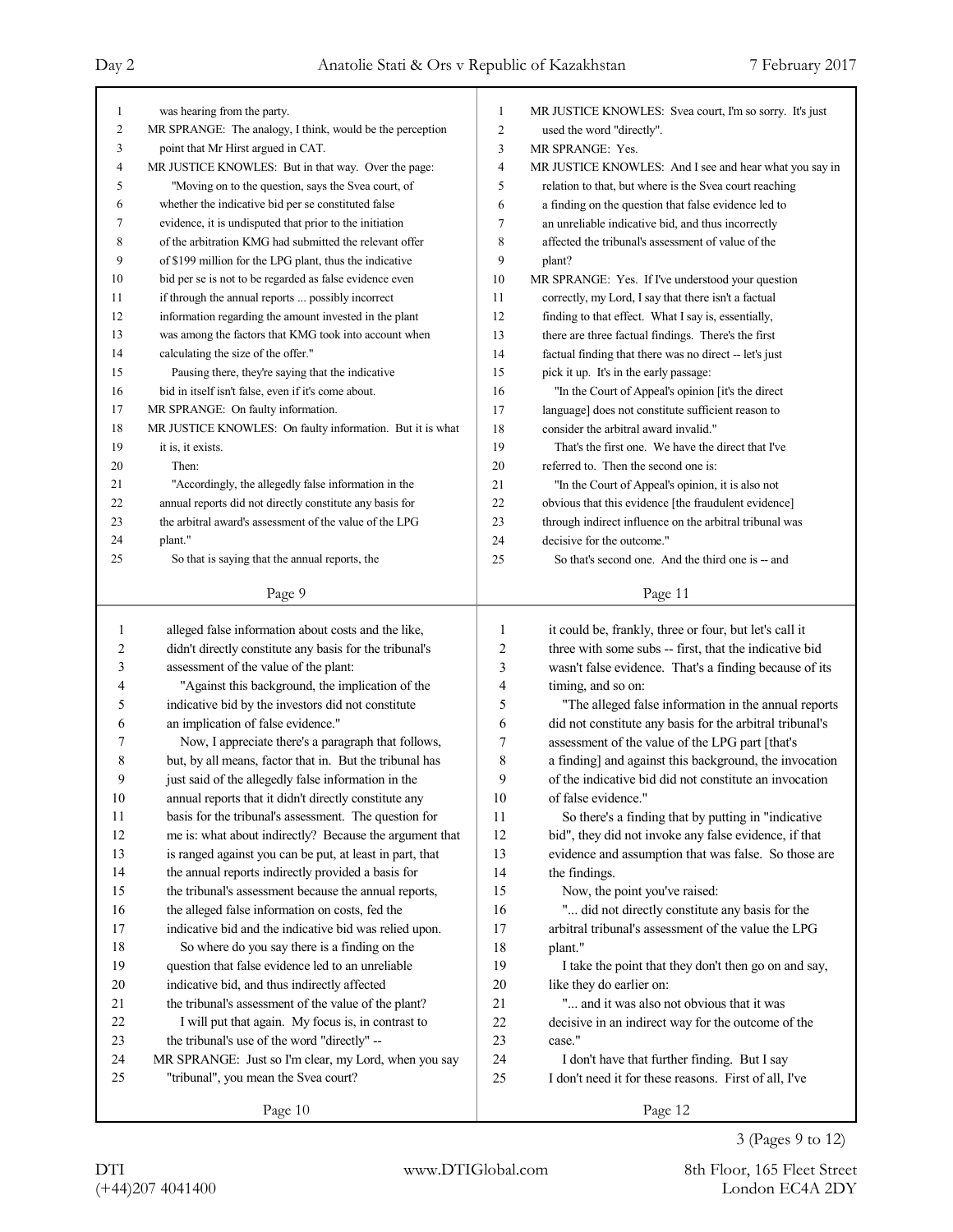٦

| 1                       | taken this particular paragraph starting, "On moving on  | 1              | indirect influence on the arbitral tribunal was             |
|-------------------------|----------------------------------------------------------|----------------|-------------------------------------------------------------|
| 2                       | the question", because they are very, I say, intricate   | 2              | decisive."                                                  |
| 3                       | and important findings of fact.                          | 3              | So they've thrown out the perception point, or              |
| 4                       | But frankly, all we need is what's in the paragraph      | 4              | whatever that might be. That, I say, is clear silver        |
| 5                       | "Since the arbitral tribunal" because, remember,         | 5              | bullet stuff. These factual points, to me, just take it     |
| 6                       | my Lord, a bit like in Heinz, a bit like in CAT, a bit   | 6              | that much further in terms of the -- what is the            |
| 7                       | like in DDT, a bit like in all of these cases, the real  | 7              | futility in even considering the fraud, given those         |
| 8                       | question is: has an issue been decided by the other      | 8              | findings? They can't get round that; they're stuck.         |
| 9                       | court that the moving party here needs to raise and      | 9              | MR JUSTICE KNOWLES: I'm dwelling on this because it's       |
| 10                      | succeed on to win?                                       | 10             | important and because you've emphasised it, perfectly       |
| 11                      | And to win, I say, here Kazakhstan has to show           | 11             | understandably, in your submission how important the        |
| 12                      | you -- let's use the Lord Justice Flaux word -- that     | 12             | wording is here. So let me just -- again, in the spirit     |
| 13                      | it's contributed in a material way to obtaining the      | 13             | of debate, looking at it with you again, the "since         |
| 14                      | award, on the Mr Justice Blair approach. Those are       | 14             | the tribunal" paragraph, is looking at the evidence         |
| 15                      | issues that they need to prevail on here and they've     | 15             | about cost, yes.                                            |
| 16                      | lost both of those in that paragraph there.              | 16             | MR SPRANGE: Yes.                                            |
| 17                      | I rely on the next paragraph and those factual           | 17             | MR JUSTICE KNOWLES: And we'll assume, for the sake of       |
| 18                      | findings to go a step further, and say: not only is that | 18             | argument, that the evidence about cost is -- let's make     |
| 19                      | the case, they've actually decided the indicative bid    | 19             | it simple -- false and known to be false. Just for the      |
| 20                      | wasn't false; the financial reports weren't invoked in   | 20             | sake of argument.                                           |
| 21                      | submitting they were false, weren't invoked in           | 21             | MR SPRANGE: And perhaps we could label it the               |
| 22                      | submitting the indicative bid:                           | 22             | 245 million-dollar evidence.                                |
| 23                      | " and against this background, the invocation of         | 23             | MR JUSTICE KNOWLES: The 245 million, and it says that the   |
| 24                      | the indicative bid by investors did not constitute       | 24             | 245 million hasn't been of immediate importance for the     |
| 25                      | an invocation of false evidence."                        | 25             | outcome  doesn't constitute sufficient reason to            |
|                         |                                                          |                |                                                             |
|                         | Page 13                                                  |                | Page 15                                                     |
|                         |                                                          |                |                                                             |
| 1                       | So they are very belt and braces findings to really      | $\mathbf{1}$   | consider the award invalid, not obvious that it's had       |
| $\overline{\mathbf{c}}$ | support the first one.                                   | $\overline{c}$ | an indirect influence on the tribunal.                      |
| 3                       | You can imagine it this way, my Lord. If we were at      | 3              | MR SPRANGE: Yes.                                            |
| 4                       | trial and this was the straitjacket by which Kazakhstan  | 4              | MR JUSTICE KNOWLES: And one can understand all that because |
| 5                       | was strapped for their claims, even if they were false,  | 5              | of the opening clause, "Since the tribunal based its        |
| 6                       | they couldn't allege that financial reports had tainted  | 6              | assessment on the bid". So it's saying because              |
| 7                       | the indicative offer; they couldn't argue that the       | 7              | the tribunal bases its assessment on the bid, the           |
| 8                       | annual reports, even though they may have been relied on | 8              | 245 million is not of immediate importance, per se          |
| 9                       | in preparing the indicative offer, constitute any basis  | 9              | doesn't constitute sufficient reason and is not             |
| $10\,$                  | for the tribunal's assessment of the LPG plant; and they | $10\,$         | a indirect influence on the tribunal, as sometimes false    |
| 11                      | couldn't argue that using the indicative bid constituted | 11             | evidence can be.                                            |
| 12                      | an invocation of false evidence, since that is what      | 12             | If that's what that paragraph is about, then, as the        |
| 13                      | the tribunal awarded damages on for the LPG plant and    | 13             | Svea court says, in the next paragraph:                     |
| 14                      | since they rejected all the investment costs evidence    | 14             | "Moving on to the question of whether the indicative        |
| 15                      | submitted by the claimants and accepted Kazakhstan's     | 15             | bid per se constituted false evidence "                     |
| 16                      | approach, how are they going to get round that           | 16             | They say -- I paraphrase -- but no, because it              |
| 17                      | straitjacket? They simply can't.                         | 17             | exists. They acknowledge the possibility that the           |
| 18                      | They could have the most heinous fraud on the            | 18             | 245 million has informed the size of that bid, but then     |
| 19                      | plant -- I don't say they do, as you know -- but it      | 19             | simply say that that false information, as to the           |
| $20\,$                  | simply couldn't get around those very tight point. It    | 20             | 245 million, didn't directly constitute a basis for the     |
| 21                      | couldn't even get round the first more general points,   | 21             | assessment of value. Against that background, the           |
| 22                      | that the supervisory court has found that there was no   | 22             | indicative bid didn't constitute an invocation of false     |
| 23                      | direct influence, and then gone a step further than even | 23             | evidence.                                                   |
| 24                      | the English tests require:                               | 24             | I can see the point that the reasoning, even if             |
| $25\,$                  | "It is also not obvious that this evidence through       | 25             | broken into the three or four points that you've            |

4 (Pages 13 to 16)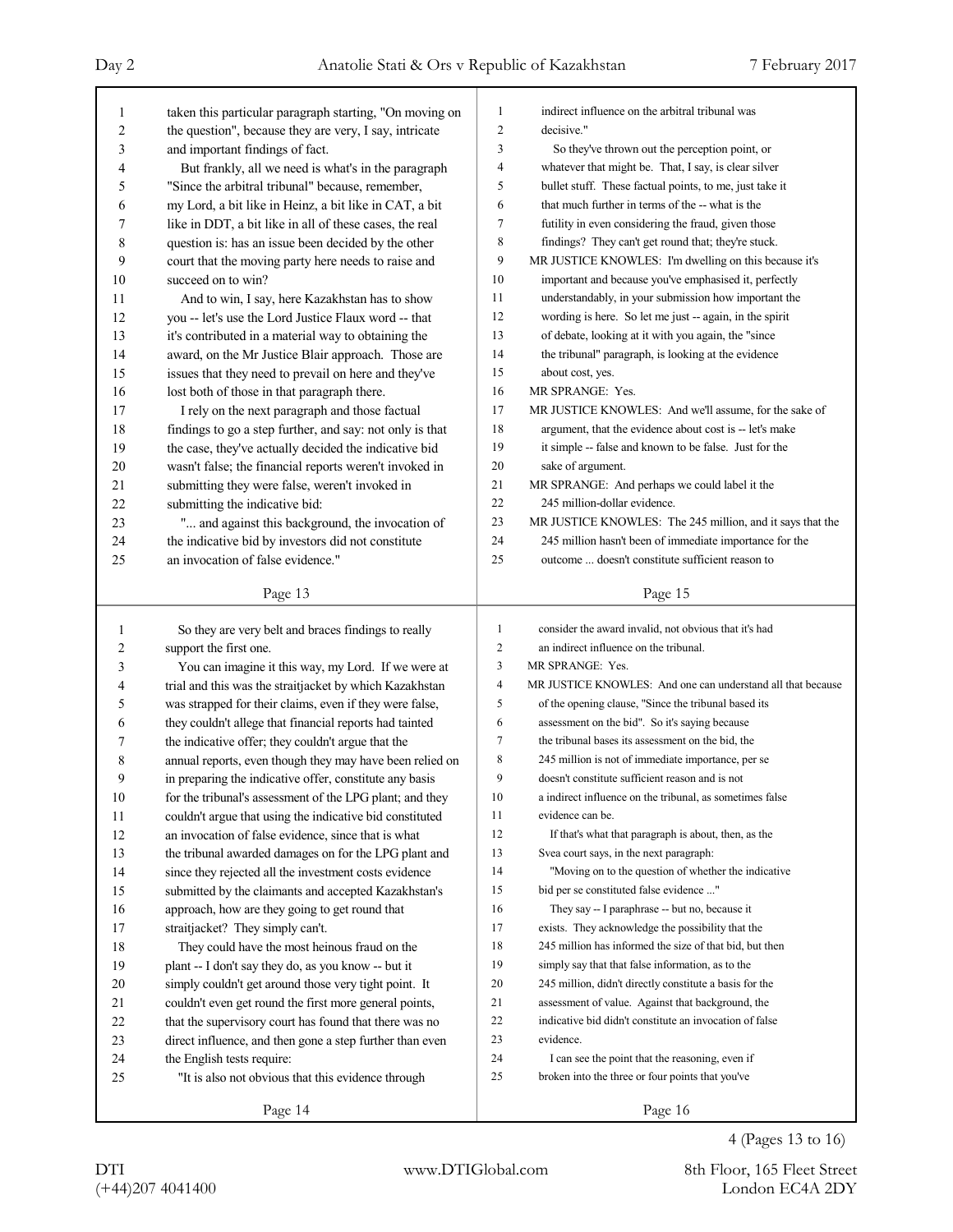| 1      | indicated, isn't necessarily telling us what is the      | $\mathbf{1}$   | tribunal's assessment."                                  |
|--------|----------------------------------------------------------|----------------|----------------------------------------------------------|
| 2      | answer where the problem in the case is that the         | $\sqrt{2}$     | So that means the false information in that guise as     |
| 3      | indicative bid has -- which looks good -- been           | 3              | the indicative bid didn't impact the tribunal's          |
| 4      | undermined by the 245 million.                           | $\overline{4}$ | decision.                                                |
| 5      | MR SPRANGE: Yes. My Lord, perhaps if I can take it in    | 5              | MR JUSTICE KNOWLES: It didn't directly.                  |
| 6      | stages and without going backwards, although I agree     | 6              | MR SPRANGE: It didn't directly. I accept, my Lord, they  |
| 7      | that the two paragraphs you have focused on are the crux | $\overline{7}$ | don't go on then to talk about indirect influence. In    |
| 8      | paragraphs, I think the paragraph starting, "Since the   | 8              | my submission, that simply doesn't matter because here   |
| 9      | arbitral tribunal" needs to be considered in light of    | 9              | we're not talking about the two-pronged headline test    |
| 10     | what they say in the paragraph above, "as the            | 10             | and whether that's been satisfied, we are going to dig   |
| 11     | Court of Appeal has described".                          | 11             | down into a factual issue. This, in my respectful        |
| 12     | MR JUSTICE KNOWLES: Yes.                                 | 12             | submission, isn't the court looking at whether those two |
| 13     | MR SPRANGE: And you'll note there, my Lord, they have    | 13             | criteria are satisfied; it's really explaining the       |
| 14     | the paragraph that says:                                 | 14             | indicative bid and how it works. It's really, in my      |
| 15     | "There is no question of declaring an arbitral award     | 15             | respectful submission, rationale for what we see in the  |
| 16     | invalid solely on the ground that false evidence or      | 16             | paragraph before.                                        |
| 17     | untrue testimony has occurred when it is not clear that  | 17             | MR JUSTICE KNOWLES: Isn't the phrase:                    |
| 18     | such has been directly decisive for the outcome."        | 18             | " false information in annual reports did not            |
| 19     | That's point 1. Point 2 is:                              | 19             | directly constitute any basis for the tribunal's         |
| 20     | "Situations are conceivable in which the invocation      | 20             | assessment of the value of the plant "                   |
| 21     | of false evidence may have an direct impact upon the     | 21             | Isn't that simply saying the tribunal did not,           |
| 22     | arbitral tribunal "                                      | 22             | themselves, directly rely on the annual reports (because |
| 23     | Et cetera. So that's where they're laying the test       | 23             | they relied on the indicative bid), and the problem      |
| 24     | out. In the paragraph that says, "Since the arbitral     | 24             | therefore is not with what the Svea court are dealing    |
| 25     | tribunal", they decide those two points. They are        | 25             | with, direct basis, but indirect basis?                  |
|        |                                                          |                |                                                          |
|        | Page 17                                                  |                | Page 19                                                  |
|        |                                                          |                |                                                          |
|        |                                                          |                |                                                          |
| 1      | saying there that false evidence didn't have a directly  | $\mathbf{1}$   | MR SPRANGE: My Lord, with respect, I would say this:     |
| 2      | decisive impact and it didn't have an indirect influence | $\sqrt{2}$     | I accept that what they're saying is the false           |
| 3      | on the tribunal either.                                  | $\mathfrak{Z}$ | information in the annual reports did not directly       |
| 4      | They're very clear there, they're talking here about     | $\overline{4}$ | constitute any basis for the tribunal's assessment of    |
| 5      | the false evidence. I think you and I labelled it "the   | 5              | the basis of the value of the LPG plant because they are |
| 6      | 245 million-dollar evidence".                            | 6              | relying on the indicative bid.                           |
| 7      | So to me, if the judgment stopped there and there        | 7              | But they're not using that language in the same          |
| 8      | was nothing else, they would be estopped because that    | 8              | context as they are using it when they apply the test -- |
| 9      | is, as I alluded to in their skeleton argument,          | 9              | that's point 1 -- because this is a factual finding, not |
| $10\,$ | paragraphs 55 and 56, essentially, the issue that the    | 10             | a finding under either the English test or the Swedish   |
| 11     | English court would need to look at if it was            | 11             | test.                                                    |
| 12     | considering the fraud and it's been decided against      | 12             | The second point is this: remember that the issue to     |
| 13     | them.                                                    | 13             | be decided in England is more narrow. Although they      |
| 14     | We are helped further, though, because they then, as     | 14             | say, actually, Sweden is more narrow than England, on    |
| 15     | they say, move on to the question of whether the         | 15             | analysis Sweden is less so because they allow this       |
| 16     | indicative bid itself was false. The way you've divided  | 16             | direct influence that may have an outcome.               |
| 17     | it, my Lord, into three parts I accept. The first one    | 17             | And here, if I'm wrong on the use of the words           |
| 18     | is saying that the indicative bid, despite relying on    | 18             | "directly constitute", if it is just another application |
| 19     | the accounts, isn't false and is not to be regarded      | 19             | of the test in the paragraph starting, "As the           |
| 20     | as false evidence even though "                          | 20             | Court of Appeal", then that's all we need for this case, |
| 21     | So that's point 1.                                       | 21             | because "directly constitute" is the same as             |
| 22     | Point 2:                                                 | 22             | Lord Justice Flaux's line, "contributed in a material    |
| 23     | "That means the allegedly false information in the       | 23             | way". It gets worse for them and better for the          |
| 24     | annual reports [so the 245 million-dollar] did not       | 24             | claimants.                                               |
| 25     | directly constitute any basis for the arbitral           | 25             | And the next paragraph:                                  |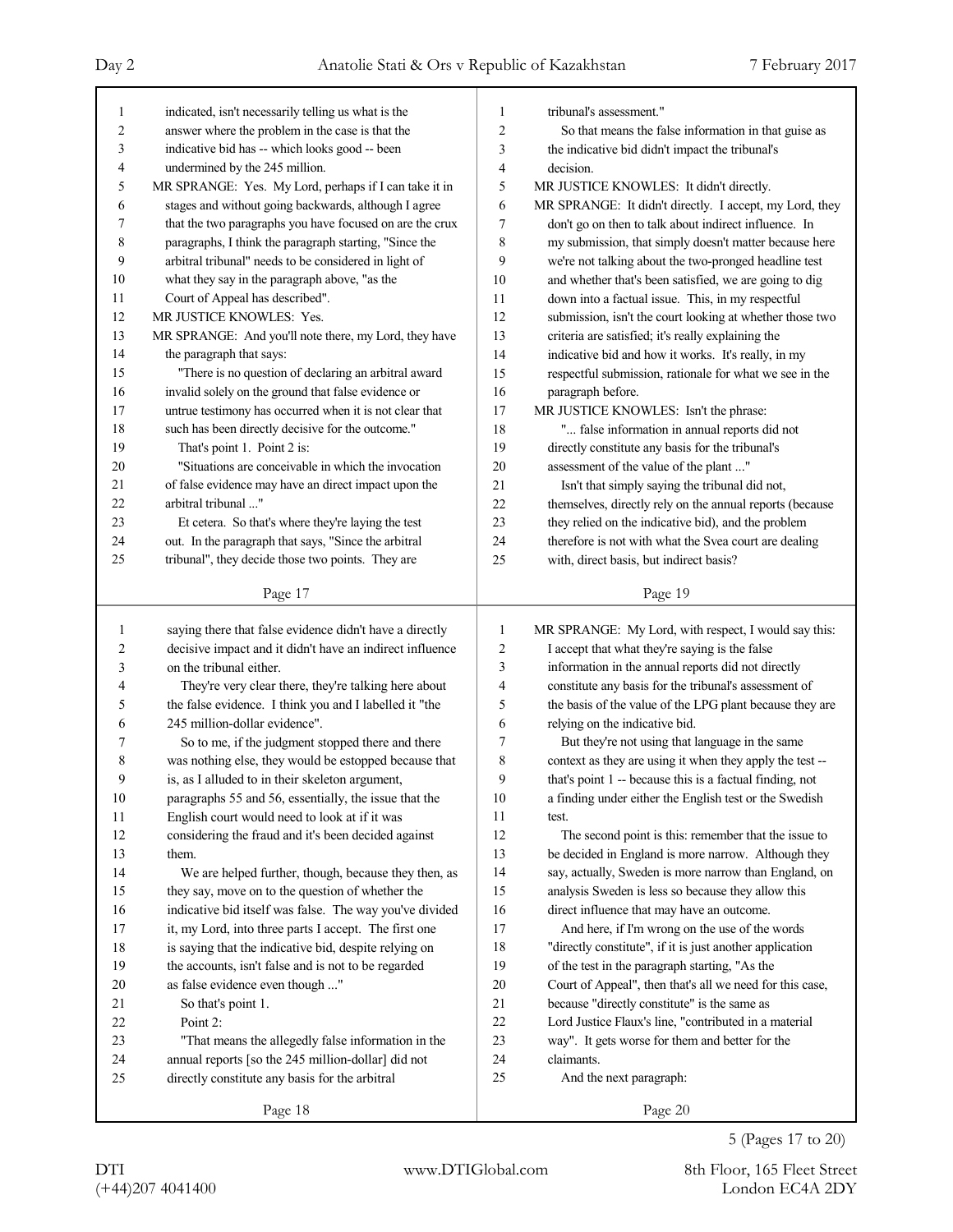| $\mathbf{1}$   |                                                            |                |                                                           |
|----------------|------------------------------------------------------------|----------------|-----------------------------------------------------------|
|                | "Against this background, the invocation of the            | 1              | shape or form, doesn't mean that that's false.            |
| $\overline{2}$ | indicative bid by the investors did not constitute         | $\overline{2}$ | For those reasons -- and they may be good reasons,        |
| 3              | an invocation of false evidence."                          | 3              | they may be bad, it does not matter -- they found that    |
| 4              | So that means, by a different route, they're               | $\overline{4}$ | just because the claimants used the indicative bid, even  |
| 5              | effectively saying: one, the financials weren't relied     | 5              | on the basis of some false underlying evidence, does not  |
| 6              | on by the tribunal because they've relied on the           | 6              | constitute an invocation of false evidence before         |
| 7              | indicative bid; two, the indicative bid is not false       | $\overline{7}$ | the tribunal.                                             |
| 8              | even if it did rely on the financials; and three,          | 8              | MR JUSTICE KNOWLES: How could the Svea court reach that   |
| 9              | against all of this, if you invoke the indicative bid as   | 9              | view? I put it that way because it may inform             |
| 10             | the claimants, that doesn't constitute an invocation of    | 10             | an understanding of how broad or narrow that last         |
| 11             | false evidence for those reasons.                          | 11             | sentence is. If there was a plain case of fraudulent      |
| 12             | And if the indicative bid, as a finding of fact, did       | 12             | 245 million, underpinning the indicative bid, so the bid  |
| 13             | not constitute an invocation of the false evidence that,   | 13             | looked legit, but it was based on the false 245 million,  |
| 14             | as a matter of fact, means it's over and Kazakhstan        | 14             | how can the Svea Court of Appeal say that the invocation  |
| 15             | can't come to this court and argue that by relying on      | 15             | of the indicative bid didn't constitute an invocation of  |
| 16             | the indicative bid, which this Svea court has found here   | 16             | false evidence?                                           |
| 17             | may have been tainted by the false evidence, that still    | 17             | Unless all they're talking about is, again, saying        |
| 18             | doesn't amount to invoking false evidence.                 | 18             | that the bid itself as a document wasn't false evidence   |
| 19             | MR JUSTICE KNOWLES: Assume, for the sake of argument, the  | 19             | and they're shutting out the indirect contribution of     |
| 20             | 245 million is false, there's no argument about it nice,   | 20             | false evidence, which is where the 245 million underpins  |
| 21             | simple case, then the invocation of the indicative bid     | 21             | the bid.                                                  |
| 22             | would.                                                     | 22             | MR SPRANGE: Yes, my Lord. The reason they can is because, |
| 23             | MR SPRANGE: Sorry, my Lord.                                | 23             | don't forget, there was an extensive trial, and I will    |
| 24             | MR JUSTICE KNOWLES: Not at all. Absolutely --              | 24             | take you to some of the evidence when I get to the        |
| 25             | MR SPRANGE: There's just a passage from a judgment I want  | 25             | second limb in Westacre.                                  |
|                |                                                            |                |                                                           |
|                | Page 21                                                    |                | Page 23                                                   |
|                | to show you on this.                                       |                |                                                           |
| 1              |                                                            |                |                                                           |
|                |                                                            | 1              | In that trial, some of the very focused examination       |
| 2              | MR JUSTICE KNOWLES: Sure.                                  | 2              | of witnesses and submissions was on the financials, the   |
| 3              | MR SPRANGE: I think your Lordship's analysis here is       | 3              | KPMG due diligence report, the Squire Sanders             |
| 4              | raising a question of, well, these may be imperfect        | 4              | due diligence, the Renaissance -- I think they call it    |
| 5              | findings, they don't make entire sense or they may be      | 5              | 'the teaser' -- then the assumptions that KPMG            |
| 6              | a bit harsh. In this context, my overall submission        | 6              | themselves relied upon -- there's a slide that I will     |
| 7              | would be the question is has the issue been decided?       | 7              | show you where they list out all their assumptions.       |
| 8              | And if it's been decided, the fact that the pathway to     | 8              | Then there's the bid offer.                               |
| 9              | getting to that decision may be a pathway that you, or     | 9              | The false information, the 245 million, was one of        |
| $10\,$         | I, or any other English lawyer or judge would say, "Well   | $10\,$         | the factors that was taken into consideration, just one.  |
| 11             | that's not how I would have done it", doesn't matter.      | 11             | Back then it was 193 million, not 245. It was one of      |
| 12             | The fact is here, the crux sentence is the last one.       | 12             | the factors.                                              |
| 13             | MR JUSTICE KNOWLES: "Against this background "             | 13             | So the Svea court, in reaching the conclusions we         |
| 14             | MR SPRANGE: "Against this background the invocation of the | 14             | see here, has had before it all of that evidence,         |
| 15             | indicative bid by investors did not constitute             | 15             | extensively considered, extensively submitted and         |
| 16             | an invocation of false evidence."                          | 16             | examined on, and it's come to the view that, having had   |
| 17             | Because what they've done is they've said: the false       | 17             | all of that analysis, having seen the bid itself, having  |
| 18             | evidence wasn't relied upon, so we throw it out because    | 18             | seen the breakdown -- when you were shown by Mr Malek     |
| 19             | it didn't directly or indirectly influence.                | 19             | the Deloitte evidence and the little table with the       |
| 20             | The indicative bid, we accept, may be tainted by the       | 20             | factors that were put in together, the court had all of   |
| 21             | \$245 million worth of evidence. We accept that. But it    | 21             | that, it considered all of that and then it reached that  |
| 22             | didn't directly constitute any basis for the assessment    | 22             | conclusion.                                               |
| 23             | of the LPG plant, so we throw it out for that. They do     | 23             | Now, my Lord, I appreciate we need to be analytical       |
| 24             | it in the wrong order, but just because the indicative     | 24             | about this, but what I don't think we can do is then go   |
| 25             | bid referred on 245 million, or relied on it in some       | 25             | in, "Well, they could have put another sentence in to     |
|                | Page 22                                                    |                | Page 24                                                   |

6 (Pages 21 to 24)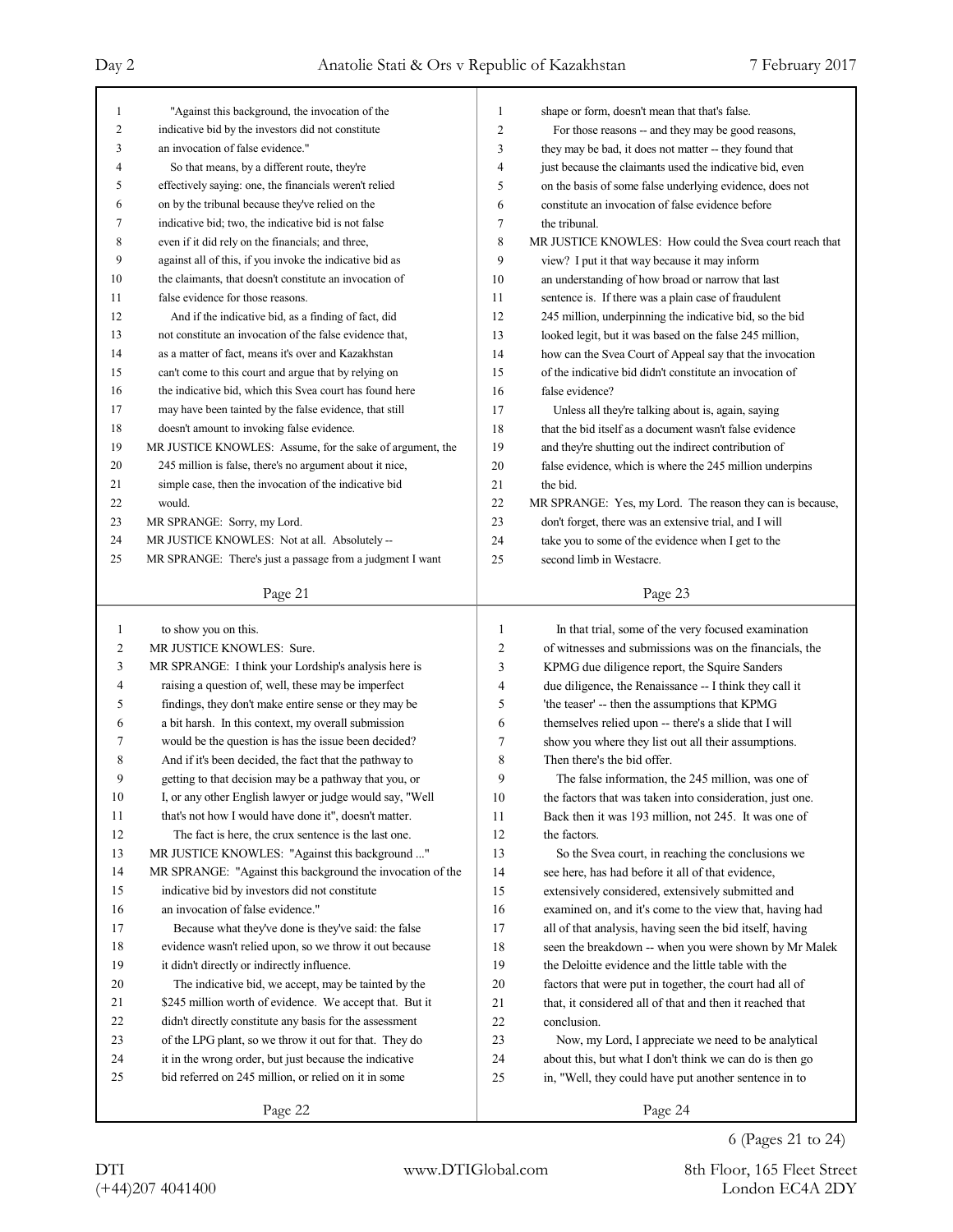| 1              | explain that a bit better", or "To get to that                     | 1              | MR SPRANGE: I may have slightly blown my 90-minute                                                               |
|----------------|--------------------------------------------------------------------|----------------|------------------------------------------------------------------------------------------------------------------|
| 2              | conclusion, isn't there a missed step?"                            | $\overline{2}$ | estimate --                                                                                                      |
| 3              | The fact is they had that evidence in huge detail.                 | 3              | MR JUSTICE KNOWLES: That was all on my time.                                                                     |
| 4              | Not just the false evidence, but how it -- let's say --            | 4              | MR SPRANGE: No -- but I think that that discussion has                                                           |
| 5              | tainted up through the chain, allegedly, the indicative            | 5              | helped for other issues and may mean I can speed up.                                                             |
| 6              | bid. Having had all of that, they reach this finding.              | 6              | Can I turn, then, to the second headline issue? My                                                               |
| 7              | So, in my respectful submission, they can very easily              | 7              | Lord, that is: was all of the evidence you see before                                                            |
| 8              | make that finding, having seen the indicative bid at the           | 8              | you today, was that something that on unreasonable                                                               |
| 9              | top and worked all the way back down to the financials.            | 9              | diligence was available to Kazakhstan during the course                                                          |
| 10             | And don't forget, my Lord, the analysis that they                  | 10             | of the case?                                                                                                     |
| 11             | are doing is very like the analysis that                           | 11             | In my respectful submission, Kazakhstan has twisted                                                              |
| 12             | Lord Justice Flaux refers to in CAT and then eventually            | 12             | reality on its head when it comes to this issue because                                                          |
| 13             | did in CAT. Remember in CAT there were the tests --                | 13             | they presented it on the basis that, "Oh, we didn't have                                                         |
| 14             | they were unhelpful tests and they were concealed -- and           | 14             | this and we didn't have this, and if we'd had this, what                                                         |
| 15             | he found that there was a fraud, a clear fraud, being              | 15             | would the tribunal have decided?" That's not the                                                                 |
| 16             | concealed up to the highest management of GTT.                     | 16             | question; the question is, very clearly: could they have                                                         |
| 17             | Despite all of that and despite Mr Hirst's very                    | 17             | found it with reasonable diligence?                                                                              |
| 18             | eloquent submissions, that was a game-changer and                  | 18             | Bear in mind here, my Lord, this of one of the most                                                              |
| 19             | changed everything. He concluded that it didn't, and               | 19             | bitterly fought cases that I have ever observed. It                                                              |
| 20             | that's the same here.                                              | 20             | involve claims in the billions of dollars, and very                                                              |
| 21             | MR JUSTICE KNOWLES: Thank you very much.                           | 21             | serious allegations of fraud and dishonesty were made                                                            |
| 22             | MR SPRANGE: My Lord, just to give you that passage, it's           | 22             | against Mr Stati and the other claimants from the                                                                |
| 23             | from the Sennar, which is tab 7 of the claimant's                  | 23             | outset. So reasonable diligence in a case like this, in                                                          |
| 24             | authorities bundles. I can give you the reference, it's            | 24             | my submission, means a rigorous approach.                                                                        |
| 25             | 493, and the sentence is as follows, at G:                         | 25             | My Lord, I left you to read DDT Trucks and Thyssen                                                               |
|                | Page 25                                                            |                | Page 27                                                                                                          |
|                |                                                                    |                |                                                                                                                  |
|                |                                                                    |                |                                                                                                                  |
| 1              | "Issue estoppel operates regardless of whether or                  | 1              | Canada, two decisions from Mr Justice Cooke. I don't                                                             |
| 2              | not an English court would regard the reasoning of the             | 2              | know if you want me to take you to the specific                                                                  |
| 3              | foreign judgment as open to criticism."                            | 3              | passages.                                                                                                        |
| $\overline{4}$ | MR JUSTICE KNOWLES: Thank you very much.                           | 4              | MR JUSTICE KNOWLES: No.                                                                                          |
| 5              | MR SPRANGE: My Lord, there is one last point on this. You          | 5              | MR SPRANGE: You will see in both those cases, in DDT Trucks                                                      |
| 6              | recall yesterday I showed you the arguments that were              | 6              | there were some depositions that predated the                                                                    |
| 7              | actually raised by Kazakhstan.                                     | 7              | arbitration and could have been discovered -- may even                                                           |
| 8              | MR JUSTICE KNOWLES: Yes.                                           | 8              | have been known about and forgotten -- and                                                                       |
| 9              | MR SPRANGE: They are somewhat informative to the analysis          | 9              | Mr Justice Cooke was strong in his rejection of that as                                                          |
| $10\,$         | we've just done, and if you could just go to page 1724             | $10\,$         | a basis for pursuing fraud allegations because he simply                                                         |
| 11             |                                                                    | 11             | said, "You need to be able to find this stuff; if you                                                            |
| 12             | MR JUSTICE KNOWLES: Yes.                                           | 12             | found it afterwards, you could have found it before.                                                             |
| 13             | MR SPRANGE: - in the second paragraph, the one beginning,          | 13             | You didn't and [somewhat cynically] you could have done                                                          |
| 14             | "Based on the valuation method "                                   | 14             | the work that you did now back then, and why didn't                                                              |
| 15             | So that's Kazakhstan's argument and the thrust of it               | 15             | you?"                                                                                                            |
| 16             | is the LPG plant value would have been reduced and the             | 16             | In Thyssen, the issue was whether a cargo fire was                                                               |
| 17             | allegation is:                                                     | 17             | caused by a cigarette and by hot work. The evidence                                                              |
| 18             | "The investors' fraudulent and deliberate schemes                  | 18             | that it may have been caused by hot work was alive                                                               |
| 19             | directly influenced the outcome of the case."                      | 19             | during the course of the arbitration, but not pursued.                                                           |
| 20             | And quite rightly, the Svea court has addressed that               | 20             | And that was not only found not to satisfy this                                                                  |
| 21             | directly and rejected it. And my Lord, the reason                  | 21             | particular test, but also described by Mr Justice Cooke                                                          |
| 22             | I show you that is because the way the Svea court deals            | 22             | as an abuse.                                                                                                     |
| 23             | with things is, of course, dictated, to some extent, by            | 23             | So that's the frame by which we look through all of                                                              |
| 24<br>25       | the position presented by the parties.<br>MR JUSTICE KNOWLES: Yes. | 24<br>25       | this. As I take you through some of these documents,<br>my Lord, the rhetorical question I keep asking, although |
|                | Page 26                                                            |                | Page 28                                                                                                          |

7 (Pages 25 to 28)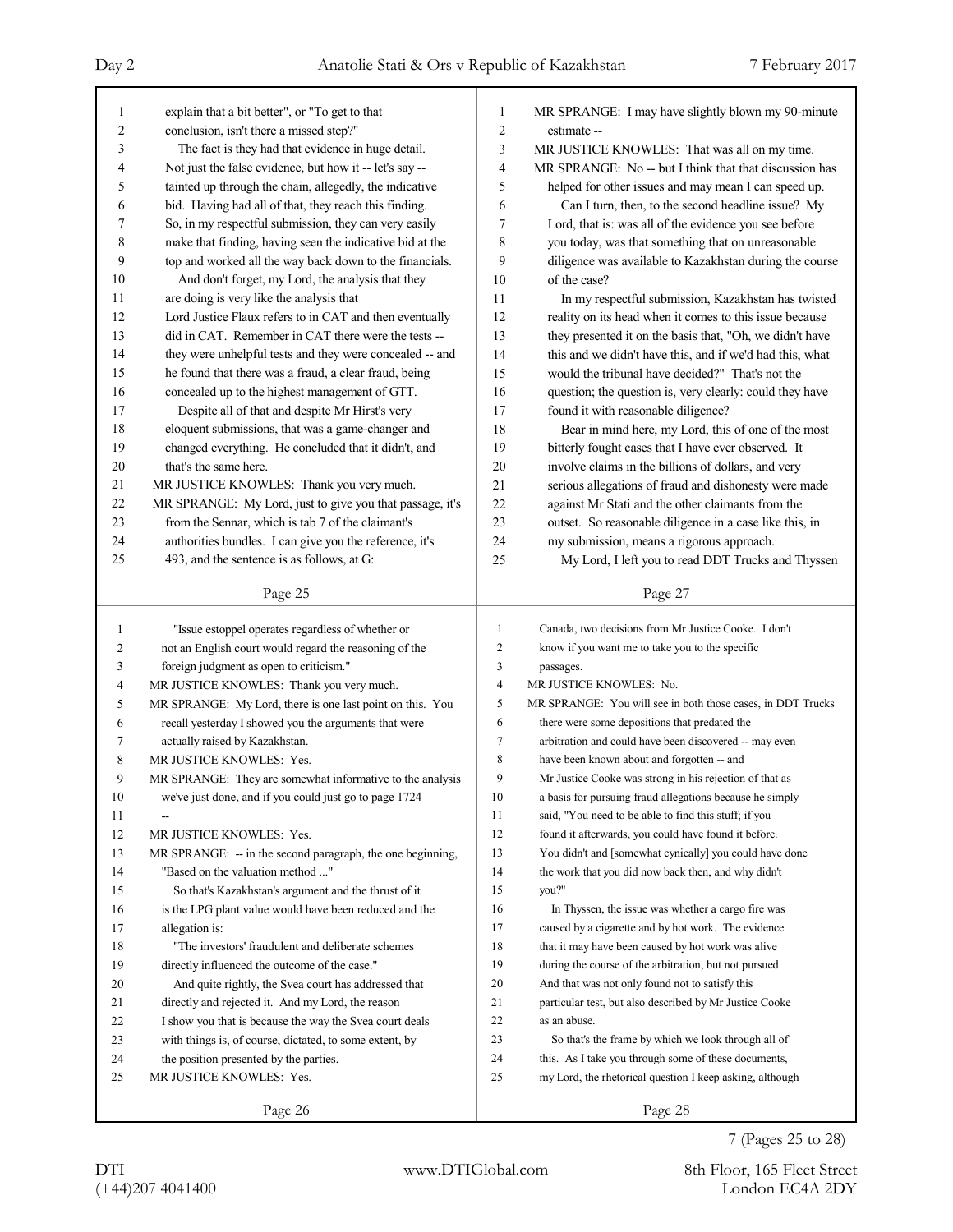| 1                       | thankfully I won't keep asking it is, given what's in    | $\mathbf{1}$   | to key points in the award itself. I'm just starting      |
|-------------------------|----------------------------------------------------------|----------------|-----------------------------------------------------------|
| $\overline{\mathbf{c}}$ | these documents, given what they had alleged from the    | $\overline{c}$ | out with serious allegations were made, including opaque  |
| 3                       | beginning all the way through, could a little bit of     | 3              | financial structures and so on, and Mr Stati is a bad     |
| 4                       | digging around discovered this evidence?                 | 4              | person and shouldn't be trusted.                          |
| 5                       | The last point before I embark on the document           | 5              | What I'm going to show you now relates to issues          |
| 6                       | analysis is this: it's a fake case to suggest that the   | 6              | relating to the availability of documents. My Lord, if    |
| 7                       | Perkwood agreement is the key piece to all of this.      | 7              | you could turn to page 3046, paragraph 172, there's       |
| 8                       | It's simply not, my Lord. This allegation of fraud is    | 8              | a reference there to:                                     |
| 9                       | as simple as this: they say that the costs of the        | 9              | "On 14 March the respondents submitted [that's the        |
| 10                      | LPG plant were considerably inflated, then money was     | 10             | Republic] Squire Sanders' legal due diligence report and  |
| 11                      | siphoned offshore and Mr Stati was, basically, stealing  | 11             | various other documents as an exhibit."                   |
| 12                      | money that should have been destined for the LPG plant.  | 12             | So on 14 March those acting for the Republic put the      |
| 13                      | That's the crux of the case; that's what they are really | 13             | Squire Sanders due diligence report in.                   |
| 14                      | talking about here.                                      | 14             | My Lord, if you could keep the award open, but take       |
| 15                      | The Perkwood agreement, if they are right, may have      | 15             | up the core bundle, tab 32, this is the Squire Sanders'   |
| 16                      | been a step in the way, but what they have done, very    | 16             | due diligence report. Heading, "2. Scope of the           |
| 17                      | artfully, is they have made the Perkwood agreement, this | 17             | Report", third paragraph down:                            |
| 18                      | huge important piece of the puzzle that if they had      | 18             | "Documents were made available to you, us and your        |
| 19                      | known about it, it would have changed their case.        | 19             | other advisers and in the data room located at the        |
| 20                      | That, I say, my Lord is just misleading. This case       | 20             | offices of KPMG and TNG, Kazakhstan, during the period    |
| 21                      | was about stealing money by an inflated cost of          | 21             | 29 May. The electronically stored data [and it's          |
| 22                      | an LPG plant. The Perkwood agreement is neither here     | 22             | listed]in response to specific requests for documents     |
| 23                      | nor there in that arrangement. That's the second point   | 23             | from the Tristan Group and an additional document was     |
| 24                      | that I would ask you to remember as I go through these   | 24             | circulated by RBS."                                       |
| 25                      | documents.                                               | 25             | My Lord, if you then go over the page, and it's           |
|                         |                                                          |                |                                                           |
|                         | Page 29                                                  |                | Page 31                                                   |
|                         |                                                          |                |                                                           |
|                         |                                                          |                |                                                           |
| 1                       | My Lord, could we start with the ECT award itself.       | 1              | called -- annex 2 -- "The Data" and "Index" there, and    |
| 2                       | I'd rather use the main volume version because it has    | $\overline{2}$ | if you see on page 1254, that's the actual index.         |
| 3                       | all of the pieces, and that is D1(10 and 11). My Lord,   | 3              | Then you see at 1275 EE, fourth from the bottom,          |
| 4                       | if we could start at the very introduction to the award, | $\overline{4}$ | "Sale and Purchase Agreement", and it has a number.       |
| 5                       | tab 23, and if you see on page 2987, the heading, "The   | 5              | TNG -- and PRK stands for "Perkwood", and it's dated      |
| 6                       | Respondent's Perspective". If you go over the page,      | 6              | 17 February 2016.                                         |
| 7                       | you'll see here there's been a number of points that the | 7              | That is the Perkwood agreement.                           |
| 8                       | Republic of Kazakhstan raised. You will see, in 59(1):   | 8              | So, my Lord, at that point in time, when that was         |
| 9                       | "The mechanisms of supposed acquisition and holding      | 9              | submitted on 14 March in circumstances where siphoning    |
| 10                      | of these companies [these are the companies in           | 10             | allegations were being made, it was being suggested that  |
| 11                      | Kazakhstan] is opaque, involving multiple                | 11             | money was being taken out of Kazakhstan through offshore  |
| 12                      | intermediaries, entities outside Kazakhstan; some        | 12             | companies. There's a direct reference to the very         |
| 13                      | disclosed, some not. The rationale for this holding      | 13             | agreement that they now say is a serious plank of the     |
| 14                      | structure is unknown, but liability seems to gravitate   | 14             | fraud case.                                               |
| 15                      | to KPM(?) and TNG for their owners and their owner's     | 15             | My Lord, if we could continue moving through the          |
| 16                      | affiliates are cash-flowed out to a number of affiliates | 16             | award now, and go to page 3054.                           |
| 17                      | outside Kazakhstan."                                     | 17             | MR JUSTICE KNOWLES: That's halfway between the hearing on |
| 18                      | Then they go on to allege the group was brought to       | 18             | quantum and the final hearing?                            |
| 19                      | the brink of financial ruin.                             | 19             | MR SPRANGE: The other way round. The hearing on quantum   |
| 20                      | So they are, very clearly from the beginning, making     | 20             | was the last. What I'll do, my Lord, is I'll get the      |
| 21                      | the allegation that there's money going out and          | 21             | dates of the various hearings and the references out for  |
| 22                      | liabilities coming in.                                   | 22             | you.                                                      |
| 23                      | My Lord, if you go over the page to 2989,                | 23             | MR JUSTICE KNOWLES: I was looking at the defendant's      |
| 24                      | paragraph 9(a), there's allegations of the legal and bad | 24             | chronology.                                               |
| 25                      | faith conduct. In that context, my Lord, I want to move  | 25             | MR SPRANGE: Yes.                                          |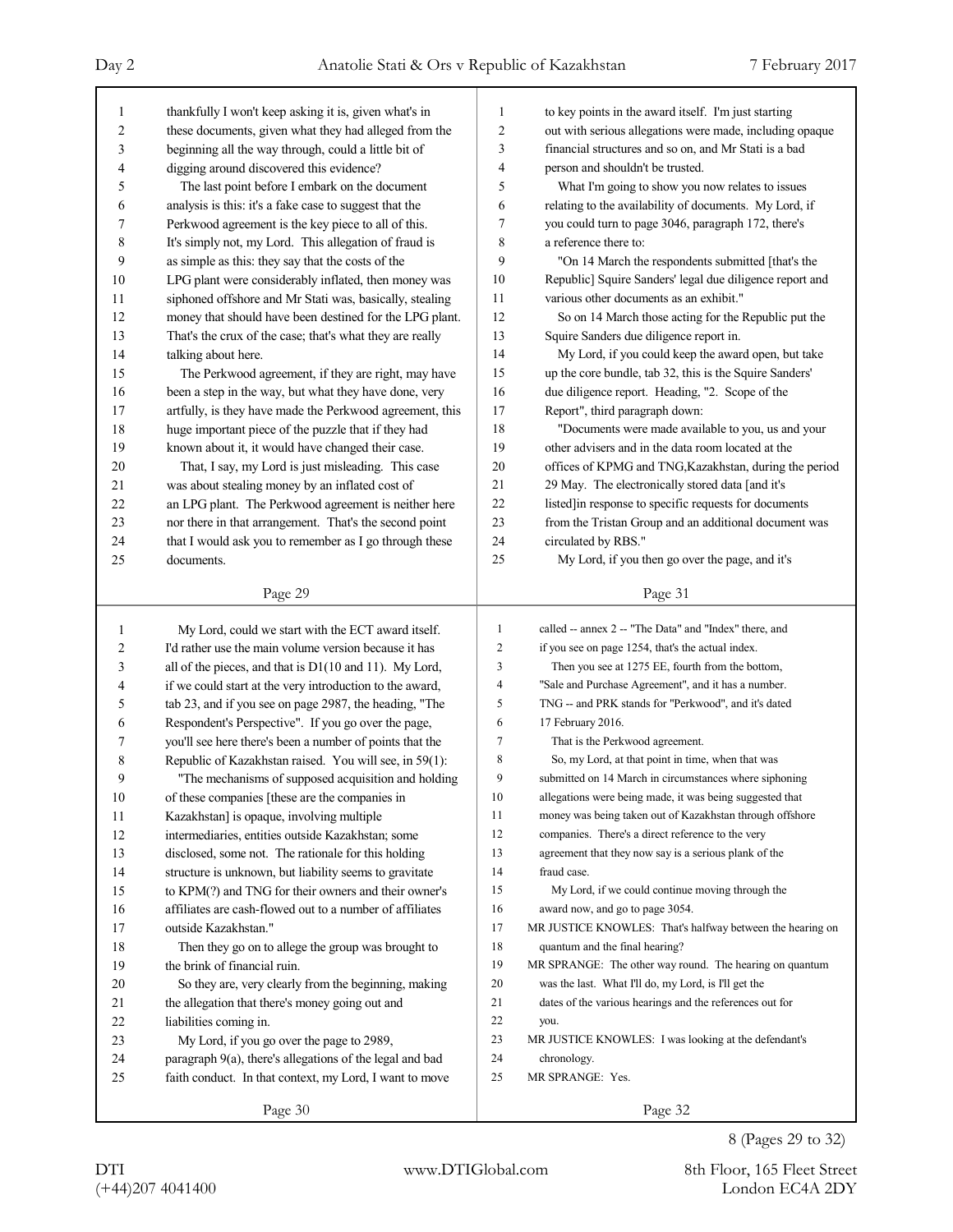| 1              | MR JUSTICE KNOWLES: Page 2.                                                                                | 1      | the Perkwood agreement, and they've had those for a year                                                       |
|----------------|------------------------------------------------------------------------------------------------------------|--------|----------------------------------------------------------------------------------------------------------------|
| $\overline{c}$ | MR SPRANGE: Yes. Sorry, my Lord, I got confused with the                                                   | 2      | or two before the arbitration even starts.                                                                     |
| 3              | jurisdiction of merits. So yes, that's correct. So                                                         | 3      | If we could then move to page 3284. And here is                                                                |
| 4              | it's certainly before tribunal's rendered its decision.                                                    | 4      | the tribunal summarising, a bit like the Svea court did,                                                       |
| 5              | My Lord, that's the date of course, that they                                                              | 5      | arguments made by Kazakhstan. I just show you the                                                              |
| 6              | submitted as an exhibit. We don't know when it was                                                         | 6      | heading number 2 on 3284.                                                                                      |
| 7              | available to them. But what we do know is KazmunayGas                                                      | 7      | I then want to show you a specific piece of the                                                                |
| 8              | is a state-owned gas company of Kazakhstan and the                                                         | 8      | argument and that's over the next page at 3286. Look at                                                        |
| 9              | Squire Sanders report is addressed to them. So absent                                                      | 9      | 40 and $50$ :                                                                                                  |
| 10             | direct evidence, you may reach a conclusion as to when                                                     | 10     | "Claimants lively siphoned off more money by                                                                   |
| 11             | it could have been available.                                                                              | 11     | extending the due date on accounts receivable due from                                                         |
| 12             | My Lord, if you could go to 3054. The only reason                                                          | 12     | affiliated companies. Even the Tristan Oil reports                                                             |
| 13             | I'm showing you this is this is where the tribunal                                                         | 13     | mentions the claimants would cancel delivery for                                                               |
| 14             | starts making factual findings under the heading "(f)                                                      | 14     | equipment to the LPG plant, and then a third company,                                                          |
| 15             | factual background". (Pause)                                                                               | 15     | Perkwood, would return the advance paid.  (Reading to                                                          |
| 16             | MR JUSTICE KNOWLES: Thank you.                                                                             | 16     | the words) claimants opaque financing structure makes                                                          |
| 17             | MR SPRANGE: There's nothing too significant here, my Lord,                                                 | 17     | it impossible to see those."                                                                                   |
| 18             | other than to frame what I'm going to show you now of                                                      | 18     | So my Lord these are very, very serious allegations                                                            |
| 19             | substance, which are in my submission findings by                                                          | 19     | being made in an international arbitration: siphoning of                                                       |
| 20             | the tribunal. If you could then move, after having seen                                                    | 20     | money involving Perkwood. They could have had the                                                              |
| 21             | that, to page 3072, to paragraph 358:                                                                      | 21     | Perkwood agreement which demonstrated it's value at                                                            |
| 22             | "On 26 December 2008 financial police ordered the                                                          | 22     | \$136 million. And they are making those allegations                                                           |
| 23             | seizure of TNG documents regarding contracts with third                                                    | 23     | there. Really, all they're doing here is another                                                               |
| 24             | parties and the construction of pipelines."                                                                | 24     | sentence: oh, and that would taint any valuation of the                                                        |
| 25             | This is the government seizing documents including                                                         | 25     | plant. That's the only difference between the "then"                                                           |
|                |                                                                                                            |        |                                                                                                                |
|                | Page 33                                                                                                    |        | Page 35                                                                                                        |
|                |                                                                                                            |        |                                                                                                                |
|                |                                                                                                            |        |                                                                                                                |
| 1              | contracts. And we know from the Squire Sanders                                                             | 1      | and the "now". And the massive hurdle they must                                                                |
| 2              | due diligence that the Perkwood agreement formed the                                                       | 2<br>3 | overcome if they want to do that is explain why they                                                           |
| 3              | body of the TNG corporate documents we say it must                                                         | 4      | didn't do it then. And the only explanation is that                                                            |
| 4<br>5         | follow that it was in there:                                                                               | 5      | they didn't have the Perkwood agreement. That's not                                                            |
| 6              | At 365 there's a reference to the fact that:                                                               | 6      | an explanation because the explanation has to be: we                                                           |
| 7              | "The second phase of Project Zenith began.                                                                 | 7      | couldn't find it with reasonable due diligence. And                                                            |
|                | Potential bidders including KMG EP(?) were given access<br>to data room."                                  | 8      | my Lord, frankly that's absurd when we look at what was                                                        |
| 8<br>9         |                                                                                                            | 9      | handed over by the claimants on document production.                                                           |
|                | So we know that by January 2009 KMG had access to                                                          | 10     | You could leave the award open but take up the<br>core bundle.                                                 |
| 10<br>11       | the data room which we say would have included the<br>Perkwood agreement, on reasonable dill diligence.    | 11     | My Lord, Mr Malek showed you yesterday the document                                                            |
| 12             |                                                                                                            | 12     |                                                                                                                |
| 13             | My Lord, if you could go to page 3076:<br>"This confirms that on 4 March 2009 financial                    | 13     | production schedule. It's tab 20. I'm looking at entry<br>108 on page 75, which is the second page of the tab. |
| 14             |                                                                                                            | 14     | You'll see there:                                                                                              |
| 15             | police seized KMG's and TNG's corporate documents."                                                        | 15     |                                                                                                                |
| 16             | Now my Lord, in my submission there's a glaring lack                                                       | 16     | "Documents specifying the cost of the instruction                                                              |
| 17             | of detailed evidence from Kazakhstan explaining why if,                                                    | 17     | and assembly operations "<br>Et cetera. And Kazakhstan have said in the reasons                                |
| 18             | within those corporate documents is the Perkwood<br>agreements, why on or about early March 2009 they      | 18     | of a substantiation:                                                                                           |
| 19             | wouldn't have had access to it on reasonable diligence,                                                    | 19     | "These documents are necessary in order to assess                                                              |
| 20             |                                                                                                            | 20     | and confirm the assertions to the claimants in respect                                                         |
| 21             | during the course of the arbitration. Bear in mind,<br>my Lord, this is a sovereign state defending itself | 21     | of the funds invested in the construction."                                                                    |
| 22             | against claims in the several billions of dollars, and                                                     | 22     | And that is the LPG plant.                                                                                     |
| 23             | they think they're dealing with fraudulent, illegal                                                        | 23     | The decision of the tribunal, as it needs to be                                                                |
| 24             | bad-faith investors, and they have all of the TNG                                                          | 24     | produced. If you turn to tab 25, you see here is the                                                           |
| 25             | documents, and we know that the TNG documents include                                                      | 25     | schedule. That's in Russian, my Lord, but there's                                                              |
|                | Page 34                                                                                                    |        | Page 36                                                                                                        |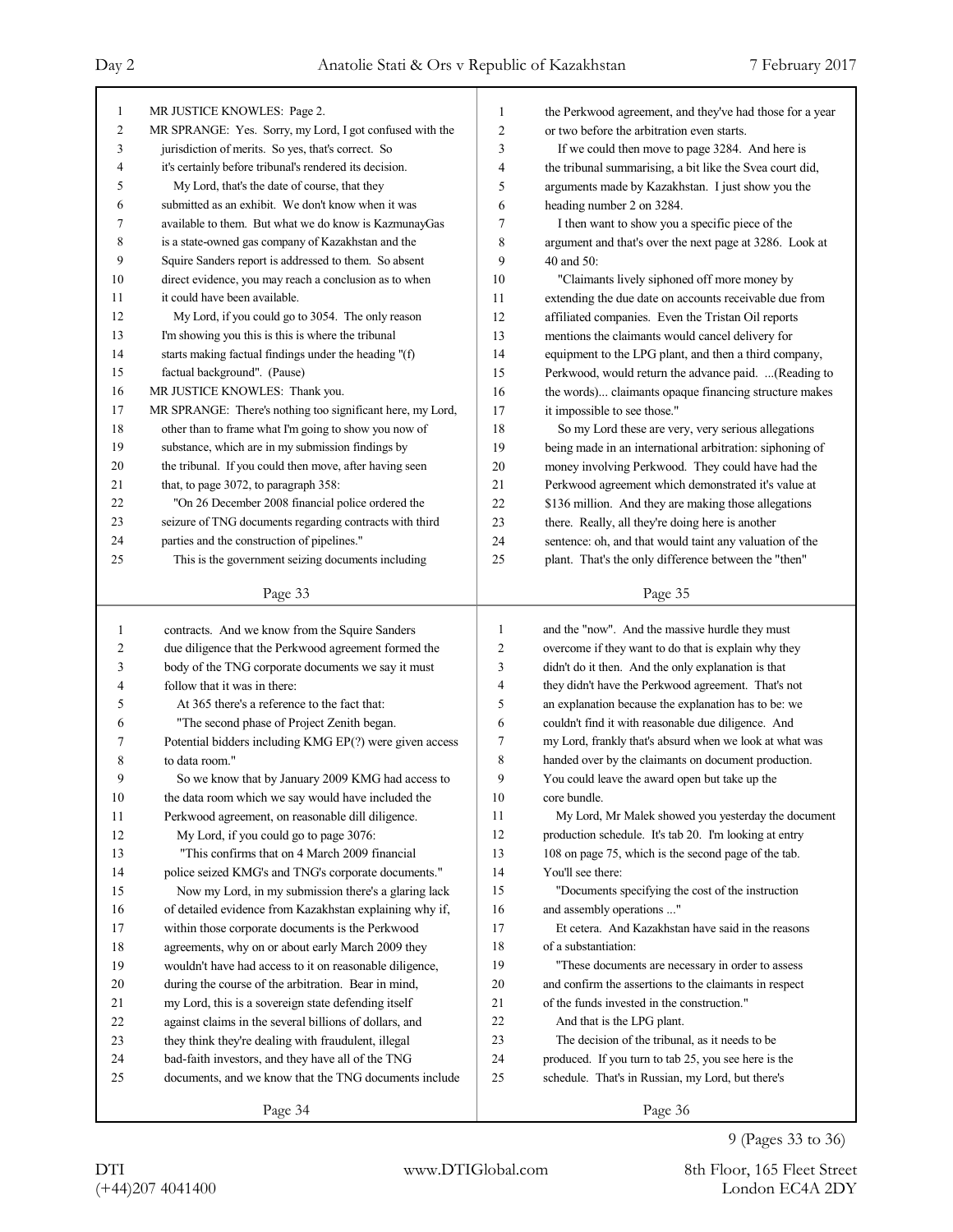| 1      | enough English for us to understand it. The first             | 1              | regard, they then go on to make their primary                                                                      |
|--------|---------------------------------------------------------------|----------------|--------------------------------------------------------------------------------------------------------------------|
| 2      | column is "Supplier":                                         | 2              | submission. You see this at 1724, page 3351. Here's                                                                |
| 3      | "NEC Perkwood Investments Limited."                           | 3              | where they're presenting their case on how the plant                                                               |
| 4      | Then column 1, and that's a reference to the                  | 4              | should be valued:                                                                                                  |
| 5      | agreement we've already seen, then the amount, paid by        | 5              | "The claimant issued a book value, which is                                                                        |
| 6      | TNG to Perkwood. Now, that is nearly 16 billion tenge,        | 6              | identical to the investment value, namely the total                                                                |
| 7      | which I understand and it's common ground, is \$135           | 7              | capital invested in plant. A hypothetical buyer will                                                               |
| 8      | million.                                                      | 8              | not be interested in how much cash was invested in the                                                             |
| 9      | So on document production, in a case where they are           | 9              | business, but only in the cash he or she would get out                                                             |
| 10     | alleging fraud, siphoning and Perkwood being involved,        | 10             | of the business in the future. Further, the investment                                                             |
| 11     | they knew from document production that there was a           | 11             | value ignores developments after investments, such as                                                              |
| 12     | contract that had \$135 million going from TNG to             | 12             | inflation, deflation and currency developments.                                                                    |
| 13     | Perkwood.                                                     | 13             | Scholars have also confirmed the investment value does                                                             |
| 14     | MR JUSTICE KNOWLES: So that column one reference is --        | 14             | not reflect fair market value."                                                                                    |
| 15     | MR SPRANGE: TNG dot PRK17 February 2016.                      | 15             | So they press the book value and, in the end, have                                                                 |
| 16     | My maths is wrong, it's \$137 million.                        | 16             | to deal with the indicative offers.                                                                                |
| 17     | My Lord, further material was produced and if you             | 17             | Just before I get to those, my Lord, it's ironic                                                                   |
| 18     | turn to tab 27, you will see a similar thing. This is         | 18             | that a party that argued so aggressively and so                                                                    |
| 19     | a list of suppliers of equipment and services relating        | 19             | successfully in an arbitration, that investment costs                                                              |
| 20     | to the LPG project, and it's slightly easier to read us       | 20             | were totally irrelevant now raises them, after they've                                                             |
| 21     | non-Russian speakers. We see "Perkwood Investments,           | 21             | lost, as the most significant feature of an alleged                                                                |
| 22     | main equipment", and then the same number.                    | 22             | fraud.                                                                                                             |
| 23     | So, my Lord, at this point in time, if you apply the          | 23             | My Lord, if you could look at 1736 --                                                                              |
| 24     | standard alluded to by Mr Justice Cooke, on reasonable        | 24             | MR JUSTICE KNOWLES: I completely forgot the need for the                                                           |
| 25     | indulgence, could they have got hold of this Perkwood         | 25             | shorthand break; shall we take this now, before looking                                                            |
|        |                                                               |                |                                                                                                                    |
|        | Page 37                                                       |                | Page 39                                                                                                            |
|        |                                                               |                |                                                                                                                    |
|        |                                                               |                |                                                                                                                    |
| 1      | agreement? Absolutely. It's the easiest thing:                | 1              | at this?                                                                                                           |
| 2      | "Dear Sirs, We refer to the agreement number one              | $\overline{c}$ | MR SPRANGE: Yes.                                                                                                   |
| 3      | referred to in both schedules provided to us "                | 3              | MR JUSTICE KNOWLES: Five minutes.                                                                                  |
| 4      | Or even simpler:                                              | $\overline{4}$ | $(12.05 \text{ pm})$                                                                                               |
| 5      | "KMG are a state-owned oil and gas company; can we,           | 5              | (A short break)                                                                                                    |
| 6      | please, have a copy because it was given to you by            | 6              | $(12.12 \text{ pm})$                                                                                               |
| 7      | Squire Sanders in the due diligence report?"                  | 7              | MR SPRANGE: Yes, my Lord, so paragraph 1736 was the last                                                           |
| 8      | Or even easier than that:                                     | 8              | piece of the award I was going to show you. What's                                                                 |
| 9      | "We seized the corporate records of all of these              | 9              | critical about this is they've attacked the investment                                                             |
| $10\,$ | companies in March 2009; why don't we go and have a           | 10             | costs as a basis for assessment of the quantum of the                                                              |
| 11     | look?"                                                        | 11             | LPG plant. They presented their own analysis and then                                                              |
| 12     | It's not even reasonable due diligence; it would be           | 12             | the last thing they do is attack the indicative bid.                                                               |
| 13     | incompetent not to get a copy of a document like that,        | 13             | Now, what's critical, what's missing here, is why,                                                                 |
| 14     | if you are making the serious allegations that I've           | 14             | given the attack on the indicative bids in 1736, they                                                              |
| 15     | shown you in 1450, of siphoning off through Perkwood.         | 15             | don't say what they said at 1450 on 3286, which was that                                                           |
| 16     | My Lord, if we could move on in the award to                  | 16             | there was a cancelling of delivery for equipment to the                                                            |
| $17\,$ | page 3348. Now, these, my Lord, are a summary of              | 17             | LPG plant and then a third company, Perkwood, would                                                                |
| $18\,$ | Kazakhstan's submissions relating to quantum,                 | 18             | return the advance paid. The claimants provided no                                                                 |
| 19     | the tribunal is addressing here. At paragraph 16, you         | 19             | trace of this money."                                                                                              |
| $20\,$ | will see:                                                     | 20             | \$36 million.                                                                                                      |
| 21     | "The claimants sought to mislead potential investors          | 21             | Why, when you have felt able to make such a serious                                                                |
| 22     | as well as the tribunal about the economic viability of       | 22             | allegation, and you've pleaded it and pursued it, and                                                              |
| 23     |                                                               | 23             | you know that the indicative bid relies on, amongst                                                                |
|        | the LPG plant  (Reading to the words) budgets and             | 24             |                                                                                                                    |
| 24     | changing assumptions about availability of gas."              | 25             | other things, the investment cost, why wouldn't you join<br>the dots together? Why won't you simply say: you don't |
| 25     | And my Lord, having attacked the claimants in that<br>Page 38 |                | Page 40                                                                                                            |

10 (Pages 37 to 40)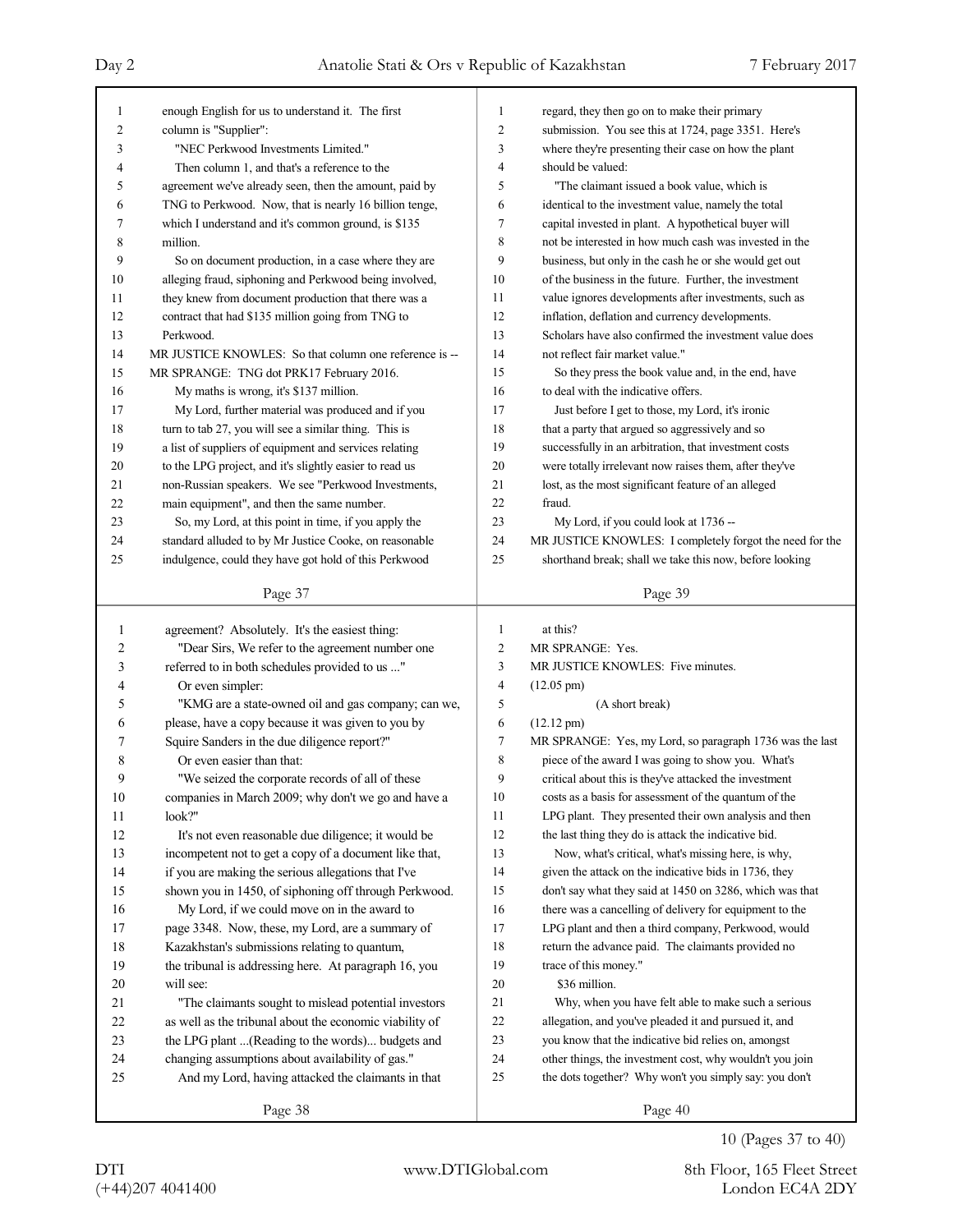| 1              | even need the Perkwood agreements, you don't need any    | 1              | several pages I want to show you.                        |
|----------------|----------------------------------------------------------|----------------|----------------------------------------------------------|
| $\overline{c}$ | new evidence, you just actually need to make the         | 2              | Just to make it clear, if you are Deloitte or the        |
| 3              | allegation?                                              | 3              | lawyers acting for Kazakhstan in the underlying          |
| 4              | Because once you are into the realm of saying            | 4              | arbitration, you have made the siphoning allegations;    |
| 5              | there's something wrong with the costs and the siphoning | 5              | you have made allegations against Perkwood already; and  |
| 6              | of money, it doesn't really matter how and to what       | 6              | you are, really, just looking at the question of whether |
| 7              | extent; you simply attack it on every front.             | 7              | you want to attack indicative offer. This is the         |
| 8              | And my Lord, if you recall yesterday we were shown       | 8              | information you would have had available to you.         |
| 9              | the evidence from Deloitte and you were shown, in        | 9              | Page 4, my Lord -- I'll use the pagination at the        |
| 10             | particular, the summary from Deloitte. I don't need to   | 10             | bottom, 1640, "Glossary of Entities", and we see         |
| 11             | turn it up, but I'll just give you the bundle reference. | 11             | Perkwood. And my Lord, 647. It's "Business Overview,     |
| 12             | It's $C1$ , tab 1, page 12. It says:                     | 12             | Trading with Third Parties", and there's a reference,    |
| 13             | "Because of the clear valuation formula stated in        | 13             | "Main Third Parties", and Perkwood is in the right-hand  |
| 14             | KMG's indicative offer letter and it's mathematical      | 14             | box, down at the bottom.                                 |
| 15             | position, it can be concluded that KMG's indicative      | 15             | Then, my Lord, page 656:                                 |
| 16             | offer amount was significantly affected by any           | 16             | "Bearing in mind you're a forensic accountant or a       |
| 17             | misstatement of the investment costs."                   | 17             | lawyer making a fraud allegation in a case of siphoning  |
| 18             | This is the same expert who appeared in the ECT          | 18             | money, you are attacking the indicative bid because you  |
| 19             | proceedings and is now submitting these. Why on earth    | 19             | say the investment costs are inflated. Then you see on   |
| 20             | could that submission just have been stuck in as         | 20             | this page, 656, that TNG is building an LPG plant; the   |
| 21             | a sentence there. They had the evidence already. It      | 21             | total costs are X; 193,000,000 already invested as of 30 |
| 22             | alleged that there was \$36 million missing already.     | 22             | June 2008."                                              |
| 23             | They had references to and had, on reasonable diligence, | 23             | Here, on the right-hand side, is the page references     |
| 24             | access to the Perkwood agreement that said the costs     | 24             | to all of the information.                               |
| 25             | were \$136 million.                                      | 25             | You'll also see that these arrangements relating to      |
|                |                                                          |                |                                                          |
|                | Page 41                                                  |                | Page 43                                                  |
|                |                                                          |                |                                                          |
|                |                                                          |                |                                                          |
| 1              | So my Lord, what I say on all of that is there was       | $\mathbf{1}$   | the LPG plant involve a joint venture with Vitol, and    |
| 2              | no new evidence to find. They had all they needed to     | $\overline{c}$ | you see the reference to Vitol, seven bullets down:      |
| 3              | make these allegations, and failed. They can't now       | $\mathfrak{Z}$ | "According to management, TNG and its affiliates,        |
| 4              | construct a so-called critical piece of evidence in the  | 4              | Vitol have entered into an agreement pursuant to its     |
| 5              | form of the Perkwood agreement, and say: ah, if we'd had | 5              | (Reading to the words) will jointly operate the          |
| 6              | that, we would have done all of this. Because plainly,   | 6              | LPG plant."                                              |
| 7              | on this material before you, they could have and should  | 7              | Now, I'm going to show you some evidence in              |
| 8              | have pursued this if it was a serious point in the       | 8              | a moment, my Lord, that makes very clear that Vitol and  |
| 9              | arbitration, and they didn't. And having failed to do    | 9              | Kazakhstan do a lot of business together. They           |
| 10             | so, they simply don't get close to the high hurdles that | 10             | cooperate on an ongoing basis with respect to a large    |
| 11             | Mr Justice Cooke described in DDT and Thyssen.           | 11             | amount of hydrocarbons activities. So if you are a       |
| 12             | That, I say, my Lord, is enough on this point for        | 12             | reasonably diligent lawyer or forensic accountant        |
| 13             | them. But they also fail, if you're against me on the    | 13             | pursuing a fraud case, you have all that I've shown you, |
| 14             | significance of the Perkwood agreement, because it was,  | 14             | you see that one of the counterparties to the claimant   |
| 15             | plainly, available to them.                              | 15             | is also a counterparty of yours, well, you pick up the   |
| 16             | I've shown you those references to the Perkwood          | 16             | phone and you get witness statements, like they managed  |
| 17             | agreement itself. The fact that Perkwood was very        | 17             | to do after the award.                                   |
| 18             | important in this process, in the sense that it was      | 18             | My Lord, if you go to page 664, you'll see here          |
| 19             | involved and may have been a related party, was also     | 19             | "Networking Capital", sixth bullet down, on the right:   |
| 20             | something that was available to them on reasonable       | 20             | "Accounts payable and accounts receivable mainly         |
| 21             | diligence.                                               | 21             | relate  (Reading to the words) supplier of               |
| 22             | My Lord, if you could take up the KPMG                   | 22             | equipment for the LPG plant."                            |
| 23             | appended diligence report, which is in bundle D2, tab 3, | 23             | So you'd see there that Perkwood was described as        |
| 24             | page 636, my Lord. It's the front of D2(3). My Lord,     | 24             | "a related party".                                       |
| 25             | this is, obviously, a long document and there are only   | 25             | My Lord, page 708, you see "Suppliers" at the top of     |

11 (Pages 41 to 44)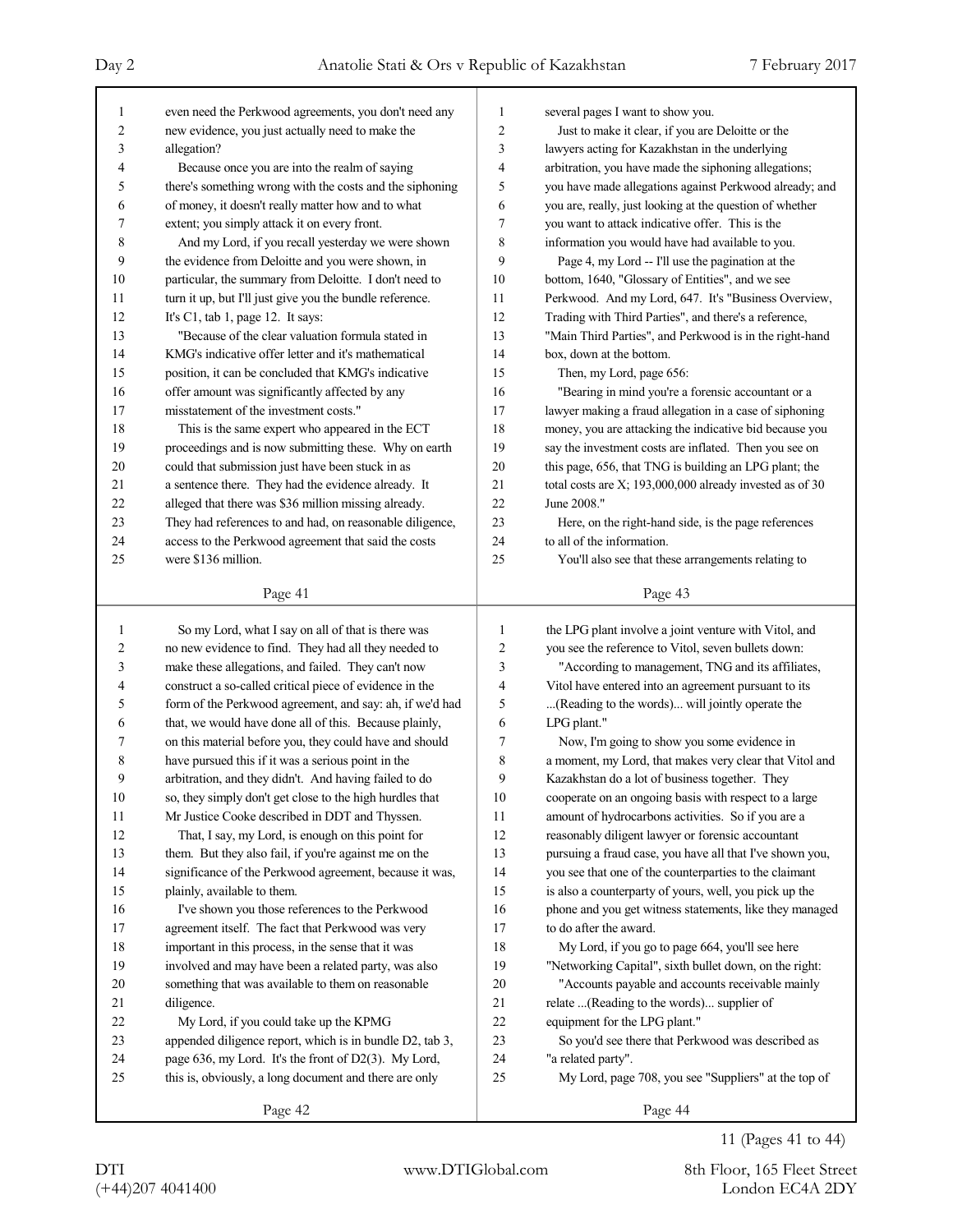| 1              | the column, and Perkwood is the highest.                  | 1                       | reason that's relevant, my Lord, is because if you       |
|----------------|-----------------------------------------------------------|-------------------------|----------------------------------------------------------|
| $\overline{c}$ | My Lord, we are talking about very sophisticated          | $\overline{c}$          | carried out a Customs audit to see how equipment came    |
| 3              | accountants and lawyers here. They're making the          | 3                       | into the country, you ought to be able to use that line  |
| 4              | siphoning allegation and they see a company called        | 4                       | of diligent inquiry to see whether you could also pursue |
| 5              | Perkwood. They could have gone and done a company         | 5                       | the kind of allegations that we see now.                 |
| 6              | search in England, seeing what dormant accounts had been  | 6                       | There's been no explanation why if they've done that     |
| 7              | filed. How can that not be reasonable diligence in        | 7                       | during the course of that or going back to that during   |
| 8              | a case like this?                                         | 8                       | the course of the arbitration, they wouldn't have had    |
| 9              | My Lord, this, amongst other things, was the basis        | 9                       | the basis for alleging what they now allege.             |
| 10             | for the indicative offer, and we see how KMG assessed     | 10                      | So, my Lord, where I finish on this is as follows:       |
| 11             | all of that.                                              | 11                      | a party coming to this court seeking to block the        |
| 12             | If we could go back to the core bundle, tab 26, this      | 12                      | enforcement of an award, alleging fraud based on         |
| 13             | is a PowerPoint presentation from KMG, relating to the    | 13                      | material that it says wasn't available at the time of    |
| 14             | indicative offer. If we could turn it up at page 849,     | 14                      | the arbitration has a high burden. That burden, as       |
| 15             | you'll see there, my Lord, they're the adopted            | 15                      | Mr Justice Cooke has summarised, is to show that the     |
| 16             | assumptions relating to the assessment of the LPG plant.  | 16                      | information that's now relied on couldn't have been      |
| 17             | On the right-hand column, you will see "Basic             | 17                      | found on reasonable diligence. In my submission, the     |
| 18             | Assessment Results", and under that, "Adopted Balance     | 18                      | conclusions he reached in those two cases demonstrate    |
| 19             | Sheet Value of Outstanding Instruction", 193.             | 19                      | that that's a rigorous test.                             |
| 20             | So that, really, is the nub of this, my Lord, in the      | 20                      | It is a far cry from that that's presented by            |
| 21             | sense that if anything's false, it's that, and that's     | 21                      | Kazakhstan, which is, basically: well, they didn't give  |
| $22\,$         | how it was relied upon.                                   | 22                      | it to us, so what were we supposed to do. That's simply  |
| 23             | And it's crucial to this question of whether              | 23                      | not good enough, my Lord, because what you're trying to  |
| 24             | reasonable diligence would have allowed Kazakhstan to     | 24                      | do is undo one of the fundamentals of public policy when |
| 25             | pursue the allegations that it now pursues. I have        | 25                      | it comes to decisions, arbitral awards and judgments,    |
|                | Page 45                                                   |                         | Page 47                                                  |
|                |                                                           |                         |                                                          |
|                |                                                           |                         |                                                          |
| $\mathbf{1}$   | shown you what they have submitted in a summary of the    | $\mathbf{1}$            | which is finality of litigation. So that's why -- and    |
| 2              | submissions in the ECT award itself.                      | $\overline{\mathbf{c}}$ | it's the same under Ladd v Marshall, it's an appeal so I |
| 3              | I have references to the Perkwood contract. They          | 3                       | would say the test here is even more onerous -- you      |
| 4              | feel there is enough evidence to allege fraud by          | 4                       | can't simply turn up and say: well, they didn't give it  |
| 5              | siphoning off. I have all the references in the KPMG      | 5                       | to us and they didn't lay it on a plate for us, so we    |
| 6              | due diligence to Perkwood's involvement; I've seen        | 6                       | didn't find it. It's a lot more rigorous.                |
| 7              | references to the contract, and they see that it's --     | 7                       | The material I've shown you, clearly, demonstrates       |
| 8              | the cost that Perkwood has particularised throughout,     | 8                       | two things. They were hot on this fraud allegation in    |
| 9              | the plant is being relied on by KMG in the indicative     | 9                       | the case. They may not have referred to the Perkwood     |
| $10\,$         | offer because this was something that was available to    | $10$                    | agreement, but the crux of the fraud, that there was     |
| 11             | them then.                                                | 11                      | inflated costs and siphoning offshore was there. They    |
| 12             | Again, I ask the rhetorical question: why, in that        | 12                      | were well able to make that allegation in the            |
| 13             | paragraph when they attack the indicative offer, didn't   | 13                      | arbitration, they didn't need any further evidence, but  |
| 14             | they join the dots that they had already set off          | 14                      | didn't.                                                  |
| 15             | elsewhere?                                                | 15                      | Second of all, it would have been so easy for them       |
| 16             | My Lord, I'm not going to show you the documents          | 16                      | to get their hands on the Perkwood agreement and it      |
| 17             | because I think the point is made in sufficient detail    | 17                      | would be so easy for the Deloitte accountant to take     |
| $18\,$         | in the skeleton argument, but I'll give you the           | $18\,$                  | that assumptions table that I've shown you, and say: oh, |
| 19             | references for the skeleton argument. It's                | 19                      | by the way, 193 might not be accurate, so the indicative |
| $20\,$         | paragraph 5110 and 5111. They're references to the        | $20\,$                  | offer is inaccurate, forget about it. But they didn't.   |
| 21             | Customs declarations and the customs orders. I don't      | $21\,$                  | And the only explanation you have from all of this       |
| $22\,$         | need to take the documents up -- it's 51.9 and 51.10.     | $22\,$                  | is from Ms Nacimiento, that in 2015 they got a tip-off   |
| $23\,$         | So, essentially, the claimants' position is that          | 23                      | from somebody following some proceedings in Kazakhstan   |
| 24             | close to \$25 million was paid in Customs declarations to | 24                      | and then pursued a 1782 application, my Lord, that       |
| 25             | Kazakhstan, in respect of the import equipment. The       | 25                      | doesn't explain any of the things that I've set out for  |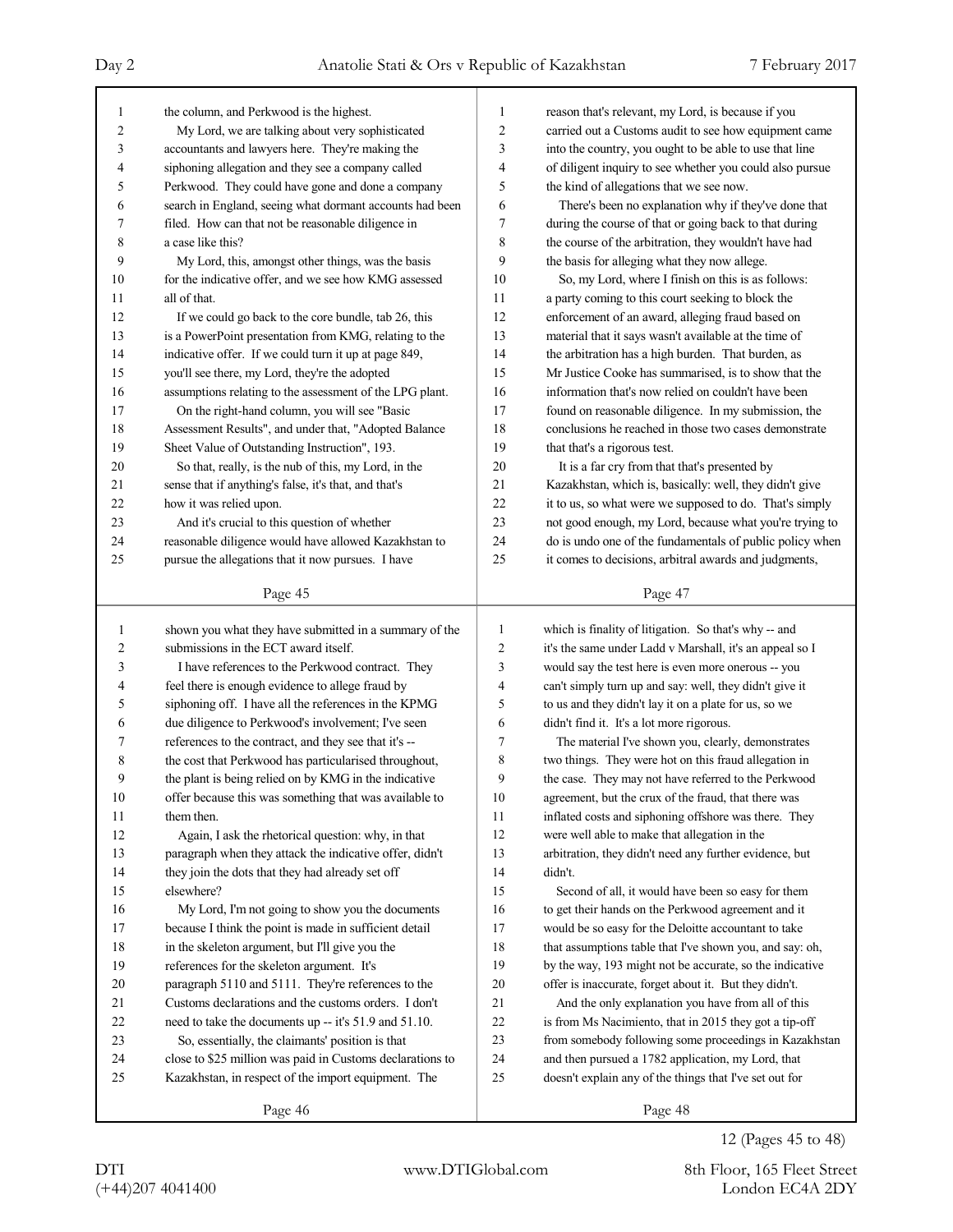| 1              | you. It doesn't explain why that particular lawyer,         | 1              | and it's fairly obvious that something is going on         |
|----------------|-------------------------------------------------------------|----------------|------------------------------------------------------------|
| $\overline{c}$ | armed with all of the documents that I've shown you         | $\overline{c}$ | there. Now, what I say is, that given the relationship     |
| 3              | today didn't dig in on the Perkwood agreement back then;    | 3              | between Kazakhstan and Vitol, given that they had access   |
| 4              | why did they need a 1782 application? They've got the       | 4              | to this and they knew about the Vitol relationship, this   |
| 5              | documents. They had it all there. And even if they did      | 5              | is another route through which a little bit of diligence   |
| 6              | need a 1782 application, why didn't they do one back        | 6              | would have led them to Perkwood.                           |
| 7              | then?                                                       | $\overline{7}$ | MR JUSTICE KNOWLES: But that's about finding out about the |
| 8              | So my Lord, I say that, leaving aside estoppel, they        | 8              | relationship, but there's no other reference to related    |
| 9              | simply don't get over this hurdle, which is essential if    | 9              | being disclosed.                                           |
| 10             | they're to proceed to a trial on the fraud.                 | 10             | MR SPRANGE: No. The only one I have found in these         |
| 11             | My Lord, if I can turn now --                               | 11             | materials is the one I've shown you. My Lord, let's not    |
| 12             | MR JUSTICE KNOWLES: You gave me one reference to the point  | 12             | forget what's said in the ECT award. I mean, they knew.    |
| 13             | about Perkwood being related.                               | 13             | There's an English company that's supplying over           |
| 14             | MR SPRANGE: Yes.                                            | 14             | a hundred million-dollars' worth of equipment. It's in     |
| 15             | MR JUSTICE KNOWLES: That's the one reference, is it?        | 15             | the context of a case where they say that Mr Stati is      |
| 16             | MR SPRANGE: That is the one reference, yes. It's not quite  | 16             | one of the biggest charlatans on the planet and            |
| 17             | my Lord. I would suggest that the reference in the JOA,     | 17             | shouldn't be able to pursue these claims. They allege:     |
| 18             | which you've already shown, I think -- I haven't shown      | 18             | "Claimants likely siphoned off monies by extending         |
| 19             | it to you again -- if you take up the core bundle,          | 19             | the dates on accounts."                                    |
| 20             | I believe it's in there, at tab 28.                         | 20             | Then a third company, Perkwood Investments would           |
| 21             | MR JUSTICE KNOWLES: Thanks.                                 | 21             | return the advance paid.                                   |
| 22             | MR SPRANGE: My Lord, I don't want to delve too much into    | 22             | I can't receive, my Lord, of an allegation like this       |
| 23             | the Vitol dispute, but, essentially, there's a joint        | 23             | being made in a case without a modicum of consideration    |
| 24             | venture agreement. Both parties would put money in;         | 24             | of who Perkwood is and what it did.                        |
| 25             | both parties would take money out. Vitol would off-take     | 25             | I also say, my Lord, whether it's related or not           |
|                | Page 49                                                     |                | Page 51                                                    |
|                |                                                             |                |                                                            |
|                |                                                             |                |                                                            |
| $\mathbf{1}$   | the gas. There was a mechanism within this JOA, that if     | $\mathbf{1}$   | doesn't really matter. The fact is they were asserting     |
| 2              | something bad happens, Vitol would get paid a certain       | $\overline{2}$ | that it was stealing money from the project. Whether       |
| 3              | amount of value -- "real net value" as it's referred        | 3              | it's related, or unrelated, or what doesn't matter.        |
| 4              | to -- and there were some special dedicated accounting      | 4              | That's what I say when I said earlier about the            |
| 5              | procedures put together for that purpose.                   | 5              | falsity of Perkwood being the great discovery in the       |
| 6              | And my Lord, if you take it up at tab 28, mine has          | 6              | fraud. It's simply not. This fraud is about siphoning      |
| 7              | three page numbers, so I'm going for the very bottom,       | 7              | money. Perkwood was one of the conduit companies,          |
| 8              | which is page 22.                                           | 8              | according to them, that pursued it. Whether it was         |
| 9              | MR JUSTICE KNOWLES: Thanks.                                 | 9              | related or not doesn't really matter. The discovery of     |
| 10             | MR SPRANGE: So here's these principles that are designed to | 10             | that, either in the KMG due diligence or later, is         |
| 11             | assess the value of the plant in case of a dispute.         | 11             | neither here nor there.                                    |
| 12             | You'll see two-thirds of the way down page 22:              | 12             | What really matters is: dear tribunal, you can't           |
| 13             | "Real net value of the plant. The real value of the         | 13             | rely on the indicative bid because we have alleged         |
| 14             | plant construction shall be performed by actual expenses    | 14             | siphoning off of money and the KMG bid relies on the       |
| 15             | of Azalia and Perkwood, plus TNG expenses on                | 15             | vessel cost. That's it. That's the crux of it.             |
| 16             | construction."                                              | 16             | Would saying, "Oh, and it's a related party" have          |
| 17             | That may not mean a whole lot by itself, but                | 17             | made a difference? Not at all.                             |
| 18             | considered with a bit of reasonable diligence, it shows     | 18             | My Lord, if we can turn to the second limb of              |
| 19             | that Vitol -- and we have seen the evidence that's in       | 19             | Westacre. My Lord, I think you are quite familiar with     |
| 20             | the core bundle as well, from Mr Martin and Mr Stern,       | 20             | it now, given the discussions over the last two days.      |
| 21             | who are Vitol's fact and expert witnesses in the            | 21             | What I'd like to go back to very briefly, my Lord, is      |
| 22             | JOA arbitration -- and that was done because Vitol          | 22             | just the CAT decision, Lord Justice Flaux, which is        |
| 23             | didn't want to be paying or taking the hit from any         | 23             | tab 1 of our authorities. If we could pick it up, this     |
| 24             | uplift from Perkwood's expenses.                            | 24             | is the non-page number 1, unfortunately, and it's          |
| 25             | So we see actual expenses of Azalia and Perkwood,           | 25             | paragraph 58.                                              |

13 (Pages 49 to 52)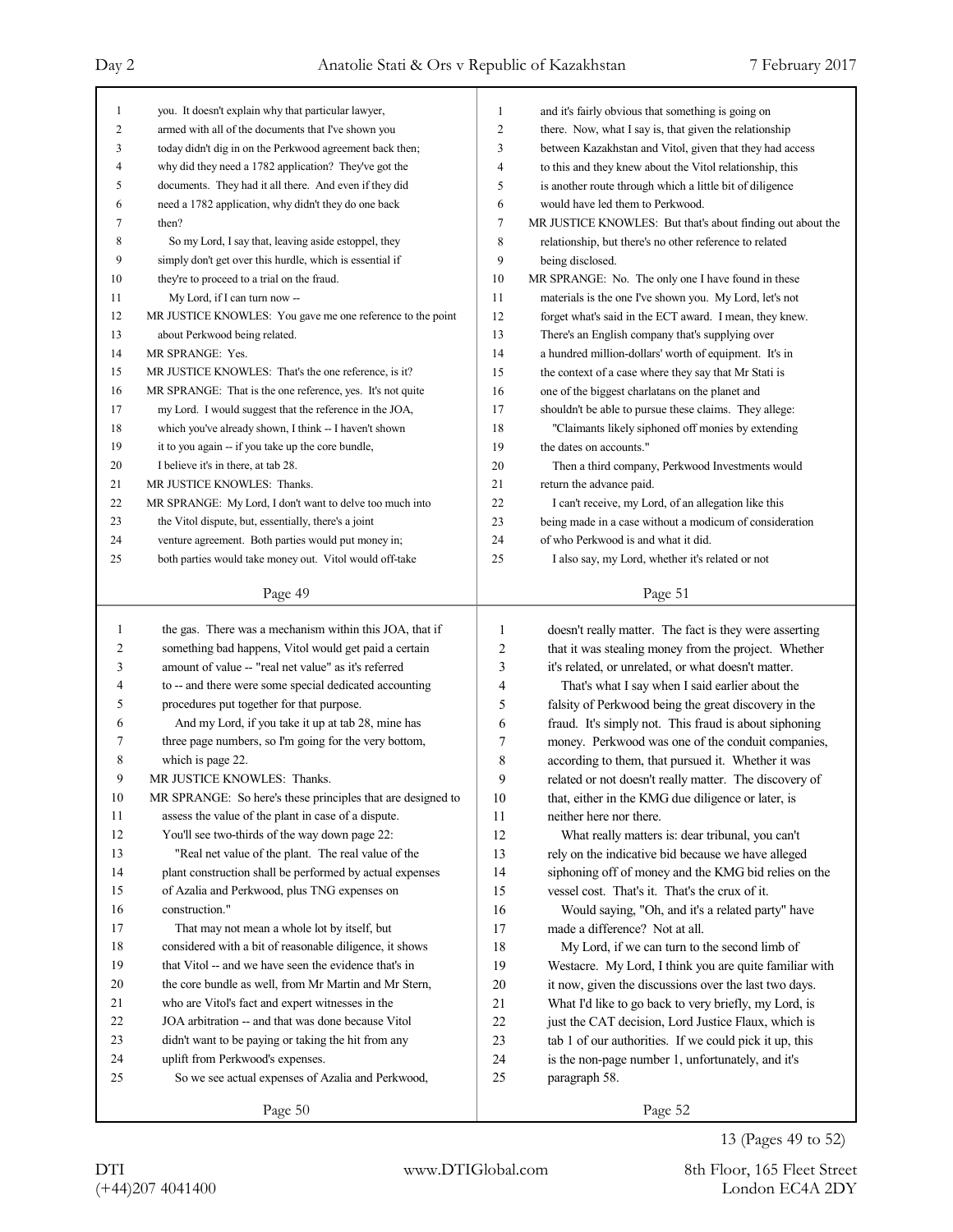| 1      | Perhaps, my Lord, if you could just read                    | 1              | the end, matter, and that the whole perception point        |  |  |
|--------|-------------------------------------------------------------|----------------|-------------------------------------------------------------|--|--|
| 2      | paragraphs 58 and 59, just to refresh. (Pause).             | $\sqrt{2}$     | wouldn't have made a difference.                            |  |  |
| 3      | MR JUSTICE KNOWLES: Thank you.                              | 3              | It's exactly the same here, my Lord, because very           |  |  |
| 4      | MR SPRANGE: Now, my Lord, it's important at this point just | $\overline{4}$ | serious allegations were made. It was suggested there       |  |  |
| 5      | to remind ourselves of what Kazakhstan's case actually      | 5              | had been siphoning; it was suggested that Mr Stati and      |  |  |
| 6      | is. We find that in their skeleton argument at page 15.     | 6              | Mr or Mr Lungu had lied, including about the                |  |  |
| 7      | They've set out the test, which I don't need to go into     | 7              | LPG plant --                                                |  |  |
| 8      | anymore.                                                    | $\,$ 8 $\,$    | MR JUSTICE KNOWLES: At this stage, is it the allegation     |  |  |
| 9      | But then they go to the thrust of the allegation,           | 9              | that matters, as opposed to the tribunal's conclusions      |  |  |
| 10     | and if you pick that up at paragraph 35, they refer to      | 10             | on those allegations -- isn't it, at this stage, the        |  |  |
| 11     | what we've labelled this morning as "the                    | 11             | question whether -- again, telescope the way it's put,      |  |  |
| 12     | 245 million-dollar evidence".                               | 12             | that if the tribunal had had clarity that completely        |  |  |
| 13     | Then paragraph 36 is the part of the argument:              | 13             | false figures had made up the 245 million, then it would    |  |  |
| 14     | "If Kazakhstan had been able to show in the                 | 14             | have reached different conclusions?                         |  |  |
| 15     | arbitration that all of these statements were false         | 15             | MR SPRANGE: Yes, my Lord, but the question is: would it     |  |  |
| 16     | (Reading to the words) the tribunal would have              | 16             | have made a decisive difference? And it's been present      |  |  |
| 17     | based its conclusions on damages in relation to the         | 17             | thus far as though the tribunal is completely in the        |  |  |
| 18     | LPG plant on evidence that was demonstrably tainted by      | 18             | dark, as to the fact that Perkwood was a company that       |  |  |
| 19     | the claimants' fraud. It's likely that the discover of      | 19             | was involved in the mischief by Mr Stati, in terms of       |  |  |
| 20     | the fraud would have had a dramatic impact on the           | 20             | the financing, in the sense there was money being           |  |  |
| 21     | remainder of the case and the tribunal's conclusions in     | 21             | siphoned offshore, and so on and so forth.                  |  |  |
| 22     | relation to liability in particular."                       | 22             | The tribunal well knew that. It was an allegation           |  |  |
| 23     | So it's really a perception point. This would have          | 23             | that was pursued. The tribunal also knew Kazakhstan was     |  |  |
| 24     | been a game-changer. This would have made everything        | 24             | asserting that there'd been a pack of lies told about       |  |  |
| 25     | turn because the tribunal suddenly wouldn't have trusted    | 25             | various things, including the LPG plant, and the            |  |  |
|        |                                                             |                |                                                             |  |  |
|        | Page 53                                                     |                | Page 55                                                     |  |  |
|        |                                                             |                |                                                             |  |  |
|        |                                                             |                |                                                             |  |  |
| 1      | the Stati parties.                                          | $\mathbf{1}$   | investment costs were referred to as alleged investment     |  |  |
| 2      | My Lord, the reality is that was the case that was          | $\mathbf{2}$   | costs.                                                      |  |  |
| 3      | advanced, and if you could take up $D1(8)$ , this is        | 3              | MR JUSTICE KNOWLES: Those were all allegations?             |  |  |
| 4      | Kazakhstan's final post-hearing brief, tab 18, page         | $\overline{4}$ | MR SPRANGE: They're all allegations.                        |  |  |
| 5      | 2329. So, my Lord, you'll see there and perhaps you are     | 5              | MR JUSTICE KNOWLES: And here what's being said is black and |  |  |
| 6      | able just to read them. The thrust of those is that         | 6              | white, hand in the till, it's demonstrable and that         |  |  |
| 7      | Mr Stati has lied about everything, including the           | 7              | would have made a difference to the tribunal?               |  |  |
| 8      | project's end-of-sale process, which is related to the      | 8              | MR SPRANGE: My Lord, those allegations were, obviously,     |  |  |
| 9      | LPG plant, and the construction of the LPG plant "          | 9              | based on the evidence that Kazakhstan presented, and        |  |  |
| $10\,$ | Just to name a few of them:                                 | 10             | they may be summarised as allegations that have been        |  |  |
| 11     | And a similar allegation, we see this in                    | 11             | made. But they're no higher than that now, in the sense     |  |  |
| $12\,$ | paragraph 19, is made against Mr Lungu:                     | 12             | that if we assume for the moment that there was             |  |  |
| 13     | "Basic parameters for the LPG plant "                       | 13             | a successful attack on \$245 million, the real question     |  |  |
| 14     | Et cetera, et cetera.                                       | 14             | is: would that have made a difference to the tribunal?      |  |  |
| 15     | So the tribunal may not have had the Perkwood               | 15             | Because Kazakhstan has a problem on estoppel, rather        |  |  |
| 16     | agreement itself, and may not have had an expressed         | 16             | than presenting indicative offer argument, they say         |  |  |
| 17     | reference to it being a related party, but that doesn't     | 17             | instead in their skeleton: oh, it would have just           |  |  |
| 18     | matter because these very serious allegations were made     | 18             | tainted everything; it would have just changed              |  |  |
| 19     | anyway.                                                     | 19             | perceptions of how far everybody was looked at.             |  |  |
| $20\,$ | My Lord, in CAT, following what was set forth from          | 20             | And on that point, I make the submissions that I am         |  |  |
| 21     | paragraphs 58 and 59, as I showed you yesterday, and        | 21             | making now. But that's just not accurate because they       |  |  |
| $22\,$ | I will leave you with the references. It's                  | 22             | couldn't have said anything worse about Mr Stati. Now,      |  |  |
| $23\,$ | paragraphs 292 to 311, when Lord Justice Flaux analyses     | 23             | whether the evidence was ultimately accepted or not         |  |  |
| 24     | the position despite finding a fraud, concluded that        | 24             | doesn't matter. But you can't argue a taint in              |  |  |
| 25     | even though the tests had been concealed, it didn't, in     | 25             | circumstances where you threw the kitchen sink at the       |  |  |
|        | Page 54                                                     |                | Page 56                                                     |  |  |

14 (Pages 53 to 56)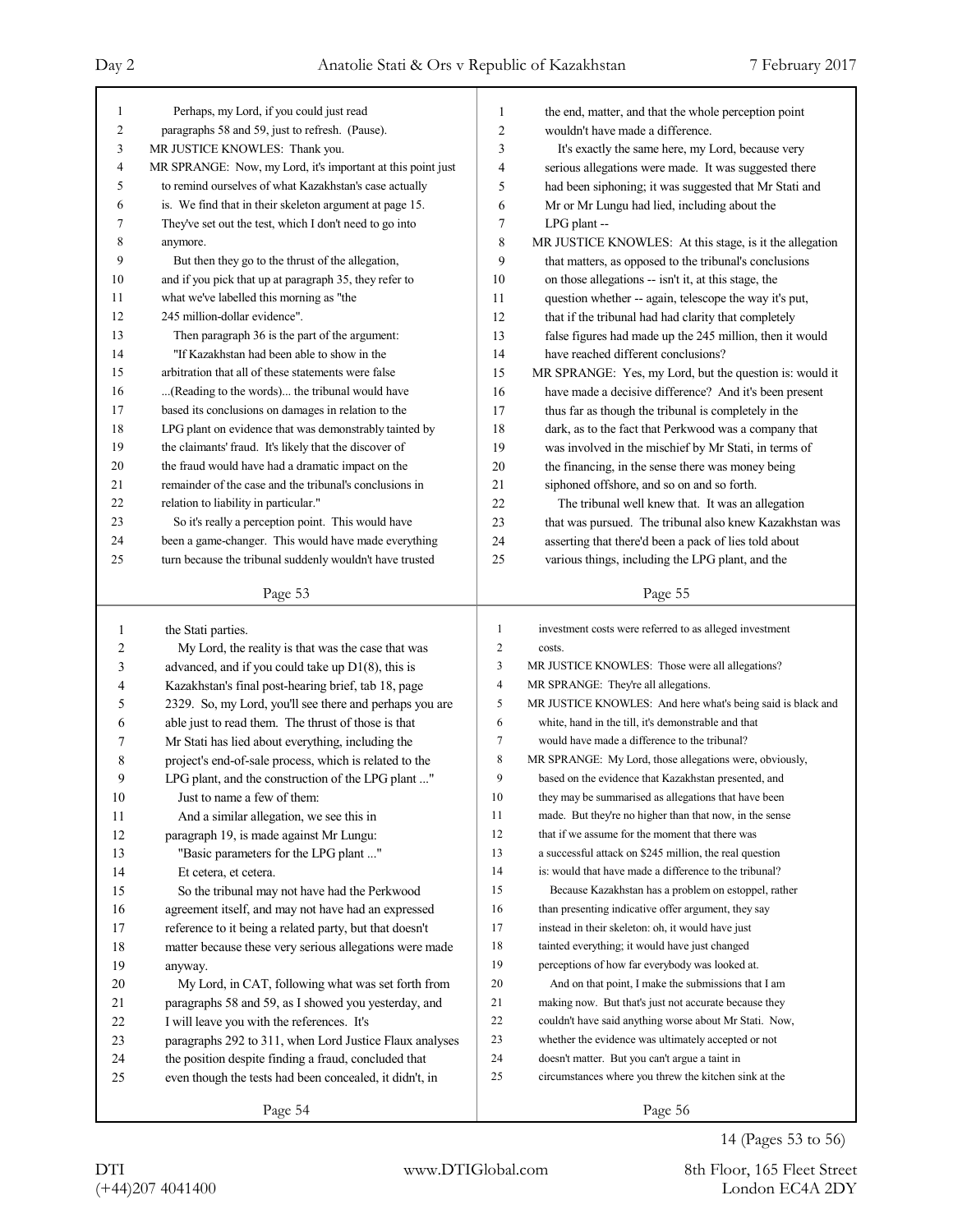| $\mathbf{1}$   | taint and, at the end the day, the tribunal didn't       | 1              | Assumptions". You will see there it's:                   |
|----------------|----------------------------------------------------------|----------------|----------------------------------------------------------|
| $\overline{c}$ | consider that important, and instead relied on           | $\overline{2}$ | "The information memorandum and other publicly           |
| 3              | a third-party offer. So that's why I say the taint       | 3              | available information.                                   |
| $\overline{4}$ | doesn't get them any further. It can't help them.        | 4              | "A valuation depends upon this information and           |
| 5              | In relation to the indicative offer itself, my Lord,     | 5              | assumptions being substantiated in the next round        |
| 6              | leaving aside estoppel and abuse, it's no surprise that  | 6              | through due diligence."                                  |
| 7              | both the Svea court and the US court, albeit on a        | 7              | So the tribunal knew this was an indicative offer,       |
| 8              | preliminary basis, have concluded that it wouldn't have  | 8              | subject to further due diligence. They knew that in      |
| 9              | had an impact.                                           | 9              | circumstances where Kazakhstan was alleging that Stati   |
| 10             | And when you look at it, my Lord, it's not like the      | 10             | and Lungu had lied about the LPG plant, whether they'd   |
| 11             | KMG indicative offer. I have shown you the assumptions,  | 11             | been siphoning off through Perkwood. This is all in      |
| 12             | and perhaps we can take them up again in the             | 12             | tribunal's mind.                                         |
| 13             | core bundle. It's tab 26, page 849. My Lord, you see     | 13             | Then you have the calculation, which has now been        |
| 14             | there the assumption, so it's not like there's a blank   | 14             | subject to the Deloitte analysis:                        |
| 15             | page here and it says: oh, the financials say it's       | 15             | "The average between the matrix (Reading to the          |
| 16             | 193 million, so we are going to offer 193 million.       | 16             | words) method value and cost method "                    |
| 17             | What we see here is the technical data, which            | 17             | Et cetera, et cetera.                                    |
| 18             | relates to the capacity of the gas. Remember, if you     | 18             | So my Lord, that's what I would label -- leave aside     |
| 19             | are KazmunayGas, what you are really interested here     | 19             | the perception point, which I've covered. This is the    |
| 20             | when you are looking at an LPG plant isn't really the    | 20             | causation point, which I say just doesn't get them there |
| 21             | cost of how much they took to build it; what you're      | 21             | on the test. Remember, it has to be a favourite phrase,  |
| 22             | really looking at is what value can I get out of it      | 22             | contributed in a material way.                           |
| 23             | going forward?                                           | 23             | The last point is this, my Lord: I say on the basis      |
| 24             | That's why it's no surprise that we see here you         | 24             | of the test that Lord Justice Flaux set forth in, CAT    |
| 25             | have the plant technical data, source, information       | 25             | and in particular those paragraphs I referred you to,    |
|                |                                                          |                |                                                          |
|                | Page 57                                                  |                | Page 59                                                  |
|                |                                                          |                |                                                          |
|                |                                                          |                |                                                          |
| 1              | memorandum, and then there's reference to capacity       | 1              | this isn't something that can operate in a vacuum where  |
| 2              | because capacity is key what you are talking about a gas | $\overline{2}$ | you say there's a fraud and it taints this piece of      |
| 3              | plant.                                                   | 3              | evidence, so that's it. There has to be something more   |
| 4              | Marketing assumptions, that's the next critical          | 4              | egregious than that; there has to be something that's    |
| 5              | piece because you can have great capacity, but if you    | 5              | a fraud, and a perpetuation of that fraud all the way    |
| 6              | can't sell it all, what's the point? Here you see very   | 6              | through the arbitration, in an attempt to deliberately   |
| 7              | detailed analysis. Assessment assumptions, and that's,   | 7              | mislead tribunal.                                        |
| 8              | effectively, an economic calculation about how much      | 8              | A bit like in CAT where there was an attempt to          |
| 9              | profit will be made.                                     | 9              | conceal the test and everybody lied about it. Here you   |
| $10\,$         | And then you have basic assessment results. And at       | $10\,$         | have financial reports that were prepared in 2007 and    |
| 11             | the very bottom of that you have a adopted balance sheet | 11             | 2008. For that fraud that's alleged, to be a fraud on    |
| 12             | value of outstanding construction. So it's a factor.     | 12             | the award, you have to carry out a jujitsu that doesn't  |
| 13             | And then they come up with a recommended indicative bid  | 13             | make sense; you have to say back then they intended to   |
| 14             | of 199 million. The indicative offer itself, my Lord,    | 14             | do fraud.                                                |
| 15             | confirms what I've just said in terms of analysis.       | 15             | A potential buyer of the LPG plant, they will look       |
| 16             | I just pull that up. That's in D2(3), my Lord, and you   | 16             | at the financials that were referred to in               |
| 17             | will see on page 852 three things I want to show you     | 17             | a due diligence report, which would then form part of    |
| 18             | here. In the third paragraph:                            | 18             | the analysis, that would then lead to an offer, that     |
| 19             | "The primary rationale behind our interests in the       | 19             | will then be able to be used in an arbitration to try    |
| 20             | company's strategy to continue increasing our reserves   | 20             | and get some compensation for a loss that hasn't even    |
| 21             | of hydrocarbon resources and building oil production     | 21             | eventuated now.                                          |
| $22\,$         | through acquisition of oil and gas producing assets in   | 22             | Because that's the only way this fraud that's            |
| 23             | accordance with the corporate development strategy."     | 23             | currently alleged could be causatively related to the    |
| 24             | There's then a more narrow discussion of what I have     | 24             | findings in relation to the LPG plant. Because unlike    |
| 25             | shown you, on page 854, under the heading, "Key          | 25             | in CAT, it's not suggested that Perkwood was brushed     |
|                | Page 58                                                  |                | Page 60                                                  |

15 (Pages 57 to 60)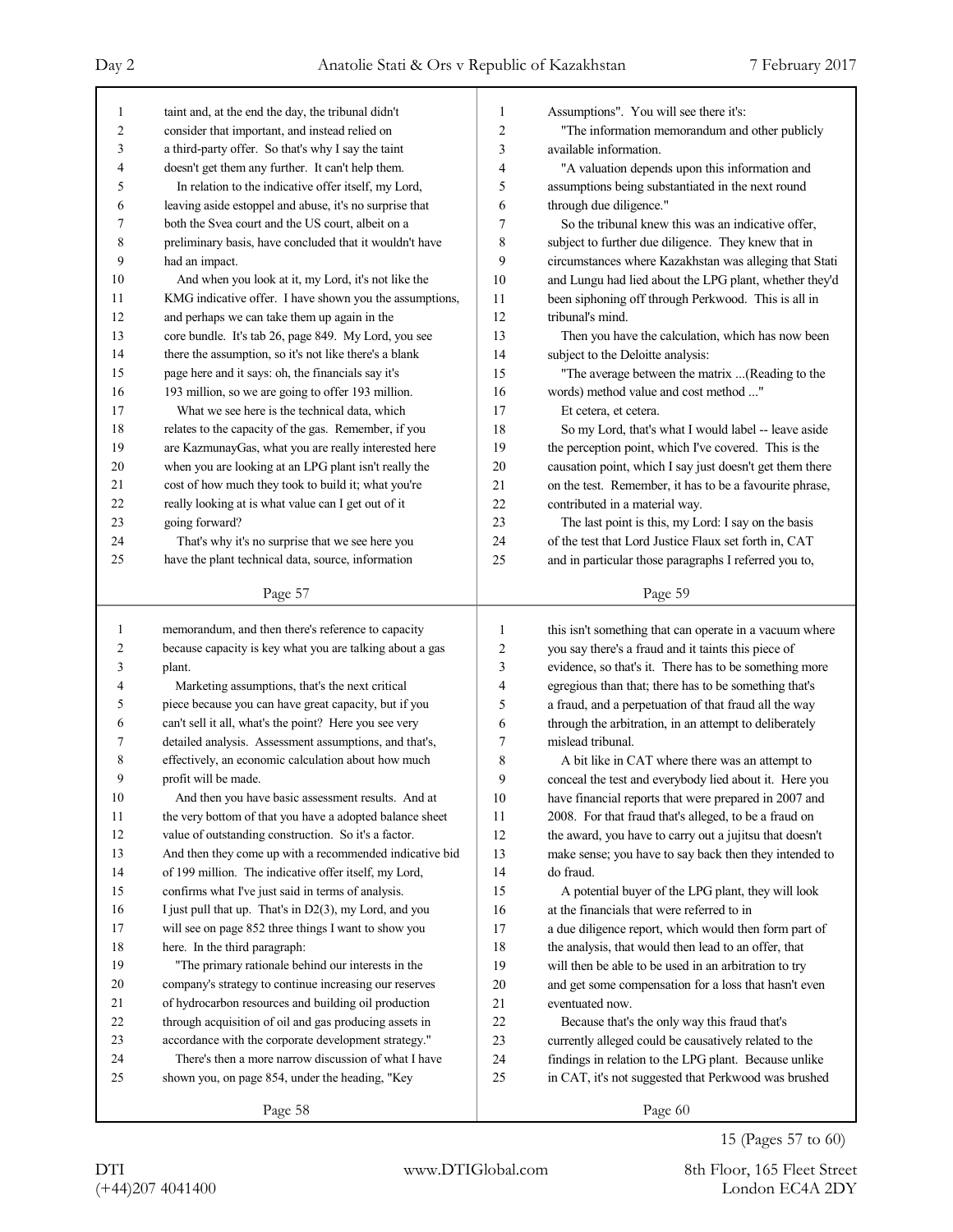| $\mathbf{1}$   | from the records and taken away. And it's not even       | 1      | If it's not caught by Swedish public policy, there       |  |  |
|----------------|----------------------------------------------------------|--------|----------------------------------------------------------|--|--|
| $\overline{c}$ | suggested that there was a shying away from the fact     | 2      | clearly is a difference. And so that's my first point.   |  |  |
| 3              | that Perkwood was a supplier at \$136 million. There may | 3      | That there is a clear distinction, and my learned friend |  |  |
| 4              | be a real debate about whether that uplift is correct or | 4      | hasn't addressed the point that I made to the effect     |  |  |
| 5              | not, whether the management fee is justified or not, but | 5      | that English public policy does cover that kind of       |  |  |
| 6              | that wasn't hidden, it was laid out there.               | 6      | activity.                                                |  |  |
| 7              | So, my Lord, just on that basis alone, you can't         | 7      | The Swedish approach is purely formalistic and it        |  |  |
| 8              | just take a fraud, and plant it on an award and connect  | 8      | doesn't represent the reality, which is the deception on |  |  |
| 9              | it that way, you have to walk through and say: was this  | 9      | the tribunal. And the deception on the tribunal is       |  |  |
| 10             | something that manifests all the way through, right      | 10     | there, whether or not the document is produced by        |  |  |
| 11             | through the tribunal process, right up until the final   | 11     | somebody who is innocent, or whether the document is     |  |  |
| 12             | award? And that just does not arise here. It's not       | 12     | produced by somebody who is innocent but it is used by   |  |  |
| 13             | really alleged. All that's alleged is you said the       | 13     | somebody for a fraudulent purpose which is misleading    |  |  |
| 14             | costs were 245 million, well, really there were these    | 14     | the tribunal. And that is what the fraud is about.       |  |  |
| 15             | management fees and so on and so forth. That's a very    | 15     | There's all this other background about different frauds |  |  |
| 16             | different analogue.                                      | 16     | and accounts, but the essence of fraud is the            |  |  |
| 17             | Don't forget, my Lord, in CAT, even despite all of       | 17     | presentation of that document. That's first point;       |  |  |
| 18             | that, and findings of fraud, the award was still upheld  | 18     | namely, the difference.                                  |  |  |
| 19             | because it didn't directly affect the result.            | 19     | The second point of difference is the suggestion my      |  |  |
| $20\,$         | So my Lord, subject to checking my notes with my         | 20     | learned friend in his oral submissions that this is all  |  |  |
| 21             | colleagues, those are the claimants' submissions.        | 21     | about facts and not law; and that the Swedish court made |  |  |
| 22             | Thank you, my Lord.                                      | 22     | determinations about facts in the context of the         |  |  |
| 23             | MR JUSTICE KNOWLES: Thank you.                           | 23     | estoppel argument, and it's all about the passage that   |  |  |
| 24             | Mr Malek do you want to start now or at 2.00?            | 24     | your Lordship has read several times. But the materials  |  |  |
| 25             | MR MALEK: 2.00.                                          | 25     | that your Lordship has are very clear. Your Lordship     |  |  |
|                |                                                          |        |                                                          |  |  |
|                | Page 61                                                  |        | Page 63                                                  |  |  |
|                |                                                          |        |                                                          |  |  |
|                |                                                          |        |                                                          |  |  |
| $\mathbf{1}$   | MR JUSTICE KNOWLES: Any idea ?                           | 1      | has the report of Dr Scholdstrom, which is in C, we did  |  |  |
| $\overline{c}$ | MR MALEK: 25 minutes.                                    | 2      | look at it briefly, once again, at C1, tab 3. I will     |  |  |
| 3              | MR JUSTICE KNOWLES: Okay. Thank you.                     | 3      | submit that he's uniquely well qualified to assist the   |  |  |
| $\overline{4}$ | $(12.52 \text{ pm})$                                     | 4      | court in terms of what the meaning of this decision is.  |  |  |
| 5              | (The short adjournment)                                  | 5      | His evidence is not challenged by Mr Nilsson. You can    |  |  |
| 6              | $(2.00 \text{ pm})$                                      | 6      | go through Mr Nilsson's evidence, he doesn't challenge   |  |  |
| 7              | Submissions in reply by Mr MALEK                         | 7      | anything. But it's a very clear analysis of what the     |  |  |
| 8              | MR MALEK: My Lord, I'll follow the same order as of my   | 8      | Swedish court did in this case. And your Lordship has    |  |  |
| 9              | learned friend made in submissions, namely issue         | 9      | the picture, there are two elements in this type of      |  |  |
| 10             | estoppel; second issue, whether Kazakhstan should have   | $10\,$ | case: there's the elements of false evidence and then    |  |  |
| 11             | found out about the fraud; and finish off with the       | 11     | there's the element of causation. So you get to the      |  |  |
| 12             | second limb of Westacre.                                 | 12     | first point, which is the inflated cost, tribunal says:  |  |  |
| 13             | I'm not going to repeat what I've said already, for      | 13     | we don't need to decide whether it's false evidence,     |  |  |
| 14             | obvious reasons, if I can just deal with the estoppel    | 14     | because there's no causation. Because the tribunal       |  |  |
| 15             | briefly. There were just a few points to stress by way   | 15     | didn't rely on that, it relied in terms of the           |  |  |
| 16             | of reply.                                                | 16     | indicative bid. So then you go to the indicative bid,    |  |  |
| 17             | The first point is that my learned friend said that      | 17     | the indicative bid they say is not false for the reasons |  |  |
| $18\,$         | I hadn't made a case as to the distinction between       | 18     | that we just covered, they don't deal with causation.    |  |  |
| 19             | Swedish public policy and English public policy.         | 19     | In a nutshell that is what the Swedish court             |  |  |
| 20             | Your Lordship has my submissions about the notion of     | 20     | decided. It didn't decide any facts. And that's          |  |  |
| 21             | false evidence and what the difference is. We do not     | 21     | a point that Dr Scholdstrom makes in his statement at    |  |  |
| 22             | have such a notion. The idea that you can have           | $22\,$ | paragraph 20 at page 65.                                 |  |  |
| 23             | a document which is innocently produced and yet the      | 23     | "The court did not consider the allegations of           |  |  |
| 24             | person presenting it to the tribunal misleading          | 24     | fraud, false evidence or misleading information at all   |  |  |
| 25             | the tribunal, that is caught by English public policy.   | 25     | in determining whether the arbitral award as such        |  |  |
|                | Page 62                                                  |        | Page 64                                                  |  |  |

16 (Pages 61 to 64)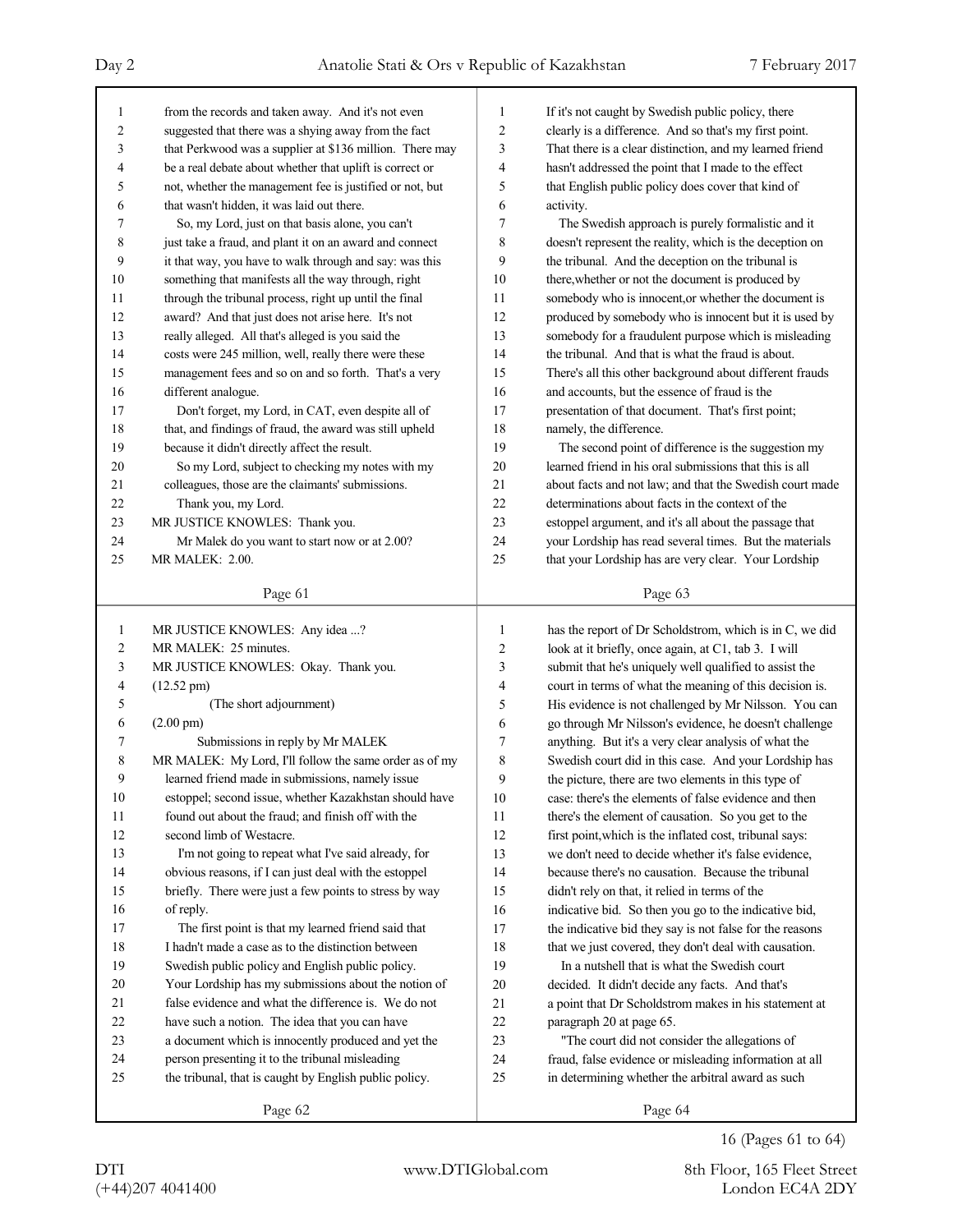| 1              | violated procedural public policy. For its wording the   | 1              | discover that they were a related party, how on earth     |
|----------------|----------------------------------------------------------|----------------|-----------------------------------------------------------|
| $\overline{2}$ | court made clear that it takes no stance on that issue." | 2              | could it be fairly said that a third-party solicitor or   |
| 3              | And you can see the footnote there where that's made     | 3              | client, in context of Kazakhstan, should have picked it   |
| 4              | clear.                                                   | 4              | up?                                                       |
| 5              | As far as the cases were concerned, Lord Justice         | 5              | The second point is this: your Lordship heard from        |
| 6              | Flaux's decision in CAT has nothing to do with this case | 6              | me yesterday how the white flag was put up at one stage   |
| 7              | in the sense, although a party intended that there had   | 7              | where yes, it is an affiliated party. Your Lordship       |
| 8              | been a fraud there were multiple other sources which     | 8              | needs to keep the background to that where the point was  |
| 9              | supported the tribunal's conclusion in any event.        | 9              | not admitted. So for example, if you turn, please, to     |
| 10             | Hence, on the particular facts of that case, discovery   | 10             | bundle D3, tab 28, this is to Mr Nilsson -- just to put   |
| 11             | of the fraud would not have had a substantial role on    | 11             | this in the context of what the JOA arbitration, which    |
| 12             | the outcome.                                             | 12             | we looked at yesterday, where it was admitted that it     |
| 13             | And of course we say our case is completely              | 13             | was an affiliated company, and we found that out later,   |
| 14             | different. You have a claim here brought on the basis    | 14             | this is now July 2016 where it's said this, commenting on |
| 15             | of Kazakhstan investigating what it contended to be      | 15             | an earlier submission, paragraph 3:                       |
| 16             | activities calling out for investigation, and the impact | 16             | "The investors have not asserted that Perkwood was        |
| 17             | on the tribunal of it being demonstrated that they       | 17             | freestanding from the investors' sphere. What is being    |
| 18             | manipulated their accounts and misled their auditors on  | 18             | stated by the investors [ie, the claimants] is that they  |
| 19             | a scale which is vast, there's no similarity between the | 19             | do not concede to the fact that Perkwood was              |
| 20             | cases at all.                                            | 20             | an affiliate in some yet unspecified, by Kazakh, way."    |
| 21             | That's all I wanted to say on the estoppel case.         | 21             | So that's one example.                                    |
| 22             | As far as the second topic is concerned, which is:       | 22             | If we then move on to tab 30, this is another             |
| 23             | should Kazakhstan have discovered the fraud in the       | 23             | document from Mr Nilsson, the lawyers acting for the      |
| 24             | arbitration? Let's just put this submission in context.  | 24             | claimants. This is dated 30 August. And over the page:    |
| 25             | The context of this is my learned friend's putting in    | 25             | "The investors had never been able to admit that          |
|                |                                                          |                |                                                           |
|                | Page 65                                                  |                | Page 67                                                   |
|                |                                                          |                |                                                           |
|                |                                                          |                |                                                           |
| 1              | his submission that they don't accept whether or not     | 1              | Perkwood is in any particular way an affiliated company   |
| 2              | there was a prima facie case of fraud. The reality is    | $\overline{c}$ | to the investors as Kazakhstan previously has not been    |
| 3              | that there is a prima facie case in fraud and            | 3              | able to state in which way Perkwood was affiliated and    |
| 4              | your Lordship didn't have any oral submissions to the    | $\overline{4}$ | to whom. The claim that Perkwood is affiliated in an      |
| 5              | contrary.                                                | 5              | accounting sense is a new attempt to clarify the claim    |
| 6              | This submission is perhaps the most difficult            | 6              | but does not explain what this means or to whom Perkwood  |
| 7              | submission that any advocate can make in any             | 7              | is affiliated."                                           |
| 8              | circumstances. It's to the effect of: there was no       | 8              | It's two weeks before the hearing, the question of        |
| 9              | fraud, but it was so obvious that you should have        | 9              | whether or not Perkwood is an affiliate is still being    |
| $10\,$         | discovered it. You should have joined up the dots.       | 10             | raised as an issue, that they're not even prepared to     |
| 11             | The problem with that analysis, and there are many,      | 11             | accept, although as we now know, it's their puppet        |
| 12             | but let's just look at two or three of them. The first   | 12             | company.                                                  |
| 13             | point, if you can please pick up bundle B at tab 17,     | 13             | The third point in terms of concealment is a failure      |
| 14             | which is Ms Nacimiento's fifth statement. At             | 14             | to produce documents as ordered by the tribunal. And      |
| 15             | paragraph 13 she makes the point -- and the reference    | 15             | your Lordship had my submissions yesterday on the order   |
| 16             | there to earlier evidence as well. And if we could just  | 16             | for production on request, 208, and there's been no       |
| 17             | turn back to that, it's at page 276 of this bundle at    | 17             | answer as to why the document was not produced in the     |
| 18             | paragraphs 19 and 20, where references are made to the   | 18             | context of that.                                          |
| 19             | financial statements. And the point is, is that going    | 19             | So you have KPMG not knowing about the situation;         |
| 20             | back to page 304, paragraph 13:                          | 20             | you have the lawyers and clients not being prepared to    |
| 21             | "Perkwood was presented by the Stati parties to the      | 21             | admit that it was affiliated; you have concealment in     |
| 22             | world, including KMG, that they were an independent      | 22             | terms of refusal to comply with court orders; and of      |
| 23             | arm's-length company."                                   | 23             | course the other problem is that this is in a sense       |
| 24             | So just standing back and applying a reality test        | 24             | a summary process, the court is being asked to make       |
| 25             | for one moment, if the company's own auditor could not   | 25             | a determination at this stage that we should have         |

17 (Pages 65 to 68)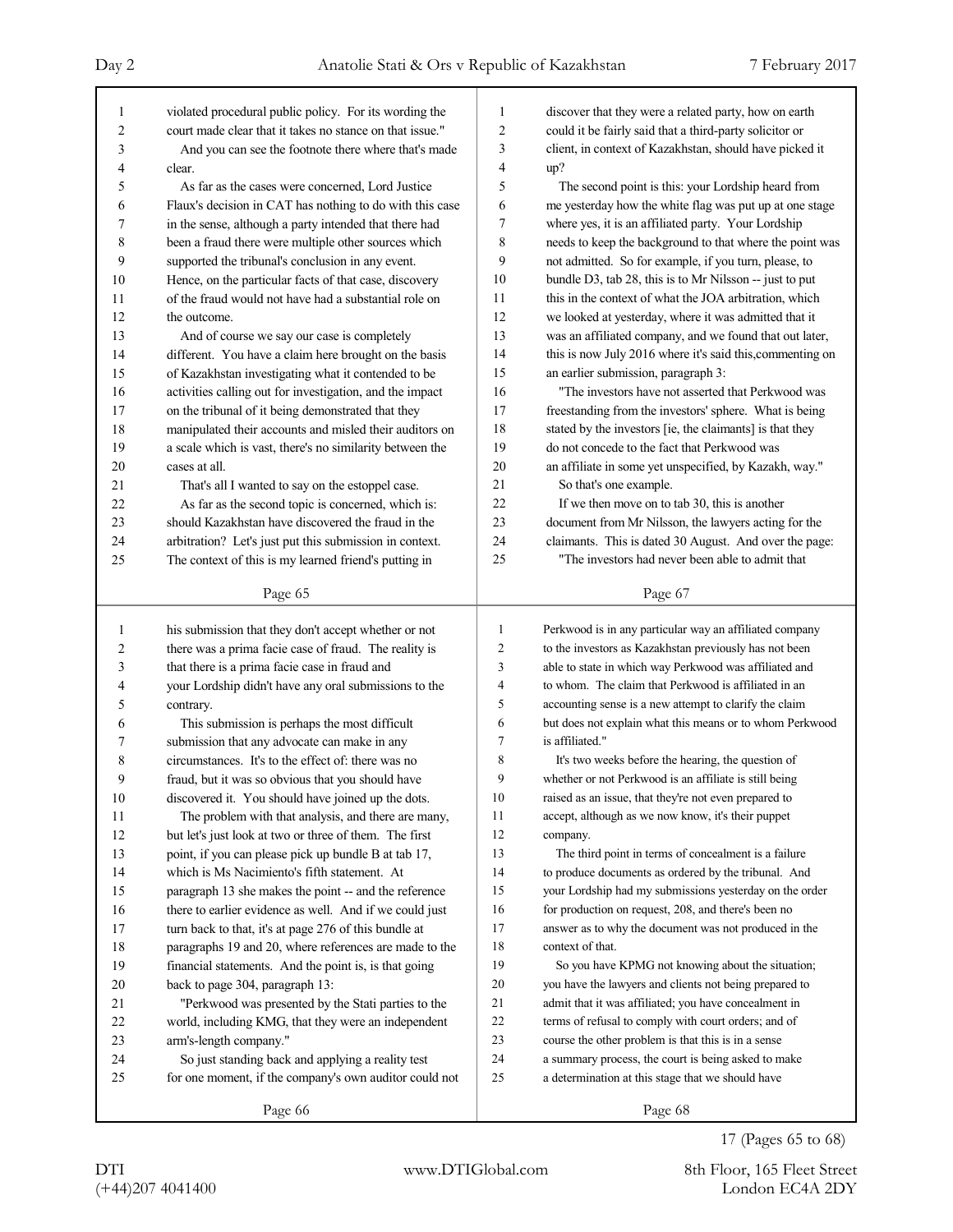| 1  | discovered the fraud. So that's really the background    | equipment; the management fee. He describes the<br>1 |                                                          |  |
|----|----------------------------------------------------------|------------------------------------------------------|----------------------------------------------------------|--|
| 2  | in terms of all the various points.                      | $\overline{c}$                                       | management fee. How could that be picked up by           |  |
| 3  | Your Lordship has our submissions from                   | 3                                                    | documents? There's no evidence at all that the           |  |
| 4  | paragraphs 31. But can I just pick up one point which    | 4                                                    | documents within 51.2 were covered within it. The        |  |
| 5  | arises out of one of the cases that my learned friend    | 5                                                    | equipment for construction fraud. And you remember what  |  |
| 6  | referred to. That's the Heinz case which I think is in   | 6                                                    | we said about the breakdown of the construction costs in |  |
| 7  | a couple of places. Let me just look at the one in our   | $\tau$                                               | the Charles River report.                                |  |
| 8  | bundle at tab 10. That was Mr Justice Burton dealing     | 8                                                    | So in our submission there is nothing to suggest         |  |
| 9  | with, in effect, a summary process, summary judgment,    | 9                                                    | that the documents that you identified in 51.1 would     |  |
| 10 | and he dismissed the application. But the passage that   | 10                                                   | have enabled the fraud to be identified.                 |  |
| 11 | I just wanted to focus on is this, paragraph 31, where   | 11                                                   | Another one that my learned friend stressed in his       |  |
| 12 | Mr Justice Burton says this:                             | 12                                                   | oral submissions was at 51.3, which was the              |  |
| 13 | "Mr McQuater does not accept that Mr Nash's approach     | 13                                                   | due diligence report prepared by Squire Sanders for KMG. |  |
| 14 | to the reasonable availability of evidence is correct.   | 14                                                   | Let's leave aside the difficulties just simply saying    |  |
| 15 | He submits that far from it being whether a reasonable   | 15                                                   | that KMG is Kazakhstan. But the point is that if you     |  |
| 16 | solicitor could have discovered the evidence, the test   | 16                                                   | can pick up and look at this report -- it's probably     |  |
| 17 | is whether the reasonable solicitor should have          | 17                                                   | better to look at it in terms of the bundle at D2 (5),   |  |
| 18 | discovered it; ie, to the test of whether the party, or  | 18                                                   | at page 1275. That was the reference to the sale d       |  |
| 19 | in this case the solicitors on the party's behalf, acted | 19                                                   | purchase agreement at 1275 at the bottom there. That's   |  |
| 20 | reasonably. I agree with Mr McQuater that this approach  | 20                                                   | a reference to the Perkwood agreement. In fact it's D2,  |  |
| 21 | is right, at least arguable, and for the purpose of Part | 21                                                   | tab 4, because it splits. If you turn to 942 of this     |  |
| 22 | 24 that is all that is necessary."                       | 22                                                   | document in the previous bundle over the page where      |  |
| 23 | And when your Lordship comes to look at the              | 23                                                   | there's a whole list of contents, "Material Contracts"   |  |
| 24 | transcript for today at 11.40 you'll see that my learned | 24                                                   | and "Agreements", it's not mentioned in that section,    |  |
| 25 | friend was referring to "could", which of course is the  | 25                                                   | nor is it mentioned in the TNG transfer pricing issues   |  |
|    |                                                          |                                                      |                                                          |  |
|    | Page 69                                                  |                                                      | Page 71                                                  |  |
|    |                                                          |                                                      |                                                          |  |
|    |                                                          |                                                      |                                                          |  |
| 1  | test that Mr Justice Burton said was not the correct     | 1                                                    | which is dealt with over the page at 943 in terms of     |  |
| 2  | test.                                                    | $\overline{c}$                                       | where you can see "BV TNG transfer pricing issues".      |  |
| 3  | That's all I wanted to say in terms of the               | 3                                                    | So in our respectful submission, the fact that there     |  |
| 4  | authorities.                                             | 4                                                    | may have been this report with this oblique reference to |  |
| 5  | Then what happened is a sort of picking out various      | 5                                                    | the Perkwood agreement as an annex isn't even the        |  |
| 6  | points, cherry-picking amongst various documents, to try | 6                                                    | beginnings of a case that we should have discovered the  |  |
| 7  | and put forward some kind of coherent case that we       | 7                                                    | fraud.                                                   |  |
| 8  | should have discovered the fraud. If your Lordship has   | 8                                                    | 51.4, which was mentioned by my learned friend at        |  |
| 9  | my learned friend's skeleton submission, just to pick up | 9                                                    | about 12.15 just before the break, there's a reference   |  |
| 10 | some of the points that he made, he picked up a number   | 10                                                   | to the KPMG vendor due diligence. And it was said that   |  |
| 11 | of them in his oral submission. The first one is at      | 11                                                   | this show that Perkwood is a related party.              |  |
| 12 | 52.1, which is about the document production which is    | 12                                                   | If the court could please pick up $D2(3)$ you can see    |  |
| 13 | the point made at paragraph 51.1, namely that:           | 13                                                   | at slide 28, which is at page 664, there's a reference   |  |
| 14 | "ROK have in possession or control TNG's documents,      | 14                                                   | to "related parties, including General Affinity and      |  |
| 15 | including relating to the LPG plant."                    | 15                                                   | Stadoil, Kasco and Perkwood". Now in my submission       |  |
| 16 | Now the problem with that is that to simply assert       | 16                                                   | a natural reading of that does not indicate that         |  |
| 17 | that that shows -- and of course you didn't have         | 17                                                   | Perkwood is a related party, it comes at the end there.  |  |
| 18 | a witness statement trying to particularise how the case | 18                                                   | And if there's any doubt whatsoever you can see that at  |  |
| 19 | was being put, but the fact that there had been          | 19                                                   | 647 it is described as "main third parties".             |  |
| 20 | documents that had been seized doesn't indicate that the | 20                                                   | So in our submission there's nothing to indicate         |  |
| 21 | fraud would have been discovered. You know what the      | 21                                                   | that we should have picked up the fraud by looking at    |  |
| 22 | elements of a fraud are that we looked at: the           | 22                                                   | the KPMG vendor due diligence.                           |  |
| 23 | repurchase agreement; the Perkwood and the TG(?)         | 23                                                   | Another one that my learned friend relied on was the     |  |
| 24 | contract was needed; it was necessary to talk to         | 24                                                   | JOA. That's at 51.5 of his skeleton, and again he refer  |  |
| 25 | technical experts to understand that it was the same     | 25                                                   | to it in his oral argument. But if we can just pick      |  |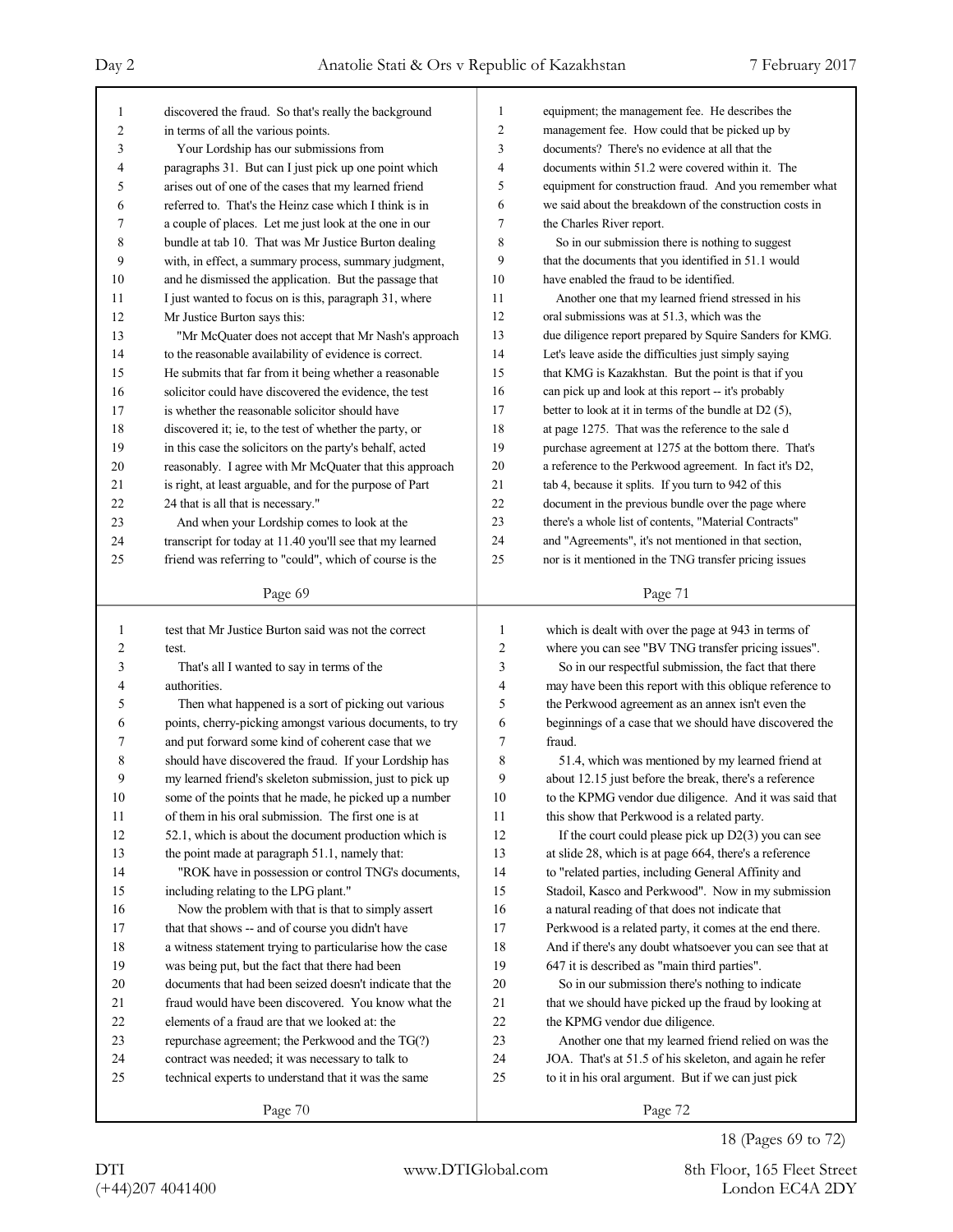| 1              | that one up as well, which is at $DI(1.1)$ you see that's | $\mathbf{1}$   | assessment on the indicative bid. It was clearly           |
|----------------|-----------------------------------------------------------|----------------|------------------------------------------------------------|
| $\overline{2}$ | the joint venture between Vitol and Ascom. And of         | 2              | decisive in terms of the award and the Court of Appeal     |
| 3              | course your Lordship remembers the submission: well,      | 3              | judgment.                                                  |
| 4              | Vitol know the government of Kazakhstan, we should have   | $\overline{4}$ | And as we've already said in our submissions to the        |
| 5              | picked up the phone and asked them what was going on.     | 5              | court, had the tribunal known that the case in relation    |
| 6              | With respect that's an unreal submission, and there's no  | 6              | to the LPG plant was fraudulent, not only would that       |
| 7              | reason to go behind precisely what we say in our          | 7              | have undermined that finding in the award, and which of    |
| 8              | evidence about how the documents from Vitol were          | 8              | course is a basis for it to be set aside, but it would     |
| 9              | obtained using compulsory processes under 1782.           | 9              | also have affected the other findings in relation to       |
| 10             | But the point is that the reference to Perkwood           | 10             | liability and quantum. It's a massive fraud and it         |
| 11             | comes at the end at page 26, annex 2, as one of the       | 11             | clearly had a decisive impact.                             |
| 12             | companies in which TNG has existing commitments related   | 12             | My Lord, those are my submissions.                         |
| 13             | to the plant for 62 million and the nature of the         | 13             | MR JUSTICE KNOWLES: Thank you. In relation to the Perkwood |
| 14             | commitment is not stated. So even this piece of           | 14             | agreement, just that document itself, there were a few     |
| 15             | information does not put Kazakhstan in the position to    | 15             | other cross-references picked up by Mr Sprange, which      |
| 16             | detect the fraud.                                         | 16             | indicated the existence of that agreement. How far does    |
| 17             | The related status of Perkwood is not stated. The         | 17             | that adjust you away from the way you put it at            |
| 18             | price charged by (inaudible), the discrepancy between     | 18             | paragraph 31                                               |
| 19             | such price and the price charged by Perkwood was not      | 19             | MR MALEK: Of my skeleton?                                  |
| 20             | known, and the annex 14 fraud, already in included in     | 20             | MR JUSTICE KNOWLES: Yes, of your skeleton, 31.1.           |
| 21             | annex 2, was clearly not known.                           | 21             | MR MALEK: Let me just get there.                           |
| 22             | Now, another one that my learned friend picked up in      | 22             | MR JUSTICE KNOWLES: Sure. So five lines down:              |
| 23             | his oral submissions was the point at paragraph 51.8,     | 23             | "Furthermore [you say] the key document that enabled       |
| 24             | which is a spreadsheet referring to a figure of           | 24             | [you] to begin to discover the fraud, namely the           |
| 25             | approximately 132 million, a document disclosed. But      | 25             | agreement, was concealed and not disclosed during the      |
|                |                                                           |                |                                                            |
|                | Page 73                                                   |                | Page 75                                                    |
|                |                                                           |                |                                                            |
|                |                                                           |                |                                                            |
| 1              | again, that document does not put anyone on notice or     | 1              | arbitration."                                              |
| 2              | suggest that the figures are artificial, and it could not | $\overline{c}$ | How far do the references to there being such              |
| 3              | have led to the fraud.                                    | 3              | an agreement adjust                                        |
| 4              | 51.9 is the point about importation of goods and the      | 4              | MR MALEK: It's obviously not the critical point because    |
| 5              | investigation into MEMR, which I dealt with in my oral    | 5              | it's really the totality of the various types of fraud     |
| 6              | submissions on Monday. But in essence, the Customs        | 6              | that we identified in our opening submissions. Those       |
| 7              | declarations would not put anyone on notice as to         | 7              | four categories. But obviously the Perkwood agreement      |
| 8              | whether or not the figures were inflated or not, and      | 8              | comes in but it's not the only matter that we complain     |
| 9              | similarly the Customs authorities did not carry out any   | 9              | of, it's a related party aspect, which is critical         |
| 10             | type of physical inspection at the LPG plant in           | 10             | because that treats(?) away that the costs are being       |
| 11             | Borankol.                                                 | 11             | dealt with.                                                |
| 12             | I think those were the main ones that were relied         | 12             | Yes, there may be the odd references, but they're in       |
| 13             | upon.                                                     | 13             | a totally different context. You can't attribute to        |
| 14             | 52.2 deals with the fact that allegations were being      | 14             | a state knowledge by that may be acquired by one of its    |
| 15             | made in the underlying arbitration about dishonest        | 15             | entities. The reality is that we didn't have that. We      |
| 16             | behaviour. But so what? The fact of the matter is that    | 16             | put in our evidence -- as to how significant it is it's    |
| 17             | we didn't discover this fraud. So references to           | 17             | covered. They haven't come back in terms of rebuttal       |
| 18             | allegations of dishonesty and lying and the like by       | 18             | evidence. And we're dealing effectively with a summary     |
| 19             | witnesses does not give rise to a suggestion that we      | 19             | process at this point of time.                             |
| 20             | should have discovered the fraud which we complain about  | 20             | And in our submission the Perkwood agreement was           |
| 21             | in these proceedings before the English court.            | 21             | important, it was concealed, it should be disclosed.       |
| 22             | The final point to make is Westacre limb 2.               | 22             | And the fact that you may see a reference to it in         |
| 23             | Your Lordship has our submissions, the Svea               | 23             | schedules, people just don't pick up that kind of          |
| 24             | Court of Appeal, in the passage that the court is aware   | 24             | detail. And what we didn't know, of course, was the        |
| 25             | of, made it clear that the arbitral tribunal based its    | 25             | related party -- related party relationship, which was     |

19 (Pages 73 to 76)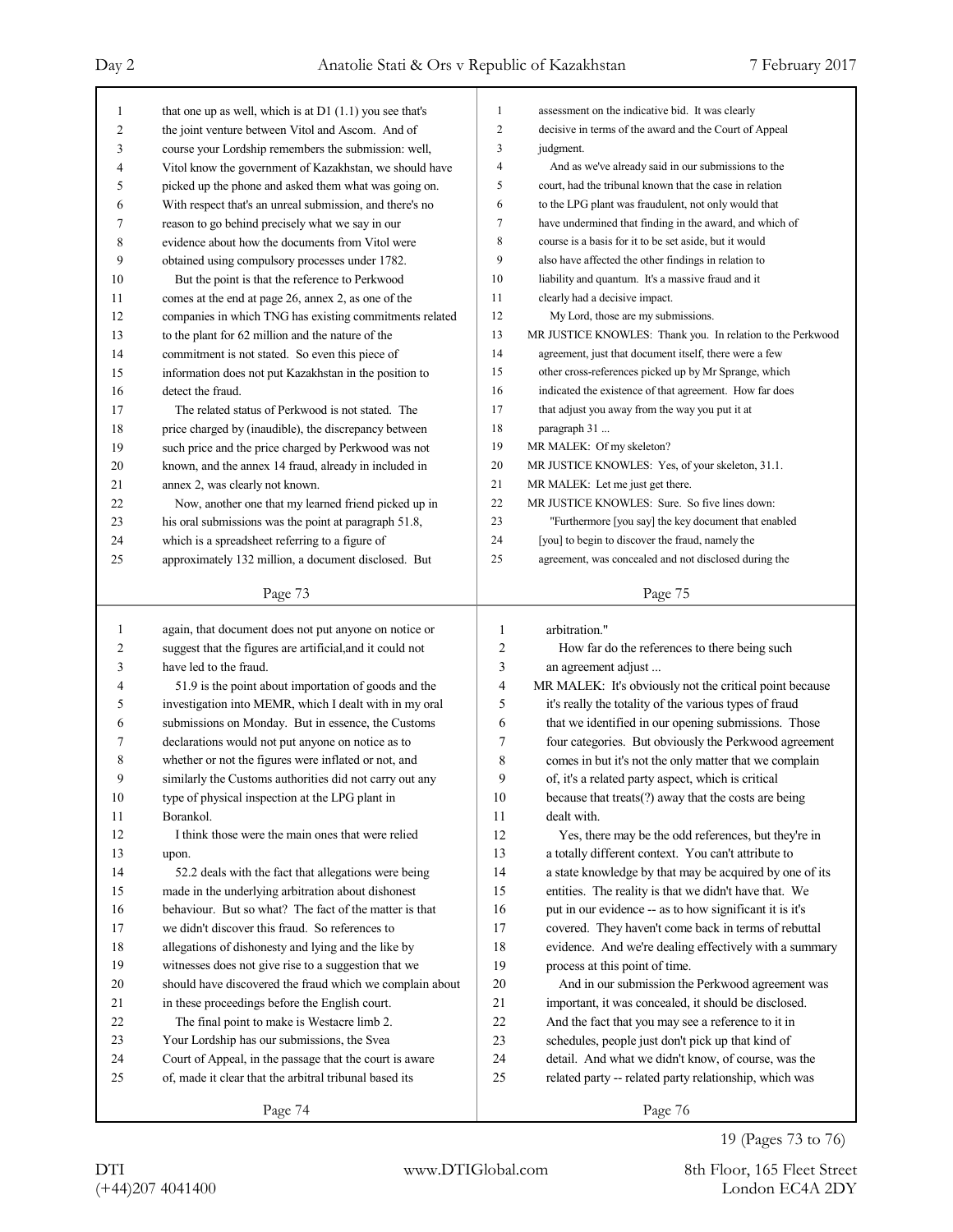| $\mathbf{1}$     | not accepted for so long, but when it did come out     |  |
|------------------|--------------------------------------------------------|--|
| $\boldsymbol{2}$ | obviously had the effect that we've referred to in our |  |
|                  |                                                        |  |
| 3                | skeleton. So it's not critical in itself but it is     |  |
| 4                | a factor.                                              |  |
| 5                | MR JUSTICE KNOWLES: Thanks very much indeed. Thank you |  |
| 6                | both very much, and the teams behind you.              |  |
| 7                | I will reserve my decision and the usual channels      |  |
| 8                | will be in touch. Thanks again.                        |  |
| 9                | $(2.28 \text{ pm})$                                    |  |
| $10\,$           | (The hearing was concluded)                            |  |
| $11\,$           |                                                        |  |
| $12\,$           |                                                        |  |
| 13               |                                                        |  |
| 14               |                                                        |  |
|                  |                                                        |  |
| $15\,$           |                                                        |  |
| $16\,$           |                                                        |  |
| 17               |                                                        |  |
| $18\,$           |                                                        |  |
| $19\,$           |                                                        |  |
| $20\,$           |                                                        |  |
| 21               |                                                        |  |
| $22\,$           |                                                        |  |
| $23\,$           |                                                        |  |
| $24\,$           |                                                        |  |
| $25\,$           |                                                        |  |
|                  |                                                        |  |
|                  | Page 77                                                |  |
|                  |                                                        |  |
|                  |                                                        |  |
|                  |                                                        |  |
| $\mathbf{1}$     | <b>INDEX</b>                                           |  |
| $\sqrt{2}$       | PAGE                                                   |  |
| $\overline{3}$   | Submissions by MR SPRANGE 1                            |  |
|                  | (continued)                                            |  |
| $\overline{4}$   |                                                        |  |
|                  |                                                        |  |
| $\sqrt{5}$       |                                                        |  |
| 6                |                                                        |  |
| 7                |                                                        |  |
| 8                |                                                        |  |
| $\overline{9}$   |                                                        |  |
| $10\,$           |                                                        |  |
| $11\,$           |                                                        |  |
| $12\,$           |                                                        |  |
| 13               |                                                        |  |
| 14               |                                                        |  |
| 15               |                                                        |  |
| $16\,$           |                                                        |  |
| $17\,$           |                                                        |  |
| $18\,$           |                                                        |  |
| 19               |                                                        |  |
| $20\,$           |                                                        |  |
| 21               |                                                        |  |
| $22\,$           |                                                        |  |
| $23\,$           |                                                        |  |
| $24\,$<br>25     |                                                        |  |
|                  | Page 78                                                |  |

20 (Pages 77 to 78)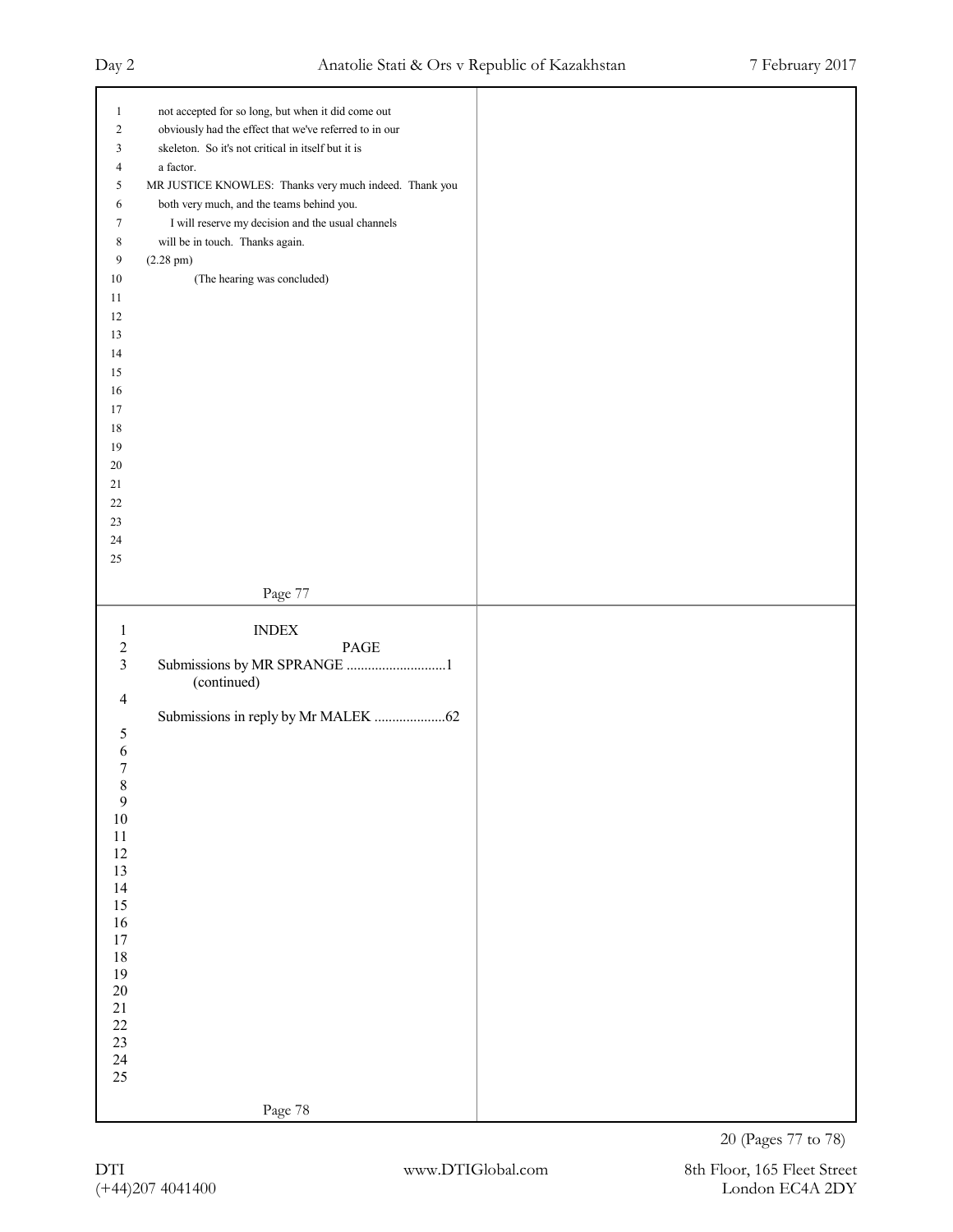|--|--|

| A                                | address 1:7             | 48:8,12 51:22       | answer 17:2 68:17      | 53:6,13 56:16        |
|----------------------------------|-------------------------|---------------------|------------------------|----------------------|
| able 28:11 40:21                 | addressed 26:20         | 53:9 54:11 55:8     | anymore 53:8           | 63:23 72:25          |
| 47:3 48:12 51:17                 | 33:9 63:4               | 55:22               | anything's 45:21       | arguments 26:6       |
| 53:14 54:6 60:19                 | addressing 1:13         | allegations 27:21   | anyway 54:19           | 35:5                 |
| 67:25 68:3                       | 38:19                   | 28:10 30:24 31:2    | appeal 1:25 2:1        | arises 69:5          |
| absent 33:9                      | adjournment 62:5        | 32:10 35:18,22      | 6:10 7:18 17:11        | arm's-length 66:23   |
| Absolutely 21:24                 | adjust 75:17 76:3       | 38:14 42:3 43:4,5   | 20:20 23:14 48:2       | armed $49:2$         |
| 38:1                             | admissible 3:10         | 45:25 47:5 54:18    | 74:24 75:2             | arrangement 29:23    |
| absurd 36:7                      | admit 67:25 68:21       | 55:4,10 56:3,4,8    | <b>Appeal's 8:9,17</b> | arrangements         |
| abuse 6:23 7:3,7,7               | admitted 67:9,12        | 56:10 64:23 74:14   | 11:16,21               | 43:25                |
| 7:16 28:22 57:6                  | adopted 45:15,18        | 74:18               | appeared 41:18         | artfully 29:17       |
| accept 3:22 5:5,12               | 58:11                   | allege 14:6 30:18   | appended 42:23         | articulated 5:1      |
| 18:17 19:6 20:2                  | advance 35:15           | 46:4 47:9 51:17     | application 20:18      | artificial, and 74:2 |
| 22:20,21 66:1                    | 40:18 51:21             | alleged 1:23 10:1   | 48:24 49:4,6           | <b>Ascom 73:2</b>    |
| 68:11 69:13                      | advanced 54:3           | 10:16 12:5 29:2     | 69:10                  | aside 6:22 49:8      |
| accepted 14:15                   | advisers 31:19          | 39:21 41:22 52:13   | apply 20:8 37:23       | 57:6 59:18 71:14     |
| 56:23 77:1                       | advocate 66:7           | 56:1 60:11,23       | applying 66:24         | 75:8                 |
| access 34:7,9,19                 | affect 61:19            | 61:13,13            | appreciate 10:7        | asked 68:24 73:5     |
| 41:24 51:3                       | affiliate 67:20 68:9    | allegedly 9:21 10:9 | 24:23                  | asking 7:9 28:25     |
| account 9:13                     | affiliated 35:12        | 18:23 25:5          | approach 5:13          | 29:1                 |
| accountant 43:16                 | 67:7,13 68:1,3,4,7      | alleging 37:10 47:9 | 13:14 14:16 27:24      | aspect 76:9          |
| 44:12 48:17                      | 68:21                   | 47:12 59:9          | 63:7 69:13,20          | assembly 36:16       |
| accountants 45:3                 | affiliates $30:16,16$   | allow 20:15         | approximately          | assert 70:16         |
| accounting 50:4                  | 44:3                    | allowed 45:24       | 73:25                  | asserted 67:16       |
| 68:5                             | Affinity 72:14          | alluded 18:9 37:24  | arbitral 1:21 7:25     | asserting $52:1$     |
| accounts 18:19                   | aggressively 39:18      | amorphous 4:12      | 8:5,119:23 11:18       | 55:24                |
| 35:11 44:20,20                   | agree 17:6 69:20        | amount 9:12 21:18   | 11:23 12:6,17          | assertions 36:20     |
| 45:6 51:19 63:16                 | agreement 29:7,15       | 37:5 41:16 44:11    | 13:5 15:1 17:9,15      | assess 36:19 50:11   |
| 65:18                            | 29:17,22 32:4,7         | 50:3                | 17:22,24 18:25         | assessed 45:10       |
| accurate 48:19                   | 32:13 34:2,11           | analogue 61:16      | 47:25 64:25 74:25      | assessment $8:5,15$  |
| 56:21                            | 35:1,21 36:4 37:5       | analogy $2:99:2$    | arbitration 1:10       | 9:23 10:3,11,15      |
| acknowledge 16:17                | 38:1,2 41:24 42:5       | analyses 54:23      | 3:24 5:21 9:8          | 10:21 11:8 12:7      |
| acquired 76:14                   | 42:14,17 44:4           | analysis 2:17 3:18  | 28:7,19 34:20          | 12:17 14:10 16:6     |
| acquisition 30:9                 | 48:10,16 49:3,24        | 20:15 22:3 24:17    | 35:2,19 39:19          | 16:7,21 19:1,20      |
| 58:22                            | 54:16 70:23 71:19       | 25:10,11 26:9       | 42:9 43:4 47:8,14      | 20:4 22:22 40:10     |
| acted 69:19                      | 71:20 72:5 75:14        | 29:6 40:11 58:7     | 48:13 50:22 53:15      | 45:16,18 58:7,10     |
| acting 31:12 43:3                | 75:16,25 76:3,7         | 58:15 59:14 60:18   | 60:6,19 65:24          | 75:1                 |
| 67:23                            | 76:20                   | 64:7 66:11          | 67:11 74:15 76:1       | assets 58:22         |
| activities 44:11                 | agreements 1:23         | analytical 4:20     | arguable 3:6 69:21     | assist 64:3          |
| 65:16                            | 34:18 41:1 71:24        | 24:23               | argue 14:7,11          | assume 15:17 21:19   |
| activity 63:6                    | $ah\,42:5$              | annex 32:1 72:5     | 21:15 56:24            | 56:12                |
|                                  | <b>albeit 5:22 57:7</b> | 73:11,20,21         | argued 9:3 39:18       | assumption $12:13$   |
| acts $5:21$<br>actual 32:2 50:14 | alive 28:18             | annual 9:11,22,25   | argument $10:12$       | 57:14                |
|                                  | allegation 26:17        | 10:10,14,15 12:5    | 15:18,20 18:9          | assumptions 24:5,7   |
| 50:25<br>additional 31:23        | 29:8 30:21 40:22        | 14:8 18:24 19:18    | 21:19,20 26:15         | 38:24 45:16 48:18    |
|                                  | 41:3 43:17 45:4         | 19:22 20:3          | 35:8 46:18,19          | 57:11 58:4,7 59:1    |
|                                  |                         |                     |                        |                      |

DTI WWW.DTIGlobal.com 8th Floor, 165 Fleet Street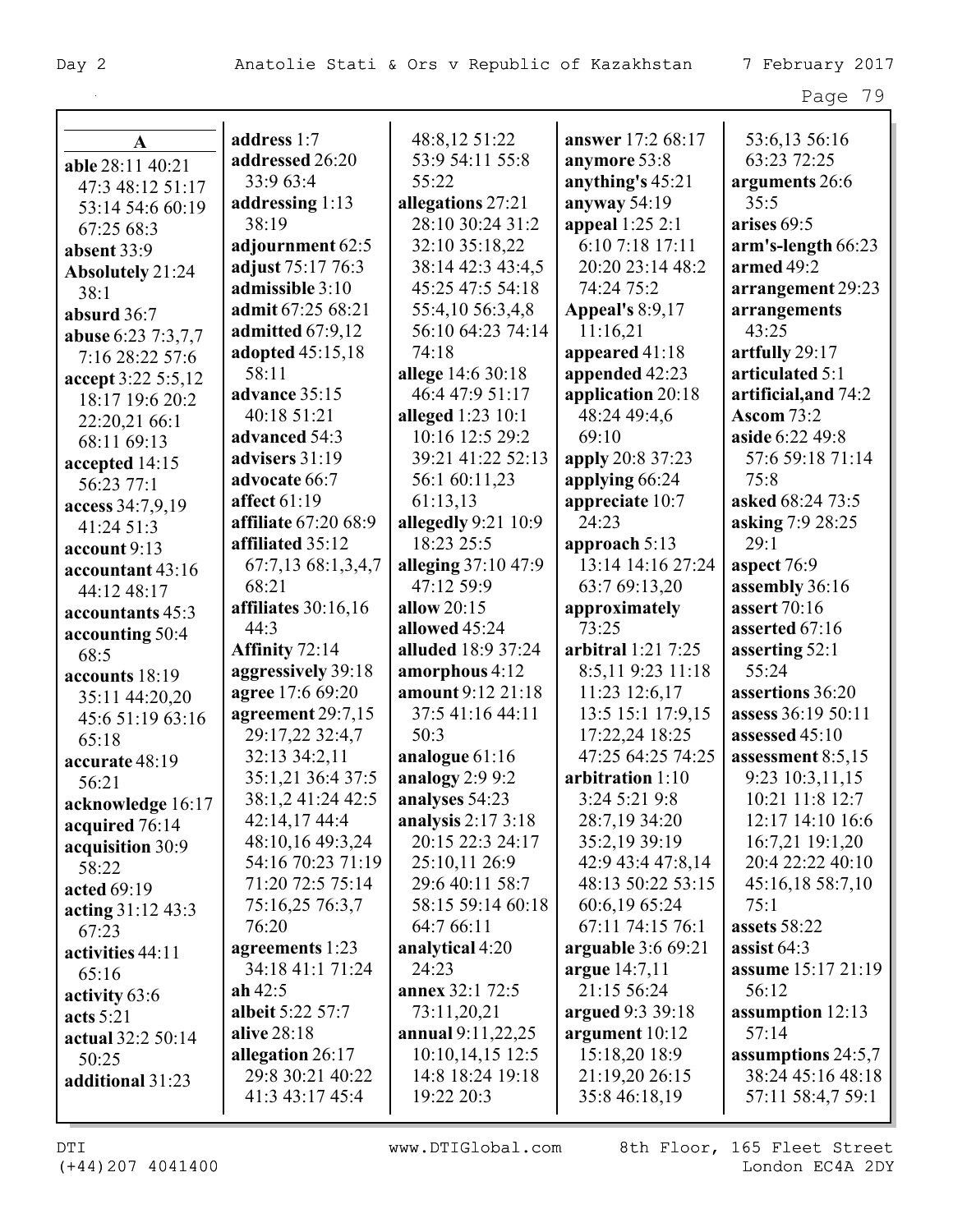| 59:5                        | 52:21 60:13 66:17         | 14:11 16:6,7,15            | broadly 4:5              | 2:9 3:1,15 6:5,17  |
|-----------------------------|---------------------------|----------------------------|--------------------------|--------------------|
| attack 40:12,14             | 66:20,24 76:17            | 16:18,22 17:3              | <b>broken</b> 16:25      | 8:21 12:23 13:19   |
| 41:7 43:7 46:13             | background 1:19           | 18:16,18 19:3,14           | brought 30:18            | 17:2 20:20 21:21   |
| 56:13                       | 10:4 12:8 13:23           | 19:23 20:6 21:2,7          | 65:14                    | 23:11 26:19 27:10  |
| attacked 38:25              | 16:21 21:1 22:13          | 21:7,9,12,16,21            | brushed 60:25            | 27:23 29:6,13,19   |
| 40:9                        | 22:14 33:15 63:15         | 22:15,20,25 23:4           | budgets 38:23            | 29:20 32:14 37:9   |
| attacking 43:18             | 67:8 69:1                 | 23:12,12,15,18,21          | <b>build</b> 57:21       | 39:3 43:17 44:13   |
| attacks 5:13                | backwards 17:6            | 24:8,17 25:6,8             | building $43:20$         | 45:8 48:9 50:11    |
| <b>attempt</b> 60:6,8 68:5  | <b>bad</b> 23:3 30:24     | 40:12,23 43:18             | 58:21                    | 51:15,23 53:5,21   |
| attempted 4:19              | 31:3 50:2                 | 52:13,14 58:13             | <b>bullet</b> 15:5 44:19 | 54:2 62:18 64:8    |
| attribute 76:13             | bad-faith 34:24           | 64:16,16,17 75:1           | bullets 44:2             | 64:10 65:6,10,13   |
| audit $47:2$                | balance 45:18             | bidders 34:7               | <b>bundle</b> 1:18 7:22  | 65:21 66:2,3 69:6  |
| auditor 66:25               | 58:11                     | bids $40:14$               | 7:24 31:15 36:10         | 69:19 70:7,18      |
| auditors 65:18              | <b>based 8:5 16:5</b>     | biggest $51:16$            | 41:11 42:23 45:12        | 72:6 75:5          |
| <b>August 67:24</b>         | 23:13 26:14 47:12         | billion 37:6               | 49:19 50:20 57:13        | cases 13:7 27:19   |
| <b>authorities</b> 1:18 3:3 | 53:17 56:9 74:25          | billions 27:20             | 66:13,17 67:10           | 28:5 47:18 65:5    |
| 25:24 52:23 70:4            | <b>bases</b> 8:15 16:7    | 34:22                      | 69:8 71:17,22            | 65:20 69:5         |
| 74:9                        | <b>basic</b> 45:17 54:13  | bit $13:6,6,6,7$ 22:6      | bundles 25:24            | cash $39:8,9$      |
| availability 31:6           | 58:10                     | 25:1 29:3 35:4             | <b>burden</b> $47:14,14$ | cash-flowed 30:16  |
| 38:24 69:14                 | basically 29:11           | 50:18 51:5 60:8            | <b>Burton</b> 1:15 69:8  | CAT 6:5 9:3 13:6   |
| available 1:10 27:9         | 47:21                     | <b>bite</b> 7:8            | 69:12 70:1               | 25:12,13,13 52:22  |
| 31:18 33:7,11               | basis 9:22 10:2,11        | bitterly 27:19             | business $39:9,10$       | 54:20 59:24 60:8   |
| 42:15,20 43:8               | 10:14 12:6,16             | <b>black</b> 56:5          | 43:11 44:9               | 60:25 61:17 65:6   |
| 46:10 47:13 59:3            | 14:9 16:20 18:25          | <b>Blair</b> 13:14         | buyer 39:7 60:15         | categories 76:7    |
| average 59:15               | 19:19,25,25 20:4          | <b>blank</b> 57:14         | <b>BV</b> 72:2           | caught 62:25 63:1  |
| award 3:10 5:8,10           | 20:5 22:22 23:5           | <b>block</b> 47:11         |                          | causation 59:20    |
| 5:20 6:7,9,16 8:12          | 27:13 28:10 40:10         | blown $27:1$               | $\mathbf C$              | 64:11,14,18        |
| 11:18 13:14 16:1            | 44:10 45:9 47:9           | <b>bodies</b> 6:1          | $C$ 64:1                 | causatively 60:23  |
| 17:15 30:1,4 31:1           | 57:8 59:23 61:7           | <b>body</b> 8:1 34:3       | C141:12 64:2             | cause 8:25         |
| 31:14 32:16 36:9            | 65:14 75:8                | book 39:5,15               | calculating 9:14         | caused 28:17,18    |
| 38:16 40:8 44:17            | Bear 27:18 34:20          | <b>Borankol</b> 74:11      | calculation 58:8         | certain 50:2       |
| 46:2 47:12 51:12            | Bearing $43:16$           | <b>bottom 8:1 32:3</b>     | 59:13                    | certainly 33:4     |
| 60:12 61:8,12,18            | began $34:6$              | 43:10,14 50:7              | call 12:1 24:4           | cetera 17:23 36:17 |
| 64:25 75:2,7                | beginning 26:13           | 58:11 71:19                | called 32:1 45:4         | 54:14,14 59:17,17  |
| award's 9:23                | 29:3 30:20                | $\mathbf{box}$ 43:14       | calling $65:16$          | chain $25:5$       |
| award, and 1:22             | beginnings $72:6$         | braces $14:1$              | Canada 28:1              | challenge 64:6     |
| awarded 14:13               | <b>behalf</b> 69:19       | break 2:23 39:25           | cancel 35:13             | challenged 64:5    |
| awards 47:25                | behaviour 74:16           | 40:5 72:9                  | cancelling 40:16         | chance 3:20        |
| aware 74:24                 | <b>believe</b> 4:18 49:20 | breakdown 24:18            | capacity 57:18 58:1      | changed $25:19$    |
| <b>Azalia</b> 50:15,25      | <b>belt</b> 14:1          | 71:6                       | 58:2,5                   | 29:19 56:18        |
|                             | <b>better</b> 20:23 25:1  | <b>brief</b> $1:7,19,54:4$ | capital 39:7 44:19       | changing 38:24     |
| B                           | 71:17                     | <b>briefly</b> $1:1652:21$ | carefully 6:1            | channels 77:7      |
| <b>B</b> 66:13              | bid 8:6,16 9:6,10         | 62:15 64:2                 | cargo 28:16              | charged $73:18,19$ |
| back 6:24 7:17              | $9:16$ 10:5,17,17         | brings $4:21$              | carried 47:2             | charlatans 51:16   |
| 24:11 25:9 28:14            | 10:20 11:7 12:2,9         | <b>brink</b> 30:19         | carry 60:12 74:9         | Charles 71:7       |
| 45:12 47:7 49:3,6           | 12:12 13:19,22,24         | broad $23:10$              | case 1:15,21,24,25       | checking $61:20$   |
|                             |                           |                            |                          |                    |

(+44)207 4041400 London EC4A 2DY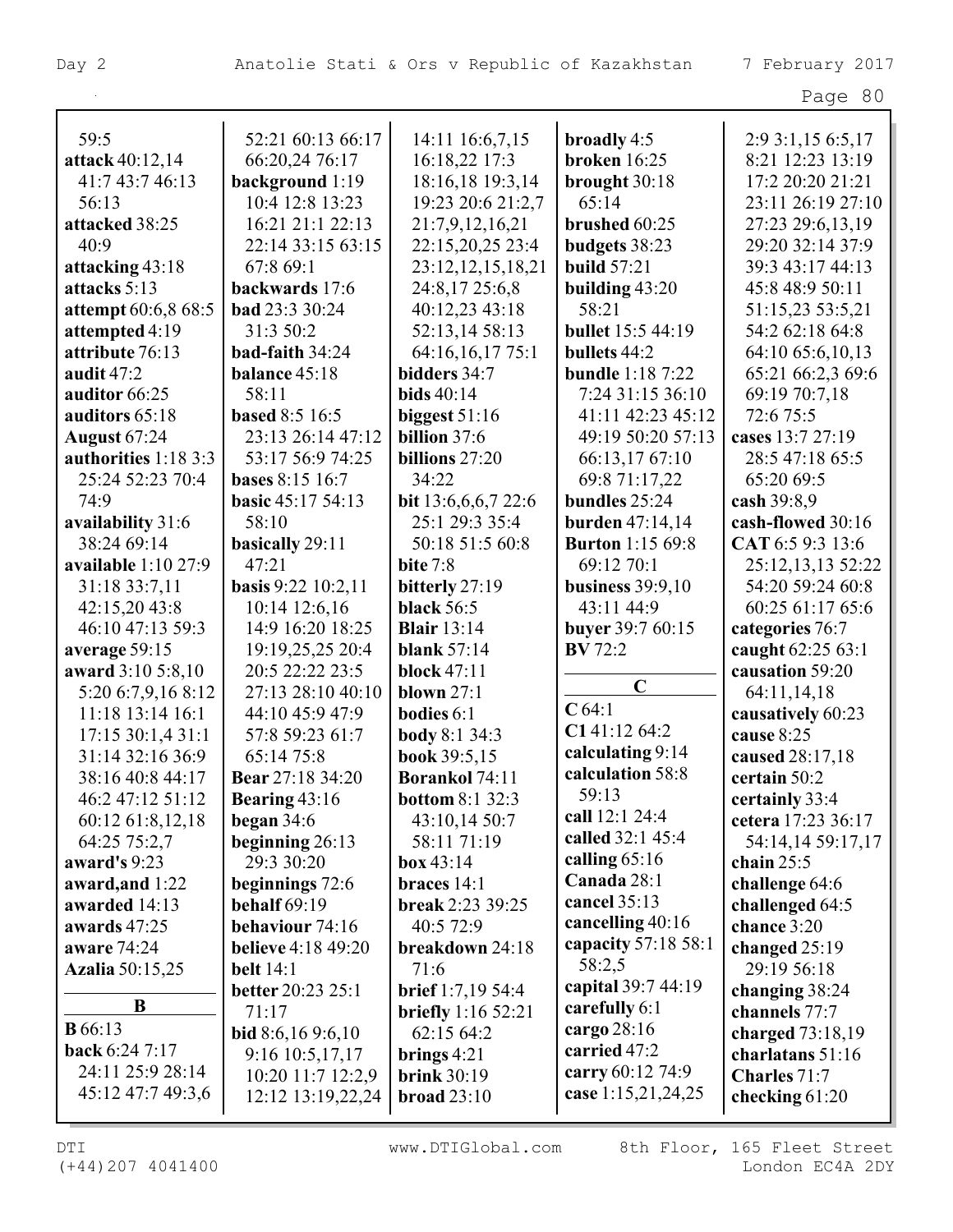|                     |                      |                     |                       | Page 81                    |
|---------------------|----------------------|---------------------|-----------------------|----------------------------|
| cherry-picking      | 69:23 72:17 73:11    | conduit 52:7        | contributed 6:8,17    | 18:11 19:12,24             |
| 70:6                | 76:8                 | confirm 36:20       | 13:13 20:22 59:22     | 20:20 21:15,16             |
| chronology 32:24    | coming 30:22 47:11   | confirmed 39:13     | contribution 23:19    | 23:8,14 24:13,20           |
| cigarette 28:17     | comity 5:14          | confirms 34:13      | control 70:14         | 26:2,20,22 35:4            |
| circulated 31:24    | commitment 73:14     | 58:15               | <b>Convention 4:8</b> | 47:11 57:7,7               |
| circumstances 32:9  | commitments          | confused 33:2       | 5:20,21 6:16,19       | 63:21 64:4,8,19            |
| 56:25 59:9 66:8     | 73:12                | connect 61:8        | Cooke 28:1,9,21       | 64:23 65:2 68:22           |
| Civil $5:16$        | common 37:7          | consider 8:11 11:18 | 37:24 42:11 47:15     | 68:24 72:12 74:21          |
| claim 65:14 68:4,5  | companies 30:10      | 16:1 57:2 64:23     | cooperate 44:10       | 74:24,24 75:2,5            |
| claimant 39:5       | 30:10 32:12 35:12    | considerably 29:10  | copy 38:6,13          | Court's 3:8                |
| 44:14               | 38:10 52:7 73:12     | consideration       | core 7:22 31:15       | courts $5:8,16$            |
| claimant's 25:23    | company 33:8         | 24:10 51:23         | 36:10 45:12 49:19     | cover $63:5$               |
| claimants 6:23      | 35:14 38:5 40:17     | considered 5:11     | 50:20 57:13           | covered 59:19              |
| 14:15 20:24 21:10   | 45:4,5 51:13,20      | 17:9 24:15,21       | corporate 34:3,14     | 64:18 71:4 76:17           |
| 23:4 27:22 35:10    | 55:18 66:23 67:13    | 50:18               | 34:17 38:9 58:23      | criteria 19:13             |
| 35:13,16 36:8,20    | 68:1,12              | considering 15:7    | correct 33:3 61:4     | critical 1:25 40:9         |
| 38:21,25 40:18      | company's 58:20      | 18:12               | 69:14 70:1            | 40:13 42:4 58:4            |
| 51:18 67:18,24      | 66:25                | constitute 8:11     | correctly 11:11       | 76:4,9 77:3                |
| claimants' 46:23    | compared 2:10        | 9:22 10:2,5,10      | cost 8:14,19,23       | Critically 4:6             |
| 53:19 61:21         | compensation         | $11:17$ $12:6,9,16$ | 15:15,18 29:21        | criticism 26:3             |
| claims 14:5 27:20   | 60:20                | 13:24 14:9 15:25    | 36:15 40:24 46:8      | cross-references           |
| 34:22 51:17         | complain 74:20       | 16:9,20,22 18:25    | 52:15 57:21 59:16     | 75:15                      |
| clarify 68:5        | 76:8                 | 19:19 20:4,18,21    | 64:12                 | crucial 45:23              |
| clarity 55:12       | completely 39:24     | 21:2,10,13 22:15    | costs 8:8 10:1,16     | crux 17:7 22:12            |
| clause 16:5         | 55:12,17 65:13       | 22:22 23:6,15       | 14:14 29:9 39:19      | 29:13 48:10 52:15          |
| clear 3:16 10:24    | comply 68:22         | constituted 9:6     | 40:10 41:5,17,24      | $\operatorname{cry}$ 47:20 |
| 15:4 17:17 18:4     | compulsory 73:9      | 14:11 16:15         | 43:19,21 48:11        | currency 39:12             |
| 25:15 41:13 43:2    | conceal 60:9         | construct 42:4      | 56:1,2 61:14 71:6     | currently 60:23            |
| 44:8 63:3,25 64:7   | concealed $25:14,16$ | construction 33:24  | 76:10                 | customs $46:21,21$         |
| 65:2,4 74:25        | 54:25 75:25 76:21    | 36:21 50:14,16      | counsel 3:24 5:22     | 46:24 47:2 74:6,9          |
| clearly $2:136:23$  | concealment 68:13    | 54:9 58:12 71:5,6   | counterparties        | cynically 28:13            |
| 7:6 27:16 30:20     | 68:21                | contended 65:15     | 44:14                 |                            |
| 48:7 63:2 73:21     | concede 67:19        | contents 71:23      | counterparty 44:15    | D                          |
| 75:1,11             | conceivable 17:20    | context 20:8 22:6   | country 47:3          | d71:18                     |
| client $67:3$       | concerned $65:5,22$  | 30:25 51:15 63:22   | couple 69:7           | D173:1                     |
| clients $68:20$     | conclude 7:5         | 65:24,25 67:3,11    | course 1:14 26:23     | D1(1030:3)                 |
| close $2:14\,42:10$ | concluded 2:4        | 68:18 76:13         | 27:9 28:19 33:5       | D1(8) 54:3                 |
| 46:24               | 25:19 41:15 54:24    | continue 32:15      | 34:20 47:7,8          | D2 42:23 71:17,20          |
| coherent 4:1 70:7   | 57:8 77:10           | 58:20               | 65:13 68:23 69:25     | $D2(3)$ 42:24 58:16        |
| colleagues 61:21    | conclusion 3:9       | continued 1:4 78:3  | 70:17 73:3 75:8       | 72:12                      |
| column 37:2,4,14    | 24:22 25:2 33:10     | contract 37:12 46:3 | 76:24                 | D367:10                    |
| 45:1,17             | 65:9                 | 46:7 70:24          | court $2:1,2,4,4,5:9$ | damages $14:13$<br>53:17   |
| come 2:14 9:16      | conclusions 24:13    | contracts 33:23     | 5:11 6:10 7:9,18      |                            |
| 21:15 24:16 58:13   | 47:18 53:17,21       | 34:1 71:23          | 8:9,179:5 10:25       | dangers 5:6<br>dark 55:18  |
| 76:17 77:1          | 55:9,14              | contrary 66:5       | 11:1,5,16,2113:9      | data 31:19,21 32:1         |
| comes 27:12 47:25   | conduct 7:9 30:25    | contrast 10:22      | 14:22 16:13 17:11     |                            |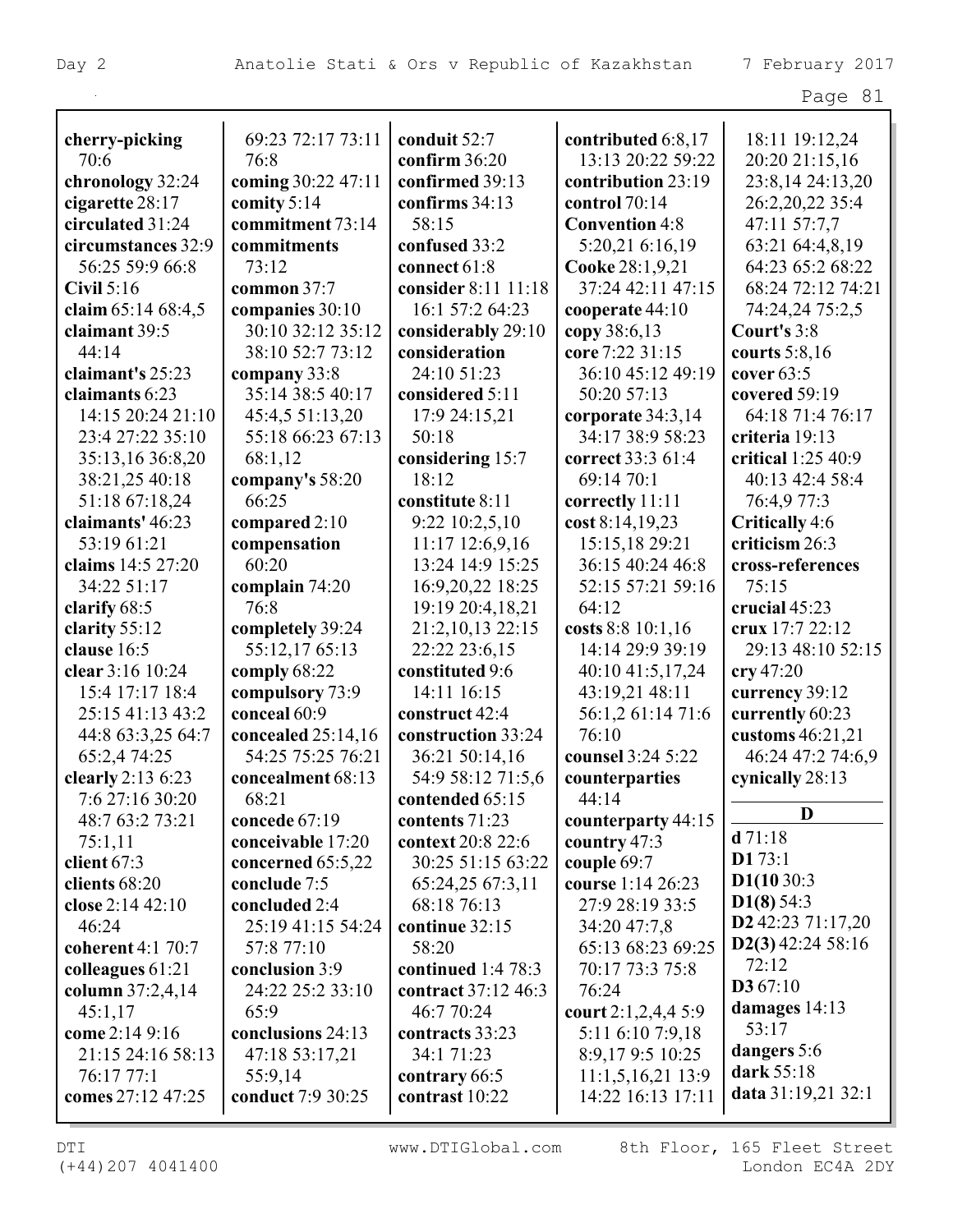| 34:8,10 57:17,25      | deliberate 26:18           | 5:24                | discussion 27:4      | 38:7,12 46:6              |
|-----------------------|----------------------------|---------------------|----------------------|---------------------------|
| date 33:5 35:11       | deliberately 60:6          | different $4:13,16$ | 58:24                | 52:10 59:6,8              |
| dated 32:5 67:24      | delivery 35:13             | 4:18 5:13,17 6:2    | discussions 52:20    | 60:17 71:13 72:10         |
| dates 32:21 51:19     | 40:16                      | 21:4 55:14 61:16    | dishonest 74:15      | 72:22                     |
| day $57:1$            | <b>Deloitte 24:19 41:9</b> | 63:15 65:14 76:13   | dishonesty 27:21     | <b>Dutch 5:9,10</b>       |
| days 52:20            | 41:10 43:2 48:17           | differently 5:15    | 74:18                | dwelling 15:9             |
| <b>DDT</b> 13:7 27:25 | 59:14                      | difficult 3:14 66:6 | dismissed 69:10      |                           |
| 28:5 42:11            | delve 49:22                | difficulties 71:14  | dispute 49:23 50:11  | E                         |
| deal 2:3 39:16        | demonstrable 56:6          | dig 19:10 49:3      | disregard 3:23       | earlier 12:20 52:4        |
| 62:14 64:18           | demonstrably               | digging $29:4$      | distinction 6:12     | 66:16 67:15               |
| dealing $7:19,19$     | 53:18                      | diligence 24:3,4    | 62:18 63:3           | early 11:15 34:18         |
| 19:24 34:23 69:8      | demonstrate 47:18          | 27:9,17,23 31:10    | distinctions 6:17    | earth 41:19 67:1          |
| 76:18                 | demonstrated               | 31:13,16 34:2,11    | distinguishable      | easier 37:20 38:8         |
| deals 26:22 74:14     | 35:21 65:17                | 34:19 36:6 38:7     | 1:17                 | easiest 38:1              |
| dealt 72:1 74:5       | demonstrates 48:7          | 38:12 41:23 42:21   | distinguished 5:7    | easily 25:7               |
| 76:11                 | depends 59:4               | 42:23 45:7,24       | distribution 1:22    | easy 48:15,17             |
| dear 38:2 52:12       | depositions 28:6           | 46:6 47:17 50:18    | divided 18:16        | economic 38:22            |
| debate 15:13 61:4     | described 17:11            | 51:5 52:10 59:6,8   | document 23:18       | 58:8                      |
| debtor 6:15           | 28:21 42:11 44:23          | 60:17 71:13 72:10   | 29:5 31:23 36:8      | ECT 30:1 41:18            |
| December 33:22        | 72:19                      | 72:22               | 36:11 37:9,11        | 46:2 51:12                |
| deception 63:8,9      | describes 71:1             | diligent 44:12 47:4 | 38:13 42:25 62:23    | EE 32:3                   |
| decide 2:5 17:25      | designed 50:10             | dill 34:11          | 63:10,11,17 67:23    | effect 11:12 63:4         |
| 64:13,20              | despite 18:18 25:17        | direct 4:24 11:14   | 68:17 70:12 71:22    | 66:8 69:9 77:2            |
| decided 2:13 5:1      | 25:17 54:24 61:17          | 11:16,19 14:23      | 73:25 74:1 75:14     | effectively 21:5          |
| 13:8,19 18:12         | destined 29:12             | 17:21 19:25 20:16   | 75:23                | 58:8 76:18                |
| 20:13 22:7,8          | detail 25:3 46:17          | 32:12 33:10         | documents 28:24      | egregious 60:4            |
| 27:15 64:20           | 76:24                      | directly $6:11,18$  | 29:2,25 31:6,11      | either 7:19 18:3          |
| decision $1:15,22$    | detailed 2:12 34:16        | 8:24 9:22 10:2,10   | 31:18,22 33:23,25    | 20:10 52:10               |
| 3:15 5:8,9 7:18       | 58:7                       | 10:23 11:2 12:16    | 34:3, 14, 17, 25, 25 | electronically            |
| 8:24 19:4 22:9        | detect 73:16               | 16:20 17:18 18:1    | 36:15,19 46:16,22    | 31:21                     |
| 33:4 36:23 52:22      | determination              | 18:25 19:5,6,19     | 49:2,5 68:14 70:6    | element 64:11             |
| 64:4 65:6 77:7        | 68:25                      | 19:22 20:3,18,21    | 70:14,20 71:3,4,9    | elements $64:9,10$        |
| decisions $2:14$ 3:13 | determinations             | 22:19,22 26:19,21   | 73:8                 | 70:22                     |
| 28:1 47:25            | 63:22                      | 61:19               | doing 25:11 35:23    | eloquent 25:18            |
| decisive 8:20 11:24   | determinative 6:11         | disclosed 30:13     | dollars 27:20 34:22  | embark 29:5               |
| 12:22 15:2 17:18      | 6:18                       | 51:9 73:25 75:25    | dormant $45:6$       | emphasised 15:10          |
| 18:2 55:16 75:2       | determining 64:25          | 76:21               | dot 37:15            | enabled $71:10$           |
| 75:11                 | development 58:23          | discover 53:19 67:1 | dots 40:25 46:14     | 75:23                     |
| declarations 46:21    | developments               | 74:17 75:24         | 66:10                | end-of-sale 54:8          |
| 46:24 74:7            | 39:11,12                   | discovered 3:9 28:7 | <b>doubt</b> 72:18   | enforced 5:10             |
| declaring 17:15       | dictated 26:23             | 29:4 65:23 66:10    | Dr 64:1,21           | enforcement 47:12         |
| dedicated 50:4        | difference $5:36:13$       | 69:1,16,18 70:8     | dramatic 53:20       | <b>England</b> 20:13,14   |
| defendant's 1:18      | 7:6 35:25 52:17            | 70:21 72:6 74:20    | drawing $6:16$       | 45:6                      |
| 3:3 32:23             | 55:2,16 56:7,14            | discovery $52:5,9$  | due 2:23 24:3,4      | <b>English 2:6 4:3,15</b> |
| defending 34:21       | 62:21 63:2,18,19           | 65:10               | 31:10,13,16 34:2     | 6:6 14:24 18:11           |
| deflation 39:12       | differences 4:17           | discrepancy 73:18   | 35:11,11 36:6        | 20:10 22:10 26:2          |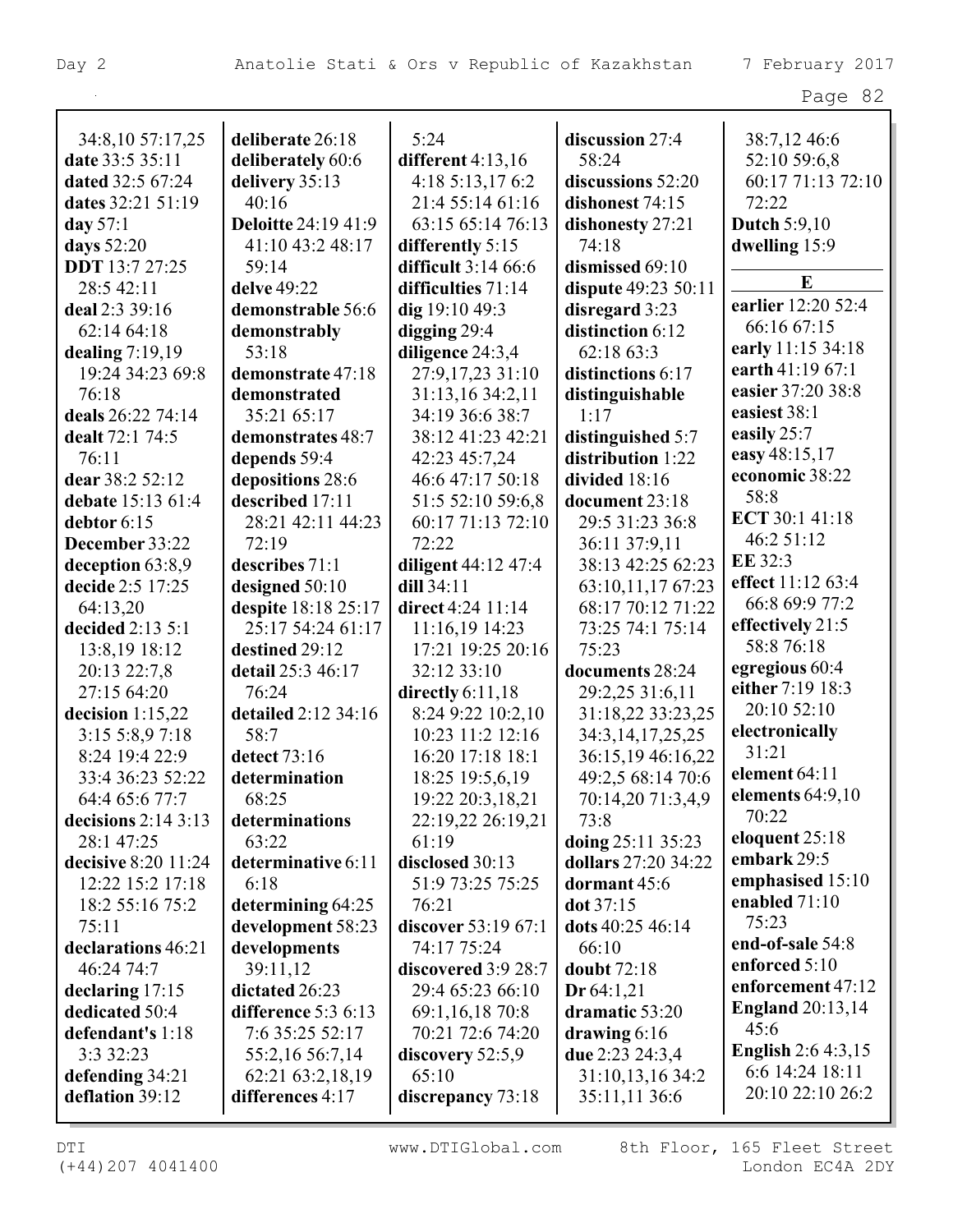| 29 O<br>ı |  |
|-----------|--|
|-----------|--|

| 37:1 51:13 62:19      | 23:18,20,24 24:14   | 25:3 34:5 42:17      | favourite 59:21          | 18:17 37:1 62:17          |
|-----------------------|---------------------|----------------------|--------------------------|---------------------------|
| 62:25 63:5 74:21      | 24:19 25:3,4 27:7   | 50:21 52:1 55:18     | feature 39:21            | 63:2,17 64:12             |
| entered 44:4          | 28:17 29:4 33:10    | 61:2 67:19 70:19     | <b>February</b> 1:1 32:6 | 66:12 70:11               |
| entire 22:5           | 34:16 41:2,9,21     | 71:20 72:3 74:14     | 37:15                    | five 2:20 40:3 75:22      |
| entities 30:12 43:10  | 42:2,4 44:7 46:4    | 74:16 76:22          | fed 10:16                | flag 4:16 $67:6$          |
| 76:15                 | 48:13 50:19 53:12   | factor 10:8 58:12    | fee 61:5 71:1,2          | flagged $3:17$            |
| entry 36:12           | 53:18 56:9,23       | 77:4                 | feel 46:4                | flags $4:65:23$           |
| EP 34:7               | 60:3 62:21 64:5,6   | factors 5:15 9:13    | fees $61:15$             | <b>Flaux</b> 13:12 25:12  |
| equally 7:2           | 64:10,13,24 66:16   | 24:10,12,20          | felt $40:21$             | 52:22 54:23 59:24         |
| equipment 35:14       | 69:14,16 71:3       | facts 63:21,22       | fifth $66:14$            | <b>Flaux's 20:22 65:6</b> |
| 37:19,22 40:16        | 73:8 76:16,18       | 64:20 65:10          | figure $73:24$           | Flow's $6:4$              |
| 44:22 46:25 47:2      | exactly 55:3        | factual 3:16 4:25    | figures $55:13\,74:2$    | focus 10:22 69:11         |
| 51:1471:1,5           | examination 24:1    | 5:19 11:11,13,14     | 74:8                     | <b>focused</b> 17:7 24:1  |
| essence 63:16 74:6    | examined 24:16      | 13:17 15:5 19:11     | filed $45:7$             | follow 3:14 34:4          |
| essential 49:9        | example $67:9,21$   | 20:9 33:14,15        | final 1:11 3:5 6:21      | 62:8                      |
| essentially 11:12     | exhibit 31:11 33:6  | fail $42:13$         | 32:18 54:4 61:11         | following 1:22            |
| 18:10 46:23 49:23     | existence 75:16     | <b>failed</b> 42:3,9 | 74:22                    | 48:23 54:20               |
| estimate 27:2         | existing 73:12      | failure 68:13        | finality 48:1            | <b>follows</b> 6:3,7 10:7 |
| estopped 18:8         | exists 9:19 16:17   | fair $2:1739:14$     | financial 13:20          | 25:25 47:10               |
| estoppel $1:5,6,13$   | expect $2:16$       | fairly 51:1 67:2     | 14:6 30:19 31:3          | footnote 65:3             |
| 4:23 5:2 6:4,21,22    | expenses 50:14,15   | faith $30:25$        | 33:22 34:13 60:10        | foreign $5:13$ 26:3       |
| 7:4,15,16,21 26:1     | 50:24,25            | fake 29:6            | 66:19                    | forensic 43:16            |
| 49:8 56:15 57:6       | expert 5:22 41:18   | false 8:10,23 9:6,10 | financials $21:5,8$      | 44:12                     |
| 62:10,14 63:23        | 50:21               | 9:16,21 10:1,6,9     | 24:2 25:9 57:15          | forgeries 1:23            |
| 65:21                 | expert's 3:25       | 10:16,19 11:6        | 60:16                    | forget 23:23 25:10        |
| et 17:23 36:17        | experts 70:25       | 12:3,5,10,12,13      | financing $35:16$        | 48:20 51:12 61:17         |
| 54:14,14 59:17,17     | explain 1:16 25:1   | 13:20,21,25 14:5     | 55:20                    | forgot 39:24              |
| EU4:8                 | 36:2 48:25 49:1     | 14:12 15:19,19       | find 5:2 28:11 36:6      | forgotten 28:8            |
| event 65:9            | 68:6                | 16:10,15,19,22       | 42:2 48:6 53:6           | form $8:723:142:5$        |
| eventually 25:12      | explaining 19:13    | $17:16,21$ $18:1,5$  | finding $5:2 10:18$      | 60:17                     |
| eventuated 60:21      | 34:16               | 18:16,19,20,23       | 11:6, 12, 14 12:3, 8     | formalistic 63:7          |
| everybody 56:19       | explanation 36:3,5  | 19:2,18 20:2 21:3    | 12:11,2420:9,10          | formed 34:2               |
| 60:9                  | 36:5 47:6 48:21     | 21:7,11,13,17,18     | 21:12 25:6,8 51:7        | formula $41:13$           |
| evidence 1:9 2:3      | expressed 54:16     | 21:20 22:16,17       | 54:24 75:7               | forth $4:954:20$          |
| 3:9,23,25 5:16        | extending 35:11     | 23:1,5,6,13,16,18    | findings $11:13$         | 55:21 59:24 61:15         |
| 7:14 8:6, 10, 13, 18  | 51:18               | 23:20 24:9 25:4      | 12:14 13:3,18            | forward 57:23 70:7        |
| 8:19,23 9:7,10        | extensive 23:23     | 45:21 53:15 55:13    | 14:1 15:8 22:5           | fought $27:19$            |
| 10:6,19 11:6,22       | extensively 24:15   | 62:21 64:10,13,17    | 33:14,19 60:24           | found 14:22 21:16         |
| 11:22 12:3,10,12      | 24:15               | 64:24                | 61:18 75:9               | 23:3 25:15 27:17          |
| 12:13 13:25 14:12     | extent 26:23 41:7   | falsity 52:5         | fine $5:18$              | 28:12,12,20 47:17         |
| 14:14,25 15:14,18     | F                   | familiar $52:19$     | finish $1:66:347:10$     | 51:10 62:11 67:13         |
| 15:22 16:11,15,23     | f7:133:14           | far $47:2055:17$     | 62:11                    | four 1:6 3:12 12:1        |
| $17:16,21$ $18:1,5,6$ | facie 66:2,3        | 56:19 65:5,22        | finished 1:5             | 16:25 76:7                |
| 18:20 21:3,11,13      | fact 4:6 13:3 21:12 | 69:15 75:16 76:2     | fire 28:16               | fourth $32:3$             |
| 21:17,18 22:16,18     | 21:14 22:8,12       | fault $2:23$         | first $11:13,19$ $12:2$  | frame 28:23 33:18         |
| 22:21 23:5,6,16       |                     | faulty 9:17,18       | $12:25$ $14:2,21$        | framed 6:7                |
|                       |                     |                      |                          |                           |

(+44)207 4041400 London EC4A 2DY

DTI WWW.DTIGlobal.com 8th Floor, 165 Fleet Street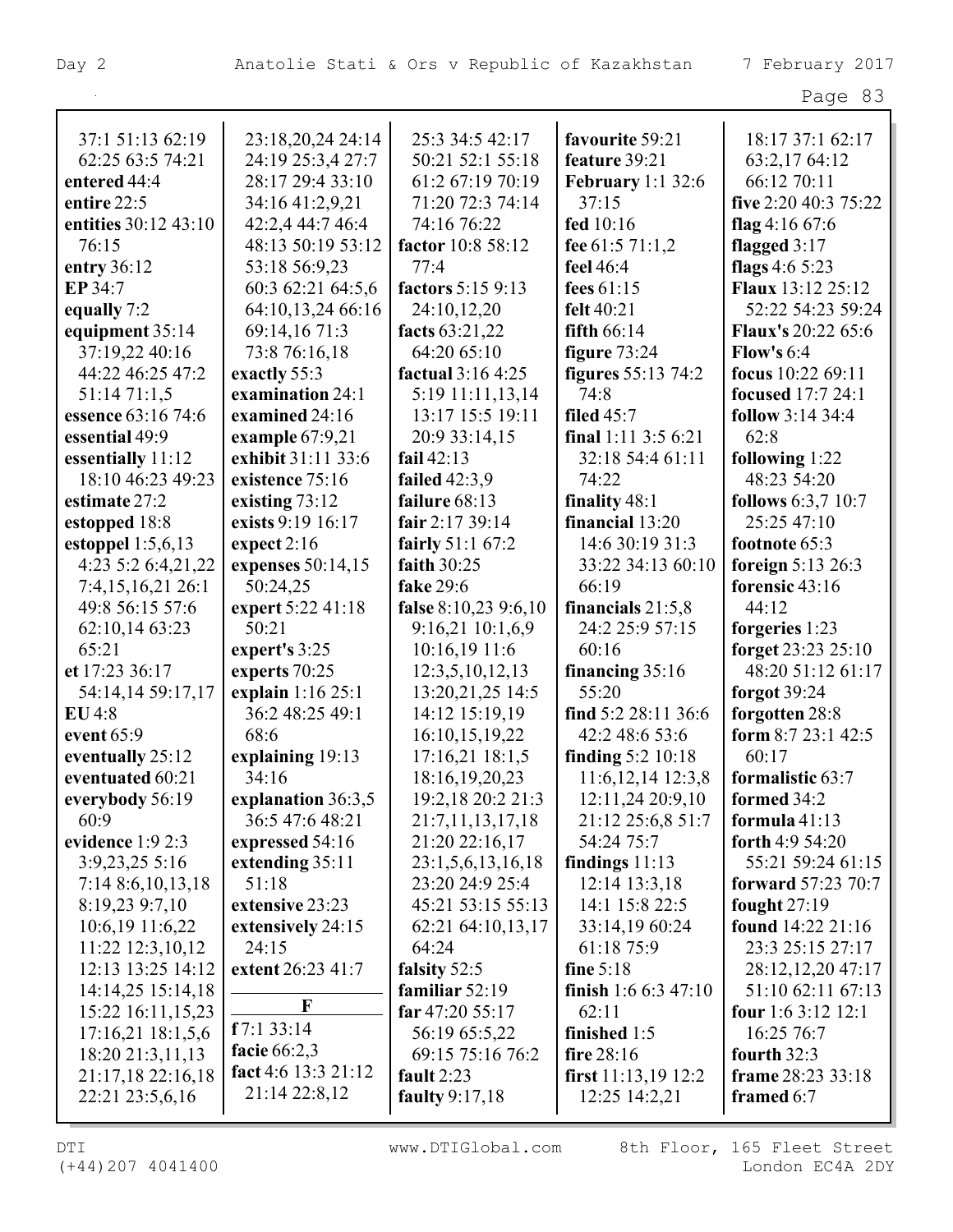| <b>frankly</b> 3:12 12:1 | 25:18 53:24        | H                                | hydrocarbons             | 72:16,20                 |
|--------------------------|--------------------|----------------------------------|--------------------------|--------------------------|
| 13:4 36:7                | Gardens 7:1        | halfway 32:17                    | 44:11                    | indicated 17:1           |
| fraud 4:25 6:6,17        | gas 33:8 38:5,24   | hand 5:25 56:6                   | hypothetical 39:7        | 75:16                    |
| 14:18 15:7 18:12         | 50:1 57:18 58:2    | handed 36:8                      |                          | indicative 8:6,16        |
| 25:15,15 27:21           | 58:22              | <b>hands</b> 48:16               |                          | 9:6,9,15 10:5,17         |
| 28:10 29:8 32:14         | gathering 5:16     | happened 70:5                    | idea $62:1,22$           | 10:17,20 11:7            |
| 37:10 39:22 43:17        | general 14:21      | happens 50:2                     | identical 39:6           | 12:2,9,11 13:19          |
| 44:13 46:4 47:12         | 72:14              | harsh $22:6$                     | identified 71:9,10       | 13:22,24 14:7,9          |
| 48:8,10 49:10            | genesis 4:6        | head 27:12                       | 76:6                     | 14:11 16:14,22           |
| 52:6,6 53:19,20          | germane 2:5        | heading 30:5 31:16               | ignores 39:11            | 17:3 18:16,18            |
| 54:24 60:2,5,5,11        | getting 22:9       | 33:14 35:6 58:25                 | illegal 34:23            | 19:3, 14, 23 20:6        |
| 60:11,14,22 61:8         | give 6:24 25:22,24 | headline $1:8$ 19:9              | imagine 14:3             | 21:2,7,7,9,12,16         |
| 61:18 62:11 63:14        | 41:11 46:18 47:21  | 27:6                             | immediate 8:8            | 21:21 22:15,20,24        |
| 63:16 64:24 65:8         | 48:474:19          | hear $11:4$                      | 15:24 16:8               | 23:4, 12, 15 25:5, 8     |
| 65:11,23 66:2,3,9        | given 15:7 29:1,2  | heard $67:5$                     | <b>impact</b> 17:21 18:2 | 39:16 40:12,14,23        |
| 69:1 70:8,21,22          | 34:7 38:6 40:14    | hearing 9:1 32:17                | 19:3 53:20 57:9          | 41:14,15 43:7,18         |
| 71:5,10 72:7,21          | 51:2,3 52:20       | 32:18,1968:8                     | 65:16 75:11              | 45:10,14 46:9,13         |
| 73:16,20 74:3,17         | glaring $34:15$    | 77:10                            | imperfect 22:4           | 48:19 52:13 56:16        |
| 74:20 75:10,24           | Glossary 43:10     | hearings 32:21                   | implication 10:4,6       | 57:5,11 58:13,14         |
| 76:5                     | go 6:16 7:17 12:19 | heinous $14:18$                  | import 46:25             | 59:7 64:16,16,17         |
| frauds $63:15$           | 13:18 19:7 24:24   | Heinz 1:15 2:8 3:1               | importance 8:8           | 75:1                     |
| fraudulent 11:22         | 26:10 29:24 30:6   | 3:17 13:6 69:6                   | 15:24 16:8               | indirect 8:19,22         |
| 23:11 26:18 34:23        | 30:18,23 31:25     | help $57:4$                      | important 1:24           | 11:23 12:22 15:1         |
| 63:13 75:6               | 32:16 33:12 34:12  | helped 18:14 27:5                | 13:3 15:10,11            | 16:2,10 18:2 19:7        |
| freestanding 67:17       | 38:10 39:1 44:18   |                                  | 29:18 42:18 53:4         | 19:25 23:19              |
| friend $62:9,1763:3$     | 45:12 52:21 53:7   | helpful $3:17$<br>hidden 61:6    | 57:2 76:21               | indirectly $10:12,14$    |
| 63:20 69:5,25            | 53:9 64:6,16 73:7  |                                  | importation 74:4         | 10:20 22:19              |
| 71:11 72:8,23            | goes 6:1           | high 42:10 47:14<br>higher 56:11 | impossible 35:17         | indulgence 37:25         |
| 73:22                    | going 2:3,17 14:16 | highest 25:16 45:1               | impugn $3:10$            | <b>inflated</b> 29:10,21 |
| friend's 65:25 70:9      | 17:6 19:10 30:21   | Hirst 9:3                        | inaccurate 48:20         | 43:19 48:11 64:12        |
| front 3:2 41:7           | 31:5 33:18 37:12   | <b>Hirst's 25:17</b>             | inaudible $2:1,4$        | 74:8                     |
| 42:24                    | 40:8 44:7 46:16    |                                  | 73:18                    | inflation 39:12          |
| fundamentals             | 47:7 50:7 51:1     | hit 50:23                        | include 34:25            | influence $8:20,22$      |
| 47:24                    | 57:16,23 62:13     | hold 37:25                       | included 34:10           | 11:23 14:23 15:1         |
| funds 36:21              | 66:19 73:5         | <b>holding 30:9,13</b>           | 73:20                    | 16:2,10 18:2 19:7        |
| further 12:24 13:18      | good 2:8 17:3 23:2 | hopefully 3:20                   | including $31:2$         | 20:16 22:19              |
| 14:23 15:6 18:14         | 47:23              | hot 28:17,18 48:8                | 33:25 34:7 54:7          | influenced 26:19         |
| 37:17 39:10 48:13        | goods 74:4         | House 7:1                        | 55:6,25 66:22            | inform $23:9$            |
| 57:4 59:8                | government 33:25   | huge 25:3 29:18                  | 70:15 72:14              | information 9:12         |
| Furthermore 75:23        | 73:4               | hundred 51:14                    | incompetent 38:13        | 9:17,18,21 10:1,9        |
| futility 15:7            | gravitate 30:14    | Hungarian 2:13                   | incorrect 9:11           | 10:16 12:5 16:19         |
| <b>future 39:10</b>      | great 52:5 58:5    | 3:10,13                          | incorrectly 11:7         | 18:23 19:2,18            |
|                          | ground 17:16 37:7  | Hungary 2:2                      | increasing 58:20         | 20:3 24:9 43:8,24        |
| G                        | group 30:18 31:23  | hurdle 36:1 49:9                 | independent 66:22        | 47:16 57:25 59:2         |
| G 25:25                  | GTT 25:16          | hurdles 42:10                    | index 32:1,2 78:1        | 59:3,4 64:24             |
| game-changer             | guise $19:2$       | hydrocarbon 58:21                | indicate 70:20           | 73:15                    |
|                          |                    |                                  |                          |                          |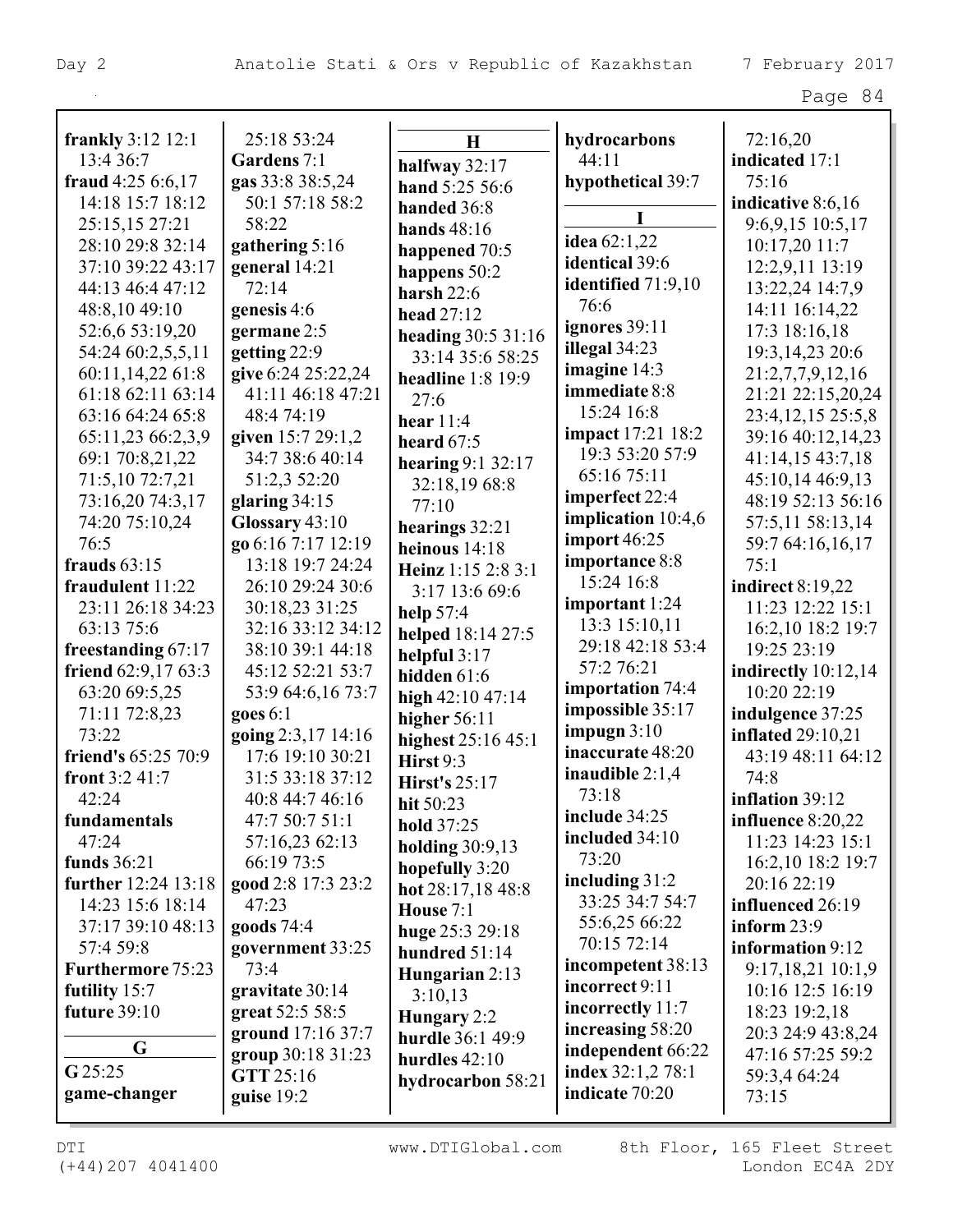| informative 26:9                  | 21:3,10,13,21               | jurisdiction 33:3          | keep 28:25 29:1                    | label 15:21 59:18           |
|-----------------------------------|-----------------------------|----------------------------|------------------------------------|-----------------------------|
| informed 16:18                    | 22:14,16 23:6,14            | jurisdictions 5:12         | 31:14 67:8                         | labelled 18:5 53:11         |
| informing 8:24                    | 23:15                       | jurisprudence 4:7          | key 2:12 29:7 31:1                 | lack 34:15                  |
| initiation 9:7                    | invoke 12:12 21:9           | <b>Justice</b> 1:15 2:2,19 | 58:2,25 75:23                      | <b>Ladd</b> 48:2            |
| innocent $63:12$                  | invoked 8:6 13:20           | 5:5 6:4,25 7:15,17         | kind 5:19 47:5 63:5                | laid $61:6$                 |
| innocent, or 63:11                | 13:21                       | 8:3 9:4,18 11:1,4          | 70:7 76:23                         | language 6:10               |
| innocently 62:23                  | invoking 21:18              | 13:12,14 15:9,17           | kitchen 56:25                      | 11:17 20:7                  |
| inquiry 47:4                      | involve 27:20 44:1          | 15:23 16:4 17:12           | KMG 9:8,13 34:7,9                  | large $44:10$               |
| Insofar 3:5                       | involved 1:24 37:10         | 19:5,17 20:22              | 38:5 45:10,13                      | law 3:10 4:3,4,8,8          |
| inspection $74:10$                | 42:19 55:19                 | 21:19,24 22:2,13           | 46:9 52:10,14                      | 4:21 6:6 63:21              |
| instruction 36:15                 | involvement 46:6            | 23:8 25:12,21              | 57:11 66:22 71:13                  | lawyer 22:10 43:17          |
| 45:19                             | involving $30:11$           | 26:4,8,12,25 27:3          | 71:15                              | 44:12 49:1                  |
| intended 60:13                    | 35:20                       | 28:1,4,9,21 32:17          | <b>KMG's 34:14</b>                 | lawyers 43:3 45:3           |
| 65:7                              | <b>ironic 39:17</b>         | 32:23 33:1,16              | 41:14,15                           | 67:23 68:20                 |
| interested 39:8                   | irrelevant 39:20            | 37:14,24 39:24             | knew 37:11 51:4,12                 | lay 48:5                    |
| 57:19                             | <b>issue</b> 3:6,8 7:8 13:8 | 40:3 42:11 47:15           | 55:22,23 59:7,8                    | laying $17:23$              |
| interesting 2:8                   | 18:10 19:11 20:12           | 49:12,15,21 50:9           | know 14:19 28:2                    | lead 60:18                  |
| interests 58:19                   | 22:7 26:1 27:6,12           | 51:7 52:22 53:3            | 33:6,734:1,9,25                    | learned $62:9,17$           |
| intermediaries                    | 28:16 62:9,10               | 54:23 55:8 56:3,5          | 40:23 68:11 70:21                  | 63:3,20 65:25               |
| 30:12                             | 65:2 68:10                  | 59:24 61:23 62:1           | 73:4 76:24                         | 69:5,24 70:9                |
| international 35:19               | issued 39:5                 | 62:3 65:5 69:8,12          | knowing $68:19$                    | 71:11 72:8,23               |
| <b>intricate 2:12 13:2</b>        | issues $1:82:2,5$           | 70:1 75:13,20,22           | knowledge 76:14                    | 73:22                       |
| introduction 30:4                 | 4:25 5:14 13:15             | 77:5                       | <b>KNOWLES 2:19</b>                | leave 2:21 36:9             |
| invalid 8:12 11:18                | 27:5 31:5 71:25             |                            |                                    | 54:22 59:18 71:14           |
|                                   | 72:2                        | justified 61:5             | 7:15,178:39:4,18                   |                             |
| 16:1 17:16<br>invested 9:12 36:21 |                             | K                          | 11:1,4 15:9,17,23                  | leaving $6:21$ 49:8<br>57:6 |
|                                   | J                           | <b>Kasco</b> 72:15         | 16:4 17:12 19:5                    |                             |
| 39:7,8 43:21                      | January 34:9                | <b>Kazakh 67:20</b>        | 19:17 21:19,24                     | led 10:19 11:6 51:6<br>74:3 |
| investigating 65:15               | JOA 49:17 50:1,22           | Kazakhstan 4:19            | 22:2,13 23:8                       |                             |
| investigation 65:16<br>74:5       | 67:11 72:24                 | 5:25 13:11 14:4            | 25:21 26:4,8,12<br>26:25 27:3 28:4 | left 27:25                  |
|                                   | join 40:24 46:14            | 21:14 26:7 27:9            |                                    | legal 30:24 31:10           |
| investment 8:8,14                 | joined $66:10$              | 27:11 30:8,11,12           | 32:17,23 33:1,16                   | legit $23:13$               |
| 8:19,23 14:14                     | joint 44:1 49:23            | 30:17 32:11 33:8           | 37:14 39:24 40:3                   | let's $11:14$ 12:1          |
| 39:6,10,13,19                     | 73:2                        | 34:16 35:5 36:17           | 49:12,15,21 50:9                   | 13:12 15:18 25:4            |
| 40:9,24 41:17                     | jointly 44:5                | 43:3 44:9 45:24            | 51:7 53:3 55:8                     | 51:11 65:24 66:12           |
| 43:19 56:1,1                      | judge 2:17 3:4              | 46:25 47:21 48:23          | 56:3,5 61:23 62:1                  | 71:14                       |
| investments 37:3                  | 22:10                       | 51:3 53:14 55:23           | 62:3 75:13,20,22                   | letter $41:14$              |
| 37:21 39:11 51:20                 | <b>judgment</b> 2:11 3:5    | 56:9,15 59:9               | 77:5                               | liabilities 30:22           |
| <b>investors</b> 8:7 10:5         | 5:5,11 6:15 18:7            | 62:10 65:15,23             | known 15:19 28:8                   | liability 30:14             |
| 13:24 21:2 22:15                  | 21:25 26:3 69:9             | 67:3 68:2 71:15            | 29:19 73:20,21                     | 53:22 75:10                 |
| 34:24 38:21 67:16                 | 75:3                        | 73:4,15                    | 75:5                               | lied 54:7 55:6 59:10        |
| 67:18,25 68:2                     | judgments 5:14              | Kazakhstan's               | <b>KPM 30:15</b>                   | 60:9                        |
| investors' 26:18                  | 47:25                       | 14:15 26:15 38:18          | <b>KPMG 24:3,5</b>                 | lies $55:24$                |
| 67:17                             | jujitsu 60:12               | 53:5 54:4                  | 31:20 42:22 46:5                   | light $17:9$                |
| invocation $12:8,9$               | <b>July 67:14</b>           | KazmunayGas                | 68:19 72:10,22                     | limb $1:12\,23:25$          |
| 13:23,25 14:12                    | <b>June 43:22</b>           | 33:7 57:19                 | L                                  | 52:18 62:12 74:22           |
| 16:22 17:20 21:1                  |                             |                            |                                    | Limited 37:3                |

(+44)207 4041400 London EC4A 2DY DTI WWW.DTIGlobal.com 8th Floor, 165 Fleet Street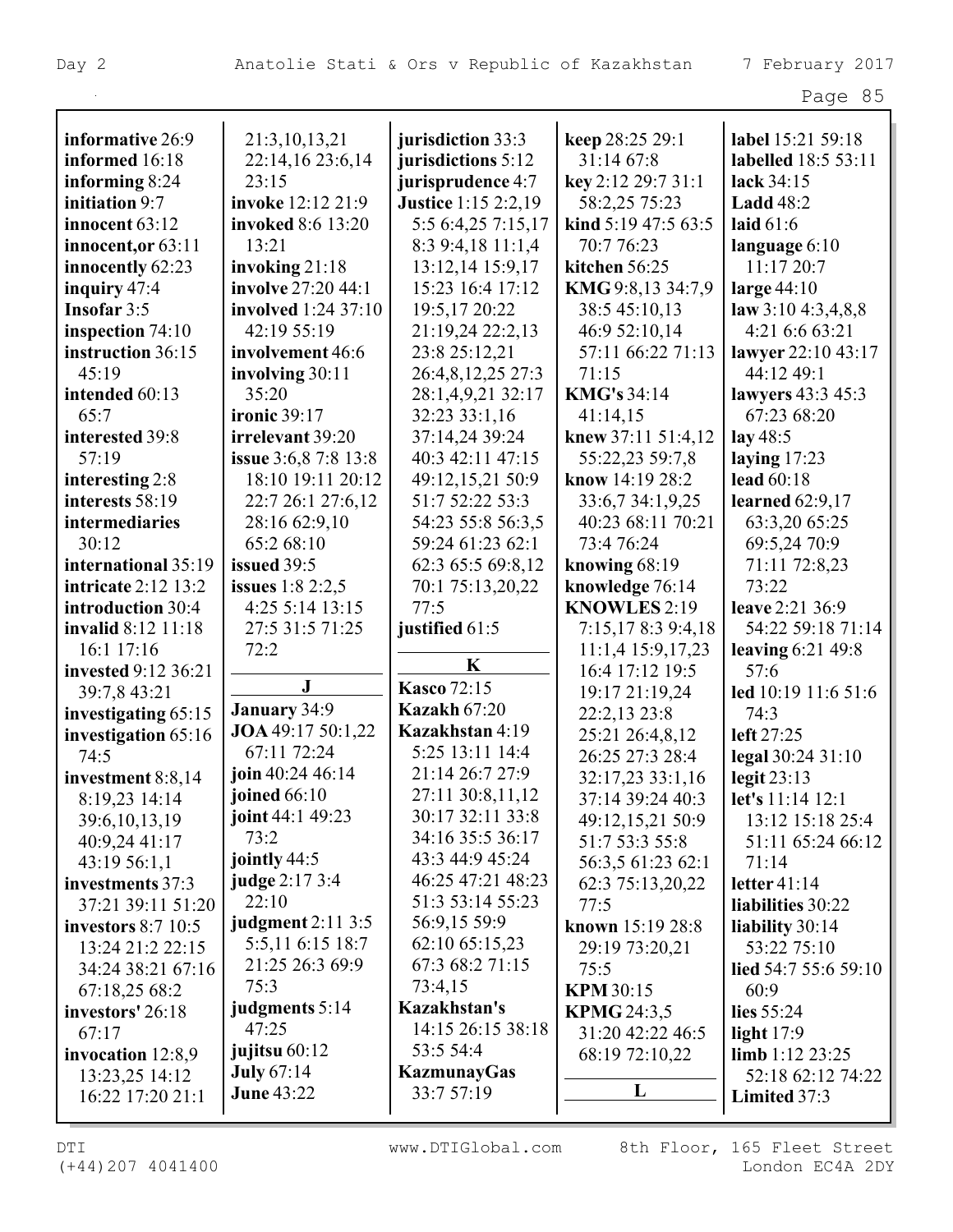| aae |  |
|-----|--|
|-----|--|

| line 20:22 47:3            | 44:18,25 45:2,9             | <b>Malek 1:20 24:18</b>  | mechanisms 30:9    | 43:18 49:24,25          |
|----------------------------|-----------------------------|--------------------------|--------------------|-------------------------|
| lines 75:22                | 45:15,20 46:16              | 36:11 61:24,25           | memorandum 58:1    | 52:2,7,14 55:20         |
| list 24:7 37:19            | 47:1,10,23 48:24            | 62:2,7,8 75:19,21        | 59:2               | monies 51:18            |
| 71:23                      | 49:8,11,17,22               | 76:4 78:4                | <b>MEMR 74:5</b>   | morning 1:6 53:11       |
| listed $\lim 31:22$        | 50:6 51:11,22,25            | <b>Malek's 1:14 3:22</b> | mentioned 71:24    | move 18:15 30:25        |
| litigation 48:1            | 52:18,19,21,22              | managed $44:16$          | 71:25 72:8         | 33:20 35:3 38:16        |
| little 24:19 29:3          | 53:1,4 54:2,5,20            | management 25:16         | mentions 35:13     | 67:22                   |
| 51:5                       | 54:23 55:3,15               | 44:3 61:5,15 71:1        | merits $33:3$      | moving 8:17 9:5         |
| lively $35:10$             | 56:8 57:5,10,13             | 71:2                     | method 26:14       | 13:1,9 16:14            |
| located $31:19$            | 58:14,16 59:18,23           | manifests 61:10          | 59:16,16           | 32:15                   |
| logical $4:1$              | 59:24 61:7,17,20            | manipulated 65:18        | million 9:9 15:23  | multiple 30:11 65:8     |
| long 42:25 77:1            | 61:22 62:8 65:5             | <b>March 31:9,12</b>     | 15:24 16:8,18,20   |                         |
| look $3:255:16$            | 75:12                       | 32:9 34:13,18            | 17:4 21:20 22:21   | N                       |
| 18:11 28:23 35:8           | Lordship $1:83:2$           | 38:10                    | 22:25 23:12,13,20  | Nacimiento 48:22        |
| 36:7 38:11 39:23           | 62:20 63:24,25,25           | market 39:14             | 24:9,11 35:22      | Nacimiento's 66:14      |
| 57:10 60:15 64:2           | 64:8 66:4 67:5,7            | <b>Marketing 58:4</b>    | 37:8,12,16 40:20   | name 54:10              |
| 66:12 69:7,23              | 68:15 69:3,23               | Marshall 48:2            | 41:22,25 46:24     | narrow 20:13,14         |
| 71:16,17                   | 70:8 73:3 74:23             | <b>Martin 50:20</b>      | 55:13 56:13 57:16  | 23:10 58:24             |
| looked 23:13 56:19         | Lordship's 22:3             | massive 36:1 75:10       | 57:16 58:14 61:3   | Nash's 69:13            |
| 67:12 70:22                | loss 1:25 60:20             | material 5:3,24 6:8      | 61:14 73:13,25     | natural $72:16$         |
| looking 6:5 15:13          | losses $1:24$               | 6:18 13:13 20:22         | million-dollar     | nature 73:13            |
| 15:14 19:12 32:23          | $\text{lost } 7:11 \ 13:16$ | 37:17 42:7 47:13         | 15:22 18:6,24      | nearly 37:6             |
| 36:12 39:25 43:6           | 39:21                       | 48:7 59:22 71:23         | 53:12              | <b>NEC 37:3</b>         |
| 57:20,22 72:21             | lot 44:9 48:6 50:17         | materially $4:12,18$     | million-dollars'   | necessarily 17:1        |
| looks 17:3                 | LPG 9:9,23 12:7,17          | materials 51:11          | 51:14              | necessary 36:19         |
| <b>Lord</b> $1:5,13,17,19$ | 14:10,13 20:5               | 63:24                    | mind 27:18 34:20   | 69:22 70:24             |
| 2:15,25 3:20 4:10          | 22:23 26:16 29:10           | mathematical             | 43:16 59:12        | need 1:11 4:22 5:1      |
| 4:14,21 5:4,5 6:3          | 29:12,22 35:14              | 41:14                    | mine 50:6          | 12:25 13:4,15           |
| 6:4,21,25 7:13             | 36:22 37:20 38:23           | maths $37:16$            | minutes 2:20 40:3  | 18:11 20:20 24:23       |
| 10:24 11:11 13:6           | 40:11,17 43:20              | matrix 5:19 59:15        | 62:2               | 28:11 39:24 41:1        |
| 13:12 14:3 17:5            | 44:1,6,22 45:16             | matter 19:8 21:14        | mischief 55:19     | 41:1,2,10 46:22         |
| 17:13 18:17 19:6           | 53:18 54:9,9,13             | 22:11 23:3 41:6          | mislead 38:21 60:7 | 48:13 49:4,6 53:7       |
| 20:1,22 21:23              | 55:7,25 57:20               | 52:1,3,9 54:18           | misleading 29:20   | 64:13                   |
| 23:22 24:23 25:10          | 59:10 60:15,24              | 55:1 56:24 74:16         | 62:24 63:13 64:24  | needed 42:2 70:24       |
| 25:12,22 26:5,21           | 70:15 74:10 75:6            | 76:8                     | misled $65:18$     | needs 3:18 13:9         |
| 27:7,18,25 28:25           | <b>Lungu</b> $54:12$ $55:6$ | matters 52:12 55:9       | missed $25:2$      | 17:9 36:23 67:8         |
| 29:8,20 30:1,3,23          | 59:10                       | McQuater 69:13           | missing $40:13$    | neither 29:22 52:11     |
| 30:25 31:6,14,25           | lying $74:18$               | 69:20                    | 41:22              | net $50:3,13$           |
| 32:8,15,20 33:2,5          |                             | mean 6:13 10:25          | misstatement 41:17 | Networking 44:19        |
| 33:12,17 34:12,15          | M                           | 23:1 27:5 50:17          | modicum $51:23$    | never 67:25             |
| 34:21 35:18 36:7           | main 7:24 30:2              | 51:12                    | moment 44:8 56:12  | new 4:8 $5:19,21$       |
| 36:11,25 37:17,23          | 37:22 43:13 72:19           | meaning $64:4$           | 66:25              | 6:15,18 41:2 42:2       |
| 38:16,17,25 39:17          | 74:12                       | means 10:8 18:23         | Monday 74:6        | 68:5                    |
| 39:23 40:7 41:8            | making $30:20$              | 19:2 21:4,14             | money 29:10,12,21  | nice 21:20              |
| 42:1,12,22,24,24           | 33:14 35:22 38:14           | 27:24 68:6               | 30:21 32:11 35:10  | <b>Nilsson</b> 4:2 64:5 |
| 43:9,11,15 44:8            | 43:17 45:3 56:21            | mechanism 50:1           | 35:20 40:19 41:6   | 67:10,23                |
|                            |                             |                          |                    |                         |

(+44)207 4041400 London EC4A 2DY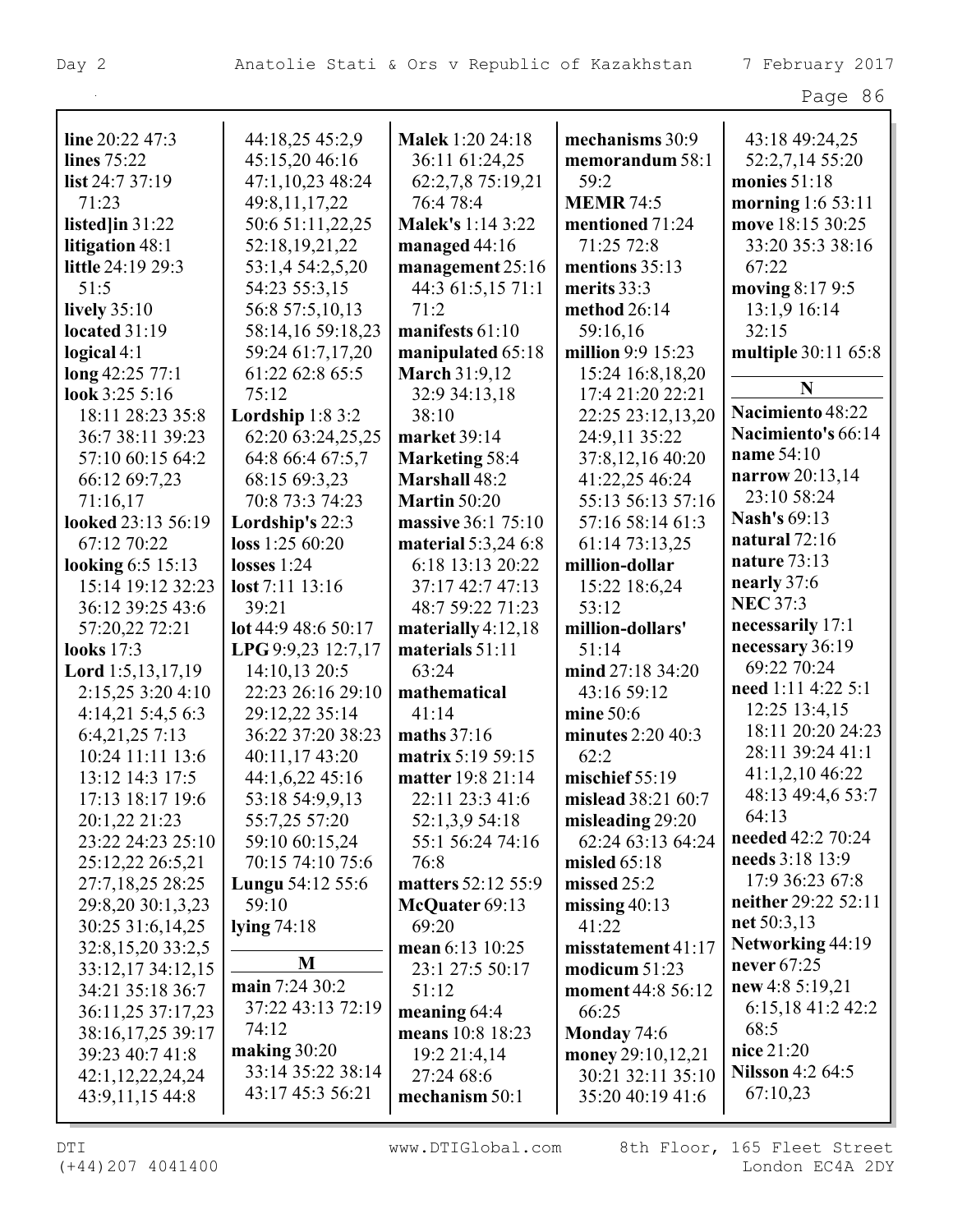|                                     |                                |                                     |                                     | Page 87                                |
|-------------------------------------|--------------------------------|-------------------------------------|-------------------------------------|----------------------------------------|
|                                     |                                |                                     |                                     |                                        |
| <b>Nilsson's 3:21,23</b>            | 58:22                          | 33:1,21 34:12                       | 43:12,13 49:24,25                   | 71:20 72:5,11,15                       |
| 64:6                                | <b>Okay</b> 62:3               | 35:3,8 36:13,13<br>38:17 39:2 41:12 | 54:1 66:21 72:14<br>72:19           | 72:17 73:10,17,19                      |
| non-page 52:24<br>non-Russian 37:21 | once 41:4 64:2<br>onerous 48:3 |                                     |                                     | 75:13 76:7,20                          |
| note $17:13$                        | ones 74:12                     | 42:24 43:9,15,20                    | parts 18:17                         | Perkwood's 46:6<br>50:24               |
| notes $61:20$                       | ongoing 44:10                  | 43:23 44:18,25<br>45:14 50:7,8,12   | party 9:1 13:9<br>39:18 42:19 44:24 |                                        |
| <b>notice</b> 74:1,7                | opaque 30:11 31:2              | 53:6 54:4 57:13                     | 47:11 52:16 54:17                   | perpetuation 60:5<br>person 31:4 62:24 |
| notion 62:20,22                     | 35:16                          | 57:15 58:17,25                      | 65:7 67:1,7 69:18                   | Perspective 30:6                       |
| notions 4:3                         | open 26:3 31:14                | 64:22 66:17,20                      | 72:11,17 76:9,25                    | <b>phase</b> 34:6                      |
| nuanced 6:17                        | 36:9                           | 67:24 71:18,22                      | 76:25                               | phone 44:16 73:5                       |
| nub $45:20$                         | opening 6:14 16:5              | 72:1,13 73:11                       | party's 69:19                       | phrase 19:17 59:21                     |
| number 30:7,16                      | 76:6                           | 78:2                                | passage 6:4 11:15                   | physical 74:10                         |
| 32:4 35:6 37:22                     | operate 44:5 60:1              | pages $43:1$                        | 21:25 25:22 63:23                   | pick 2:15 7:18                         |
| 38:2 52:24 70:10                    | operates 26:1                  | pagination 43:9                     | 69:10 74:24                         | 11:15 44:15 52:23                      |
| numbers 50:7                        | operations 36:16               | paid 35:15 37:5                     | passages $2:7,25$                   | 53:10 66:13 69:4                       |
| nutshell 4:2 64:19                  | opinion 7:2 8:9,17             | 40:18 46:24 50:2                    | 3:21 28:3                           | 70:9 71:16 72:12                       |
|                                     | 11:16,21                       | 51:21                               | pathway $22:8,9$                    | 72:25 76:23                            |
| $\mathbf 0$                         | opposed 55:9                   | paragraph $3:25:20$                 | Pause 2:18 33:15                    | picked 67:3 70:10                      |
| oblique 72:4                        | oral 63:20 66:4                | 7:1 10:7 13:1,4,16                  | 53:2                                | 71:2 72:21 73:5                        |
| observed 6:25                       | 70:11 71:12 72:25              | 13:17 15:14 16:12                   | Pausing 9:15                        | 73:22 75:15                            |
| 27:19                               | 73:23 74:5                     | 16:13 17:8,10,14                    | payable 44:20                       | picking 70:5                           |
| obtained 73:9                       | order 22:24 36:19              | 17:24 19:16 20:19                   | paying 50:23                        | picture 64:9                           |
| obtaining $6:8$ 13:13               | 62:8 68:15                     | 20:25 26:13 30:24                   | people 76:23                        | piece 29:7,18 35:7                     |
| obvious 8:18 11:22                  | ordered 33:22                  | 31:7,17 33:21                       | perception 9:2 15:3                 | 40:8 42:4 58:5                         |
| 12:21 14:25 16:1                    | 68:14                          | 38:19 40:7 46:13                    | 53:23 55:1 59:19                    | 60:2 73:14                             |
| 51:1 62:14 66:9                     | orders 46:21 68:22             | 46:20 52:25 53:10                   | perceptions 56:19                   | pieces 30:3                            |
| obviously $5:442:25$                | ought $47:3$                   | 53:13 54:12 58:18                   | perfectly 15:10                     | pipelines 33:24                        |
| 56:8 76:4,7 77:2                    | outcome 6:11 8:9               | 64:22 66:15,20                      | performed 50:14                     | places 69:7                            |
| occurred 17:17                      | 8:20 11:24 12:22               | 67:15 69:11 70:13                   | period 31:20                        | plain 23:11                            |
| odd 76:12                           | 15:25 17:18 20:16              | 73:23 75:18                         | <b>Perkwood 29:7,15</b>             | plainly 7:7,11 42:6                    |
| off-take 49:25                      | 26:19 65:12                    | paragraphs 4:3                      | 29:17,22 32:5,7                     | 42:15                                  |
| offer 9:8,14 14:7,9                 | outset 27:23                   | 17:7,8 18:10 53:2                   | 34:2,11,17 35:1                     | planet $51:16$                         |
| 24:8 41:14,16                       | outside 30:12,17               | 54:21,23 59:25                      | 35:15,20,21 36:4                    | plank 32:13                            |
| 43:7 45:10,14                       | outstanding 45:19              | 66:18 69:4                          | 37:3,6,10,13,21                     | plant 9:9,12,24                        |
| 46:10,13 48:20                      | 58:12                          | parameters 54:13                    | 37:25 38:15 40:17                   | 10:3,21 11:9                           |
| 56:16 57:3,5,11                     | overall 4:22 22:6              | paraphrase 16:16                    | $41:1,24$ 42:5,14                   | 12:18 14:10,13,19                      |
| 57:16 58:14 59:7                    | overcome 36:2                  | part 10:13 12:7                     | 42:16,17 43:5,11                    | 19:20 20:5 22:23                       |
| 60:18                               | Overview 43:11                 | 53:13 60:17 69:21                   | 43:13 44:23 45:1                    | 26:16 29:10,12,22                      |
| <b>offers</b> 39:16                 | <b>owner's 30:15</b>           | partial $5:11$                      | 45:5 46:3,8 48:9                    | 35:14,25 36:22                         |
| offices $31:20$                     | owners $30:15$                 | particular 3:22                     | 48:16 49:3,13                       | 38:23 39:3,7                           |
| offshore 29:11                      |                                | 5:20 13:1 28:21                     | 50:15,25 51:6,20                    | 40:11,17 43:20                         |
| 32:11 48:11 55:21                   | P                              | 41:10 49:1 53:22                    | 51:24 52:5,7                        | 44:1,6,22 45:16                        |
| oh 27:13 35:24                      | pack 55:24                     | 59:25 65:10 68:1                    | 54:15 55:18 59:11                   | 46:9 50:11,13,14                       |
| 48:18 52:16 56:17                   | page 2:16 7:24 9:4             | particularise 70:18                 | 60:25 61:3 66:21                    | 53:18 54:9,9,13                        |
| 57:15                               | 26:10 30:5,6,23                | particularised 46:8                 | 67:16,19 68:1,3,4                   | 55:7,25 57:20,25                       |
| oil 35:12 38:5 58:21                | 31:7,25 32:2,16                | parties 26:24 33:24                 | 68:6,9 70:23                        | 58:3 59:10 60:15                       |
|                                     |                                |                                     |                                     |                                        |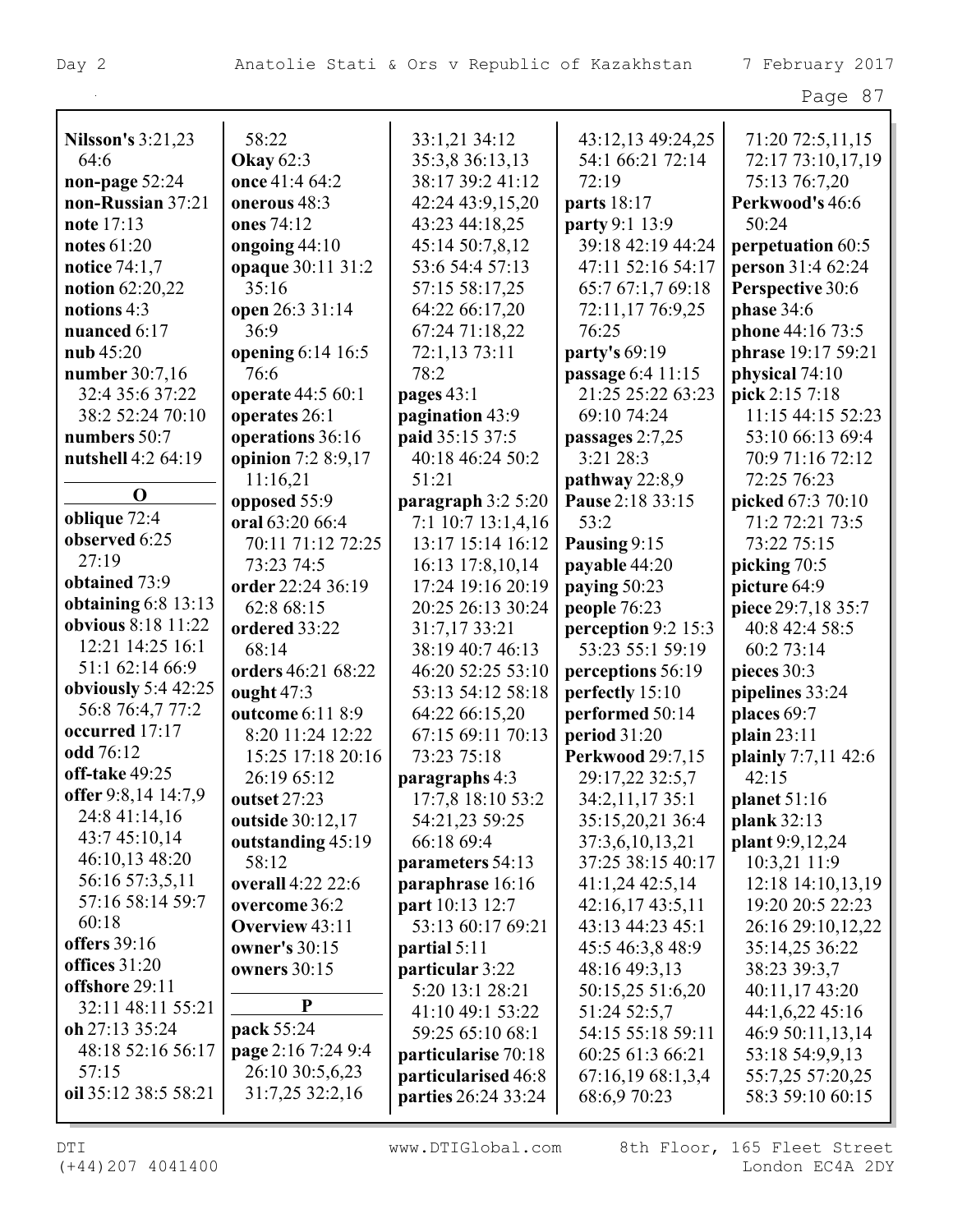|                    |                        |                           |                           | Page 88                    |
|--------------------|------------------------|---------------------------|---------------------------|----------------------------|
|                    |                        |                           |                           |                            |
| 60:24 61:8 70:15   | potential 34:7         | 37:17 62:23 63:10         | qualified 64:3            | 19:13,14 29:13             |
| 73:13 74:10 75:6   | 38:21 60:15            | 63:12 68:17               | quantum 8:24              | 35:23 41:6 43:6            |
| plate 48:5         | PowerPoint 45:13       | producing 58:22           | 32:18,19 38:18            | 45:20 52:1,9,12            |
| pleaded 40:22      | precisely $4:11\,73:7$ | production 36:8,12        | 40:10 75:10               | 53:23 57:19,20,22          |
| please 38:6 66:13  | predated 28:6          | 37:9,11 58:21             | question $4:136:6$        | 61:13,14 69:1              |
| 67:9 72:12         | preliminary 57:8       | 68:16 70:12               | 7:13 8:25 9:5             | 76:5                       |
| plus 50:15         | prepared 60:10         | profit 58:9               | 10:11,19 11:6,10          | realm $41:4$               |
| pm $40:4,662:4,6$  | 68:10,20 71:13         | project 34:6 37:20        | 13:2,8 16:14              | reason 5:7 8:11,14         |
| 77:9               | preparing 14:9         | 52:2                      | 17:15 18:15 22:4          | 11:17 15:25 16:9           |
| point 2:3,8 3:5,11 | present 7:21 55:16     | project's 54:8            | 22:7 27:16,16             | 23:22 26:21 33:12          |
| 4:17 5:4 6:21      | presentation 45:13     | proved 8:10               | 28:25 43:6 45:23          | 47:1 73:7                  |
| 7:21 9:3 12:15,19  | 63:17                  | provided 10:14            | 46:12 55:11,15            | reasonable 27:17           |
| 14:20 15:3 16:24   | presented 26:24        | 38:3 40:18                | 56:13 68:8                | 27:23 34:11,19             |
| 17:19,19 18:21,22  | 27:13 40:11 47:20      | <b>public</b> 4:4,7,15,15 | quickly 2:16              | 36:6 37:24 38:12           |
| 20:9,12 26:5 29:5  | 56:9 66:21             | 4:24 5:6 47:24            | quite 5:12 26:20          | 41:23 42:20 45:7           |
| 29:23 32:8 37:23   | presenting 39:3        | 62:19,19,25 63:1          | 49:16 52:19               | 45:24 47:17 50:18          |
| 42:8,12 46:17      | 56:16 62:24            | 63:5 65:1                 |                           | 69:14,15,17                |
| 49:12 53:4,23      | press 39:15            | publicly 59:2             | $\bf R$                   | reasonably 44:12           |
| 55:1 56:20 58:6    | prevail 13:15          | pull 58:16                | raise 7:20 13:9           | 69:20                      |
| 59:19,20,23 62:17  | previous 71:22         | puppet 68:11              | raised 12:15 26:7         | reasoning 16:24            |
| 63:2,4,17,19       | previously 68:2        | purchase 32:4             | 30:8 68:10                | 26:2                       |
| 64:21 66:13,15,19  | price 73:18,19,19      | 71:19                     | raises 39:20              | reasons $12:25$            |
| 67:5,8 68:13 69:4  | pricing 71:25 72:2     | purely 63:7               | raising $22:4$            | 21:11 23:2,2               |
| 70:13 71:15 73:10  | prima $66:2,3$         | purpose 6:19 50:5         | ranged 10:13              | 36:17 62:14 64:17          |
| 73:23 74:4,22      | primary 39:1 58:19     | 63:13 69:21               | rationale 19:15           | rebuttal 76:17             |
| 76:4,19            | principles 50:10       | purposes 7:22             | 30:13 58:19               | recall 26:6 41:8           |
| point, which 1:12  | prior $9:7$            | pursuant 44:4             | <b>RBS</b> 31:24          | receivable 35:11           |
| 64:12              | <b>PRK 32:5</b>        | pursue 45:25 47:4         | reach 23:8 25:6           | 44:20                      |
| points 1:7 2:12    | PRK1737:15             | 51:17                     | 33:10                     | receive 51:22              |
| 3:16 7:11 14:21    | probably $71:16$       | pursued 28:19             | reached 7:3 24:21         | recommended                |
| 15:5 16:25 17:25   | problem 2:19 17:2      | 40:22 42:8 48:24          | 47:18 55:14               | 58:13                      |
| 30:7 31:1 62:15    | 19:23 56:15 66:11      | 52:8 55:23                | reaching $11:5$           | recording $2:19$           |
| 69:2 70:6,10       | 68:23 70:16            | pursues 45:25             | 24:13                     | records 38:9 61:1          |
| police 33:22 34:14 | procedural 2:10        | pursuing 28:10            | read 3:12,20 27:25        | reduced 26:16              |
| policy 4:5,7,15,16 | 4:465:1                | 44:13                     | 37:20 53:1 54:6           | refer 38:2 53:10           |
| 4:24 5:6 47:24     | procedures 50:5        | put 2:20 10:13,22         | 63:24                     | 72:24                      |
| 62:19,19,25 63:1   | proceed 49:10          | 23:9 24:20,25             | reading $35:15$           | <b>reference</b> 6:25 8:22 |
| 63:5 65:1          | proceedings 2:6        | 31:12 49:24 50:5          | 38:23 44:5,21             | 25:24 31:8 32:12           |
| position 26:24     | 5:23 41:19 48:23       | 55:11 65:24 67:6          | 53:16 59:15 72:16         | 34:5 37:4,14               |
| 41:15 46:23 54:24  | 74:21                  | 67:10 70:7,19             | real 3:25 4:13 13:7       | 41:11 43:12 44:2           |
| 73:15              | process 42:18 54:8     | 73:15 74:1,7              | 50:3,13,13 56:13          | 49:12,15,16,17             |
| possession 70:14   | 61:11 68:24 69:9       | 75:17 76:16               | 61:4                      | 51:8 54:17 58:1            |
| possibility 16:17  | 76:19                  | putting 12:11 65:25       | <b>reality</b> 27:12 54:2 | 66:15 71:18,20             |
| possibly 9:11      | processes 73:9         | puzzle 29:18              | 63:8 66:2,24              | 72:4,9,13 73:10            |
| post-hearing 54:4  | produce 68:14          |                           | 76:15                     | 76:22                      |
| posture $2:10$     | produced 36:24         | $\mathbf 0$               | really 4:19 8:3 14:1      | references 2:21            |
|                    |                        |                           |                           |                            |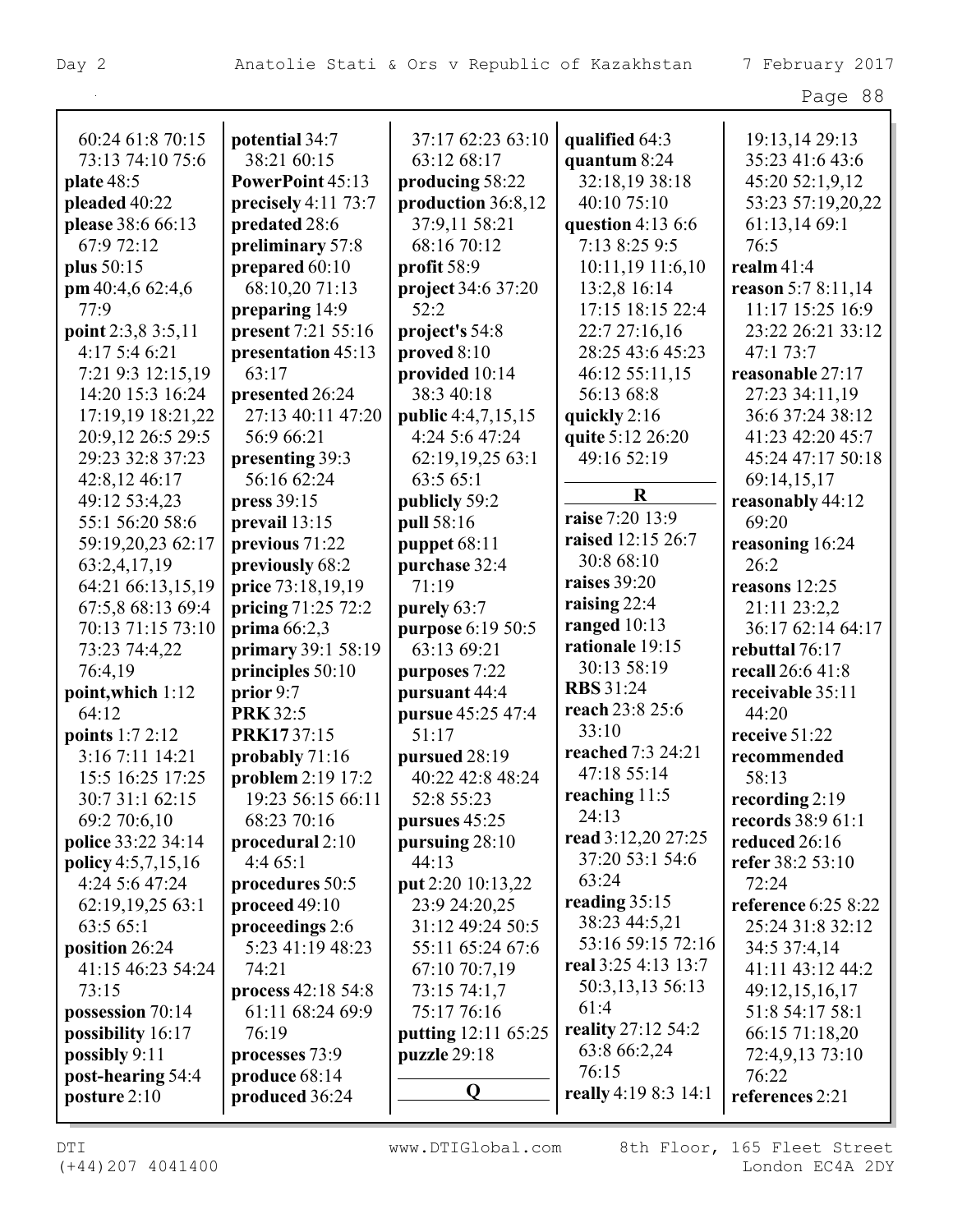| 19:21 20:2 21:5<br>33:20 37:5 46:6<br>7:24 32:21 41:23<br>45:22 46:9 47:16<br>19:11,15 25:7<br>27:11 72:3<br>42:16 43:23 46:3<br>57:2 64:15 72:23<br>23:17 41:4 52:16<br>50:19<br>46:5,7,19,20<br>74:12<br><b>Respondent's 30:6</b><br>71:14<br>seized 34:14 38:9<br>54:22 66:18 74:17<br>relies 40:23 52:14<br>respondents 31:9<br>says 3:4 4:2 5:24<br>70:20<br>76:2,12<br>rely 4:24 13:17<br>response 31:22<br>6:1 9:5 15:23<br>seizing $33:25$<br>result 7:2 61:19<br><b>referred</b> 1:14 11:20<br>19:22 21:8 52:13<br>16:13 17:14,24<br>seizure 33:23<br>22:25 38:3 48:9<br>41:12 47:13 57:15<br>64:15<br>results 45:18 58:10<br>sell 58:6<br>relying 18:18 20:6<br>return 35:15 40:18<br>64:12 69:12<br>50:3 56:1 59:25<br><b>Sennar 25:23</b><br>60:16 69:6 77:2<br>21:15<br>51:21<br>scale 65:19<br>sense 3:13 4:1 22:5<br>referring $3:869:25$<br>remainder 53:21<br>rhetorical 28:25<br>schedule 36:12,25<br>42:18 45:21 55:20<br>73:24<br>remarks 6:14<br>46:12<br>schedules 38:3<br>56:11 60:13 65:7<br>refers 25:12<br>remember 4:10<br>right $2:208:13$<br>76:23<br>68:5,23<br>29:15 44:19 61:10<br>reflect 39:14<br>13:5 20:12 25:13<br>schemes 26:18<br>sentence 8:3,4<br>refresh 53:2<br>22:12 23:11 24:25<br>29:24 57:18 59:21<br>61:11 69:21<br>Scholars 39:13<br>refusal 68:22<br>71:5<br>right-hand $43:13$<br>Scholdstrom 64:1<br>25:25 35:24 41:21<br>regard 26:2 39:1<br>remembers 73:3<br>43:23 45:17<br>64:21<br>serious 27:21 31:2<br>rightly 26:20<br>32:13 35:18 38:14<br>regarded 5:22 9:10<br>remind 53:5<br><b>Scope 31:16</b><br>18:19<br>rigorous 27:24<br>se 8:10 9:6,10 16:8<br><b>Renaissance 24:4</b><br>40:21 42:8 54:18<br>47:19 48:6<br>regarding 9:12<br>rendered 33:4<br>16:15<br>55:4<br>services 37:19<br>33:23<br>repeat $62:13$<br><b>rise</b> 74:19<br>search 45:6<br>regardless 26:1<br>repeating 1:20<br><b>River</b> 71:7<br>second $1:7,9,12,5:4$<br>set 46:14 48:25<br>reply 62:7,16 78:4<br>11:20,25 20:12<br>rejected 14:14<br>$\mathbf{R}$ ix 5:5<br>53:7 54:20 59:24<br>26:21<br>report 2:15 24:3<br>23:25 26:13 27:6<br>75:8<br><b>ROK</b> 70:14<br>rejection 28:9<br>31:10,13,16,17<br>role 65:11<br>29:23 34:6 36:13<br>seven 44:2<br>relate 44:21<br>Roman 4:8<br>33:9 38:7 42:23<br>48:15 52:18 62:10<br>shape $23:1$<br>related 42:19 44:24<br>60:17 64:1 71:7<br>room $31:1934:8,10$<br>62:12 63:19 65:22<br>sheet 45:19 58:11<br>49:13 51:8,25<br>round 6:16 14:16<br>67:5<br>71:13,16 72:4<br>short 2:23 40:5<br>reports 9:11,22,25<br>section 71:24<br>62:5<br>52:3,9,16 54:8,17<br>14:21 15:8 32:19<br>60:23 67:1 72:11<br>10:10,14,15 12:5<br>see 2:13,25 3:4 4:17<br>59:5<br>shorthand 39:25<br>72:14,17 73:12,17<br>route 7:3 21:4 51:5<br>13:20 14:6,8<br>11:4 16:24 19:15<br>show $1:11\,2:7$<br>18:24 19:18,22<br>ruin 30:19<br>13:11 22:1 24:7<br>76:9,25,25<br>24:14 27:7 28:5<br>26:22 31:5 33:18<br>relates $31:5, 57:18$<br>20:3 35:12 60:10<br>30:5,7,8 32:2,3<br>Russian $5:8,11$<br>relating $4:731:6$<br>36:25<br>35:17 36:14,24<br>35:5,7 40:8 43:1<br>represent 63:8<br>37:19 38:18 43:25<br><b>Republic 30:8</b><br>44:7 46:16 47:15<br>37:18,21 38:20<br>S<br>45:13,16 70:15<br>31:10,12<br>39:2 43:10,19,25<br>53:14 58:17 72:11<br>sake 15:17,20<br>relation 11:5 53:17<br>showed 2:11 26:6<br>repurchase 70:23<br>44:2, 14, 18, 23, 25<br>21:19<br>53:22 57:5 60:24<br>request 68:16<br>45:4,10,15,17<br>36:11 54:21<br>sale 32:4 71:18<br>requests 31:22<br>46:7 47:2,4,5<br>showing $33:13$<br>75:5,9,13<br><b>Sanders 24:3 31:13</b><br>relationship 51:2,4<br>shown 24:18 38:15<br>require 14:24<br>50:12,25 54:5,11<br>33:9 34:1 38:7<br>51:8 76:25<br>reserve 77:7<br>57:13,17,24 58:6<br>41:8,9 42:16<br>71:13<br>58:17 59:1 65:3<br>44:13 46:1 48:7<br>relevance 6:6<br>reserves 58:20<br><b>Sanders' 31:10,15</b><br>relevant 3:19 9:8<br>resources 58:21<br>69:24 72:2,12,18<br>48:18 49:2,18,18<br>satisfied $19:10,13$<br>47:1<br><b>respect</b> 3:19 20:1<br>73:1 76:22<br>51:11 57:11 58:25<br>satisfy 28:20<br>relied 10:17 14:8<br>36:20 44:10 46:25<br>shows 50:18 70:17<br>seeing $45:6$<br>saying 5:9 9:15,25<br>73:6<br>seeking 47:11<br>19:23 21:5,6<br>shutting $23:19$<br>16:6 18:1,18<br>respectful 6:12<br>seen 24:17,18 25:8<br>shying $61:2$<br>22:18,25 24:6 |  |  |  |
|-------------------------------------------------------------------------------------------------------------------------------------------------------------------------------------------------------------------------------------------------------------------------------------------------------------------------------------------------------------------------------------------------------------------------------------------------------------------------------------------------------------------------------------------------------------------------------------------------------------------------------------------------------------------------------------------------------------------------------------------------------------------------------------------------------------------------------------------------------------------------------------------------------------------------------------------------------------------------------------------------------------------------------------------------------------------------------------------------------------------------------------------------------------------------------------------------------------------------------------------------------------------------------------------------------------------------------------------------------------------------------------------------------------------------------------------------------------------------------------------------------------------------------------------------------------------------------------------------------------------------------------------------------------------------------------------------------------------------------------------------------------------------------------------------------------------------------------------------------------------------------------------------------------------------------------------------------------------------------------------------------------------------------------------------------------------------------------------------------------------------------------------------------------------------------------------------------------------------------------------------------------------------------------------------------------------------------------------------------------------------------------------------------------------------------------------------------------------------------------------------------------------------------------------------------------------------------------------------------------------------------------------------------------------------------------------------------------------------------------------------------------------------------------------------------------------------------------------------------------------------------------------------------------------------------------------------------------------------------------------------------------------------------------------------------------------------------------------------------------------------------------------------------------------------------------------------------------------------------------------------------------------------------------------------------------------------------------------------------------------------------------------------------------------------------------------------------------------------------------------------------------------------------------------------------------------------------------------------------------------------------------------------------------------------------------------------------------------------------------------------------------------------------------------------------------------------------------------------------------------------------------------------------------------------------------------------------------------------------------------------------------------------------------------------------------------------------------------------------------------------------------------------------------------------------------------------------------------------------------------------------------------------------------|--|--|--|
|                                                                                                                                                                                                                                                                                                                                                                                                                                                                                                                                                                                                                                                                                                                                                                                                                                                                                                                                                                                                                                                                                                                                                                                                                                                                                                                                                                                                                                                                                                                                                                                                                                                                                                                                                                                                                                                                                                                                                                                                                                                                                                                                                                                                                                                                                                                                                                                                                                                                                                                                                                                                                                                                                                                                                                                                                                                                                                                                                                                                                                                                                                                                                                                                                                                                                                                                                                                                                                                                                                                                                                                                                                                                                                                                                                                                                                                                                                                                                                                                                                                                                                                                                                                                                                                                                     |  |  |  |
|                                                                                                                                                                                                                                                                                                                                                                                                                                                                                                                                                                                                                                                                                                                                                                                                                                                                                                                                                                                                                                                                                                                                                                                                                                                                                                                                                                                                                                                                                                                                                                                                                                                                                                                                                                                                                                                                                                                                                                                                                                                                                                                                                                                                                                                                                                                                                                                                                                                                                                                                                                                                                                                                                                                                                                                                                                                                                                                                                                                                                                                                                                                                                                                                                                                                                                                                                                                                                                                                                                                                                                                                                                                                                                                                                                                                                                                                                                                                                                                                                                                                                                                                                                                                                                                                                     |  |  |  |
|                                                                                                                                                                                                                                                                                                                                                                                                                                                                                                                                                                                                                                                                                                                                                                                                                                                                                                                                                                                                                                                                                                                                                                                                                                                                                                                                                                                                                                                                                                                                                                                                                                                                                                                                                                                                                                                                                                                                                                                                                                                                                                                                                                                                                                                                                                                                                                                                                                                                                                                                                                                                                                                                                                                                                                                                                                                                                                                                                                                                                                                                                                                                                                                                                                                                                                                                                                                                                                                                                                                                                                                                                                                                                                                                                                                                                                                                                                                                                                                                                                                                                                                                                                                                                                                                                     |  |  |  |
|                                                                                                                                                                                                                                                                                                                                                                                                                                                                                                                                                                                                                                                                                                                                                                                                                                                                                                                                                                                                                                                                                                                                                                                                                                                                                                                                                                                                                                                                                                                                                                                                                                                                                                                                                                                                                                                                                                                                                                                                                                                                                                                                                                                                                                                                                                                                                                                                                                                                                                                                                                                                                                                                                                                                                                                                                                                                                                                                                                                                                                                                                                                                                                                                                                                                                                                                                                                                                                                                                                                                                                                                                                                                                                                                                                                                                                                                                                                                                                                                                                                                                                                                                                                                                                                                                     |  |  |  |
|                                                                                                                                                                                                                                                                                                                                                                                                                                                                                                                                                                                                                                                                                                                                                                                                                                                                                                                                                                                                                                                                                                                                                                                                                                                                                                                                                                                                                                                                                                                                                                                                                                                                                                                                                                                                                                                                                                                                                                                                                                                                                                                                                                                                                                                                                                                                                                                                                                                                                                                                                                                                                                                                                                                                                                                                                                                                                                                                                                                                                                                                                                                                                                                                                                                                                                                                                                                                                                                                                                                                                                                                                                                                                                                                                                                                                                                                                                                                                                                                                                                                                                                                                                                                                                                                                     |  |  |  |
|                                                                                                                                                                                                                                                                                                                                                                                                                                                                                                                                                                                                                                                                                                                                                                                                                                                                                                                                                                                                                                                                                                                                                                                                                                                                                                                                                                                                                                                                                                                                                                                                                                                                                                                                                                                                                                                                                                                                                                                                                                                                                                                                                                                                                                                                                                                                                                                                                                                                                                                                                                                                                                                                                                                                                                                                                                                                                                                                                                                                                                                                                                                                                                                                                                                                                                                                                                                                                                                                                                                                                                                                                                                                                                                                                                                                                                                                                                                                                                                                                                                                                                                                                                                                                                                                                     |  |  |  |
|                                                                                                                                                                                                                                                                                                                                                                                                                                                                                                                                                                                                                                                                                                                                                                                                                                                                                                                                                                                                                                                                                                                                                                                                                                                                                                                                                                                                                                                                                                                                                                                                                                                                                                                                                                                                                                                                                                                                                                                                                                                                                                                                                                                                                                                                                                                                                                                                                                                                                                                                                                                                                                                                                                                                                                                                                                                                                                                                                                                                                                                                                                                                                                                                                                                                                                                                                                                                                                                                                                                                                                                                                                                                                                                                                                                                                                                                                                                                                                                                                                                                                                                                                                                                                                                                                     |  |  |  |
|                                                                                                                                                                                                                                                                                                                                                                                                                                                                                                                                                                                                                                                                                                                                                                                                                                                                                                                                                                                                                                                                                                                                                                                                                                                                                                                                                                                                                                                                                                                                                                                                                                                                                                                                                                                                                                                                                                                                                                                                                                                                                                                                                                                                                                                                                                                                                                                                                                                                                                                                                                                                                                                                                                                                                                                                                                                                                                                                                                                                                                                                                                                                                                                                                                                                                                                                                                                                                                                                                                                                                                                                                                                                                                                                                                                                                                                                                                                                                                                                                                                                                                                                                                                                                                                                                     |  |  |  |
|                                                                                                                                                                                                                                                                                                                                                                                                                                                                                                                                                                                                                                                                                                                                                                                                                                                                                                                                                                                                                                                                                                                                                                                                                                                                                                                                                                                                                                                                                                                                                                                                                                                                                                                                                                                                                                                                                                                                                                                                                                                                                                                                                                                                                                                                                                                                                                                                                                                                                                                                                                                                                                                                                                                                                                                                                                                                                                                                                                                                                                                                                                                                                                                                                                                                                                                                                                                                                                                                                                                                                                                                                                                                                                                                                                                                                                                                                                                                                                                                                                                                                                                                                                                                                                                                                     |  |  |  |
|                                                                                                                                                                                                                                                                                                                                                                                                                                                                                                                                                                                                                                                                                                                                                                                                                                                                                                                                                                                                                                                                                                                                                                                                                                                                                                                                                                                                                                                                                                                                                                                                                                                                                                                                                                                                                                                                                                                                                                                                                                                                                                                                                                                                                                                                                                                                                                                                                                                                                                                                                                                                                                                                                                                                                                                                                                                                                                                                                                                                                                                                                                                                                                                                                                                                                                                                                                                                                                                                                                                                                                                                                                                                                                                                                                                                                                                                                                                                                                                                                                                                                                                                                                                                                                                                                     |  |  |  |
|                                                                                                                                                                                                                                                                                                                                                                                                                                                                                                                                                                                                                                                                                                                                                                                                                                                                                                                                                                                                                                                                                                                                                                                                                                                                                                                                                                                                                                                                                                                                                                                                                                                                                                                                                                                                                                                                                                                                                                                                                                                                                                                                                                                                                                                                                                                                                                                                                                                                                                                                                                                                                                                                                                                                                                                                                                                                                                                                                                                                                                                                                                                                                                                                                                                                                                                                                                                                                                                                                                                                                                                                                                                                                                                                                                                                                                                                                                                                                                                                                                                                                                                                                                                                                                                                                     |  |  |  |
|                                                                                                                                                                                                                                                                                                                                                                                                                                                                                                                                                                                                                                                                                                                                                                                                                                                                                                                                                                                                                                                                                                                                                                                                                                                                                                                                                                                                                                                                                                                                                                                                                                                                                                                                                                                                                                                                                                                                                                                                                                                                                                                                                                                                                                                                                                                                                                                                                                                                                                                                                                                                                                                                                                                                                                                                                                                                                                                                                                                                                                                                                                                                                                                                                                                                                                                                                                                                                                                                                                                                                                                                                                                                                                                                                                                                                                                                                                                                                                                                                                                                                                                                                                                                                                                                                     |  |  |  |
|                                                                                                                                                                                                                                                                                                                                                                                                                                                                                                                                                                                                                                                                                                                                                                                                                                                                                                                                                                                                                                                                                                                                                                                                                                                                                                                                                                                                                                                                                                                                                                                                                                                                                                                                                                                                                                                                                                                                                                                                                                                                                                                                                                                                                                                                                                                                                                                                                                                                                                                                                                                                                                                                                                                                                                                                                                                                                                                                                                                                                                                                                                                                                                                                                                                                                                                                                                                                                                                                                                                                                                                                                                                                                                                                                                                                                                                                                                                                                                                                                                                                                                                                                                                                                                                                                     |  |  |  |
|                                                                                                                                                                                                                                                                                                                                                                                                                                                                                                                                                                                                                                                                                                                                                                                                                                                                                                                                                                                                                                                                                                                                                                                                                                                                                                                                                                                                                                                                                                                                                                                                                                                                                                                                                                                                                                                                                                                                                                                                                                                                                                                                                                                                                                                                                                                                                                                                                                                                                                                                                                                                                                                                                                                                                                                                                                                                                                                                                                                                                                                                                                                                                                                                                                                                                                                                                                                                                                                                                                                                                                                                                                                                                                                                                                                                                                                                                                                                                                                                                                                                                                                                                                                                                                                                                     |  |  |  |
|                                                                                                                                                                                                                                                                                                                                                                                                                                                                                                                                                                                                                                                                                                                                                                                                                                                                                                                                                                                                                                                                                                                                                                                                                                                                                                                                                                                                                                                                                                                                                                                                                                                                                                                                                                                                                                                                                                                                                                                                                                                                                                                                                                                                                                                                                                                                                                                                                                                                                                                                                                                                                                                                                                                                                                                                                                                                                                                                                                                                                                                                                                                                                                                                                                                                                                                                                                                                                                                                                                                                                                                                                                                                                                                                                                                                                                                                                                                                                                                                                                                                                                                                                                                                                                                                                     |  |  |  |
|                                                                                                                                                                                                                                                                                                                                                                                                                                                                                                                                                                                                                                                                                                                                                                                                                                                                                                                                                                                                                                                                                                                                                                                                                                                                                                                                                                                                                                                                                                                                                                                                                                                                                                                                                                                                                                                                                                                                                                                                                                                                                                                                                                                                                                                                                                                                                                                                                                                                                                                                                                                                                                                                                                                                                                                                                                                                                                                                                                                                                                                                                                                                                                                                                                                                                                                                                                                                                                                                                                                                                                                                                                                                                                                                                                                                                                                                                                                                                                                                                                                                                                                                                                                                                                                                                     |  |  |  |
|                                                                                                                                                                                                                                                                                                                                                                                                                                                                                                                                                                                                                                                                                                                                                                                                                                                                                                                                                                                                                                                                                                                                                                                                                                                                                                                                                                                                                                                                                                                                                                                                                                                                                                                                                                                                                                                                                                                                                                                                                                                                                                                                                                                                                                                                                                                                                                                                                                                                                                                                                                                                                                                                                                                                                                                                                                                                                                                                                                                                                                                                                                                                                                                                                                                                                                                                                                                                                                                                                                                                                                                                                                                                                                                                                                                                                                                                                                                                                                                                                                                                                                                                                                                                                                                                                     |  |  |  |
|                                                                                                                                                                                                                                                                                                                                                                                                                                                                                                                                                                                                                                                                                                                                                                                                                                                                                                                                                                                                                                                                                                                                                                                                                                                                                                                                                                                                                                                                                                                                                                                                                                                                                                                                                                                                                                                                                                                                                                                                                                                                                                                                                                                                                                                                                                                                                                                                                                                                                                                                                                                                                                                                                                                                                                                                                                                                                                                                                                                                                                                                                                                                                                                                                                                                                                                                                                                                                                                                                                                                                                                                                                                                                                                                                                                                                                                                                                                                                                                                                                                                                                                                                                                                                                                                                     |  |  |  |
|                                                                                                                                                                                                                                                                                                                                                                                                                                                                                                                                                                                                                                                                                                                                                                                                                                                                                                                                                                                                                                                                                                                                                                                                                                                                                                                                                                                                                                                                                                                                                                                                                                                                                                                                                                                                                                                                                                                                                                                                                                                                                                                                                                                                                                                                                                                                                                                                                                                                                                                                                                                                                                                                                                                                                                                                                                                                                                                                                                                                                                                                                                                                                                                                                                                                                                                                                                                                                                                                                                                                                                                                                                                                                                                                                                                                                                                                                                                                                                                                                                                                                                                                                                                                                                                                                     |  |  |  |
|                                                                                                                                                                                                                                                                                                                                                                                                                                                                                                                                                                                                                                                                                                                                                                                                                                                                                                                                                                                                                                                                                                                                                                                                                                                                                                                                                                                                                                                                                                                                                                                                                                                                                                                                                                                                                                                                                                                                                                                                                                                                                                                                                                                                                                                                                                                                                                                                                                                                                                                                                                                                                                                                                                                                                                                                                                                                                                                                                                                                                                                                                                                                                                                                                                                                                                                                                                                                                                                                                                                                                                                                                                                                                                                                                                                                                                                                                                                                                                                                                                                                                                                                                                                                                                                                                     |  |  |  |
|                                                                                                                                                                                                                                                                                                                                                                                                                                                                                                                                                                                                                                                                                                                                                                                                                                                                                                                                                                                                                                                                                                                                                                                                                                                                                                                                                                                                                                                                                                                                                                                                                                                                                                                                                                                                                                                                                                                                                                                                                                                                                                                                                                                                                                                                                                                                                                                                                                                                                                                                                                                                                                                                                                                                                                                                                                                                                                                                                                                                                                                                                                                                                                                                                                                                                                                                                                                                                                                                                                                                                                                                                                                                                                                                                                                                                                                                                                                                                                                                                                                                                                                                                                                                                                                                                     |  |  |  |
|                                                                                                                                                                                                                                                                                                                                                                                                                                                                                                                                                                                                                                                                                                                                                                                                                                                                                                                                                                                                                                                                                                                                                                                                                                                                                                                                                                                                                                                                                                                                                                                                                                                                                                                                                                                                                                                                                                                                                                                                                                                                                                                                                                                                                                                                                                                                                                                                                                                                                                                                                                                                                                                                                                                                                                                                                                                                                                                                                                                                                                                                                                                                                                                                                                                                                                                                                                                                                                                                                                                                                                                                                                                                                                                                                                                                                                                                                                                                                                                                                                                                                                                                                                                                                                                                                     |  |  |  |
|                                                                                                                                                                                                                                                                                                                                                                                                                                                                                                                                                                                                                                                                                                                                                                                                                                                                                                                                                                                                                                                                                                                                                                                                                                                                                                                                                                                                                                                                                                                                                                                                                                                                                                                                                                                                                                                                                                                                                                                                                                                                                                                                                                                                                                                                                                                                                                                                                                                                                                                                                                                                                                                                                                                                                                                                                                                                                                                                                                                                                                                                                                                                                                                                                                                                                                                                                                                                                                                                                                                                                                                                                                                                                                                                                                                                                                                                                                                                                                                                                                                                                                                                                                                                                                                                                     |  |  |  |
|                                                                                                                                                                                                                                                                                                                                                                                                                                                                                                                                                                                                                                                                                                                                                                                                                                                                                                                                                                                                                                                                                                                                                                                                                                                                                                                                                                                                                                                                                                                                                                                                                                                                                                                                                                                                                                                                                                                                                                                                                                                                                                                                                                                                                                                                                                                                                                                                                                                                                                                                                                                                                                                                                                                                                                                                                                                                                                                                                                                                                                                                                                                                                                                                                                                                                                                                                                                                                                                                                                                                                                                                                                                                                                                                                                                                                                                                                                                                                                                                                                                                                                                                                                                                                                                                                     |  |  |  |
|                                                                                                                                                                                                                                                                                                                                                                                                                                                                                                                                                                                                                                                                                                                                                                                                                                                                                                                                                                                                                                                                                                                                                                                                                                                                                                                                                                                                                                                                                                                                                                                                                                                                                                                                                                                                                                                                                                                                                                                                                                                                                                                                                                                                                                                                                                                                                                                                                                                                                                                                                                                                                                                                                                                                                                                                                                                                                                                                                                                                                                                                                                                                                                                                                                                                                                                                                                                                                                                                                                                                                                                                                                                                                                                                                                                                                                                                                                                                                                                                                                                                                                                                                                                                                                                                                     |  |  |  |
|                                                                                                                                                                                                                                                                                                                                                                                                                                                                                                                                                                                                                                                                                                                                                                                                                                                                                                                                                                                                                                                                                                                                                                                                                                                                                                                                                                                                                                                                                                                                                                                                                                                                                                                                                                                                                                                                                                                                                                                                                                                                                                                                                                                                                                                                                                                                                                                                                                                                                                                                                                                                                                                                                                                                                                                                                                                                                                                                                                                                                                                                                                                                                                                                                                                                                                                                                                                                                                                                                                                                                                                                                                                                                                                                                                                                                                                                                                                                                                                                                                                                                                                                                                                                                                                                                     |  |  |  |
|                                                                                                                                                                                                                                                                                                                                                                                                                                                                                                                                                                                                                                                                                                                                                                                                                                                                                                                                                                                                                                                                                                                                                                                                                                                                                                                                                                                                                                                                                                                                                                                                                                                                                                                                                                                                                                                                                                                                                                                                                                                                                                                                                                                                                                                                                                                                                                                                                                                                                                                                                                                                                                                                                                                                                                                                                                                                                                                                                                                                                                                                                                                                                                                                                                                                                                                                                                                                                                                                                                                                                                                                                                                                                                                                                                                                                                                                                                                                                                                                                                                                                                                                                                                                                                                                                     |  |  |  |
|                                                                                                                                                                                                                                                                                                                                                                                                                                                                                                                                                                                                                                                                                                                                                                                                                                                                                                                                                                                                                                                                                                                                                                                                                                                                                                                                                                                                                                                                                                                                                                                                                                                                                                                                                                                                                                                                                                                                                                                                                                                                                                                                                                                                                                                                                                                                                                                                                                                                                                                                                                                                                                                                                                                                                                                                                                                                                                                                                                                                                                                                                                                                                                                                                                                                                                                                                                                                                                                                                                                                                                                                                                                                                                                                                                                                                                                                                                                                                                                                                                                                                                                                                                                                                                                                                     |  |  |  |
|                                                                                                                                                                                                                                                                                                                                                                                                                                                                                                                                                                                                                                                                                                                                                                                                                                                                                                                                                                                                                                                                                                                                                                                                                                                                                                                                                                                                                                                                                                                                                                                                                                                                                                                                                                                                                                                                                                                                                                                                                                                                                                                                                                                                                                                                                                                                                                                                                                                                                                                                                                                                                                                                                                                                                                                                                                                                                                                                                                                                                                                                                                                                                                                                                                                                                                                                                                                                                                                                                                                                                                                                                                                                                                                                                                                                                                                                                                                                                                                                                                                                                                                                                                                                                                                                                     |  |  |  |
|                                                                                                                                                                                                                                                                                                                                                                                                                                                                                                                                                                                                                                                                                                                                                                                                                                                                                                                                                                                                                                                                                                                                                                                                                                                                                                                                                                                                                                                                                                                                                                                                                                                                                                                                                                                                                                                                                                                                                                                                                                                                                                                                                                                                                                                                                                                                                                                                                                                                                                                                                                                                                                                                                                                                                                                                                                                                                                                                                                                                                                                                                                                                                                                                                                                                                                                                                                                                                                                                                                                                                                                                                                                                                                                                                                                                                                                                                                                                                                                                                                                                                                                                                                                                                                                                                     |  |  |  |
|                                                                                                                                                                                                                                                                                                                                                                                                                                                                                                                                                                                                                                                                                                                                                                                                                                                                                                                                                                                                                                                                                                                                                                                                                                                                                                                                                                                                                                                                                                                                                                                                                                                                                                                                                                                                                                                                                                                                                                                                                                                                                                                                                                                                                                                                                                                                                                                                                                                                                                                                                                                                                                                                                                                                                                                                                                                                                                                                                                                                                                                                                                                                                                                                                                                                                                                                                                                                                                                                                                                                                                                                                                                                                                                                                                                                                                                                                                                                                                                                                                                                                                                                                                                                                                                                                     |  |  |  |
|                                                                                                                                                                                                                                                                                                                                                                                                                                                                                                                                                                                                                                                                                                                                                                                                                                                                                                                                                                                                                                                                                                                                                                                                                                                                                                                                                                                                                                                                                                                                                                                                                                                                                                                                                                                                                                                                                                                                                                                                                                                                                                                                                                                                                                                                                                                                                                                                                                                                                                                                                                                                                                                                                                                                                                                                                                                                                                                                                                                                                                                                                                                                                                                                                                                                                                                                                                                                                                                                                                                                                                                                                                                                                                                                                                                                                                                                                                                                                                                                                                                                                                                                                                                                                                                                                     |  |  |  |
|                                                                                                                                                                                                                                                                                                                                                                                                                                                                                                                                                                                                                                                                                                                                                                                                                                                                                                                                                                                                                                                                                                                                                                                                                                                                                                                                                                                                                                                                                                                                                                                                                                                                                                                                                                                                                                                                                                                                                                                                                                                                                                                                                                                                                                                                                                                                                                                                                                                                                                                                                                                                                                                                                                                                                                                                                                                                                                                                                                                                                                                                                                                                                                                                                                                                                                                                                                                                                                                                                                                                                                                                                                                                                                                                                                                                                                                                                                                                                                                                                                                                                                                                                                                                                                                                                     |  |  |  |
|                                                                                                                                                                                                                                                                                                                                                                                                                                                                                                                                                                                                                                                                                                                                                                                                                                                                                                                                                                                                                                                                                                                                                                                                                                                                                                                                                                                                                                                                                                                                                                                                                                                                                                                                                                                                                                                                                                                                                                                                                                                                                                                                                                                                                                                                                                                                                                                                                                                                                                                                                                                                                                                                                                                                                                                                                                                                                                                                                                                                                                                                                                                                                                                                                                                                                                                                                                                                                                                                                                                                                                                                                                                                                                                                                                                                                                                                                                                                                                                                                                                                                                                                                                                                                                                                                     |  |  |  |
|                                                                                                                                                                                                                                                                                                                                                                                                                                                                                                                                                                                                                                                                                                                                                                                                                                                                                                                                                                                                                                                                                                                                                                                                                                                                                                                                                                                                                                                                                                                                                                                                                                                                                                                                                                                                                                                                                                                                                                                                                                                                                                                                                                                                                                                                                                                                                                                                                                                                                                                                                                                                                                                                                                                                                                                                                                                                                                                                                                                                                                                                                                                                                                                                                                                                                                                                                                                                                                                                                                                                                                                                                                                                                                                                                                                                                                                                                                                                                                                                                                                                                                                                                                                                                                                                                     |  |  |  |
|                                                                                                                                                                                                                                                                                                                                                                                                                                                                                                                                                                                                                                                                                                                                                                                                                                                                                                                                                                                                                                                                                                                                                                                                                                                                                                                                                                                                                                                                                                                                                                                                                                                                                                                                                                                                                                                                                                                                                                                                                                                                                                                                                                                                                                                                                                                                                                                                                                                                                                                                                                                                                                                                                                                                                                                                                                                                                                                                                                                                                                                                                                                                                                                                                                                                                                                                                                                                                                                                                                                                                                                                                                                                                                                                                                                                                                                                                                                                                                                                                                                                                                                                                                                                                                                                                     |  |  |  |
|                                                                                                                                                                                                                                                                                                                                                                                                                                                                                                                                                                                                                                                                                                                                                                                                                                                                                                                                                                                                                                                                                                                                                                                                                                                                                                                                                                                                                                                                                                                                                                                                                                                                                                                                                                                                                                                                                                                                                                                                                                                                                                                                                                                                                                                                                                                                                                                                                                                                                                                                                                                                                                                                                                                                                                                                                                                                                                                                                                                                                                                                                                                                                                                                                                                                                                                                                                                                                                                                                                                                                                                                                                                                                                                                                                                                                                                                                                                                                                                                                                                                                                                                                                                                                                                                                     |  |  |  |
|                                                                                                                                                                                                                                                                                                                                                                                                                                                                                                                                                                                                                                                                                                                                                                                                                                                                                                                                                                                                                                                                                                                                                                                                                                                                                                                                                                                                                                                                                                                                                                                                                                                                                                                                                                                                                                                                                                                                                                                                                                                                                                                                                                                                                                                                                                                                                                                                                                                                                                                                                                                                                                                                                                                                                                                                                                                                                                                                                                                                                                                                                                                                                                                                                                                                                                                                                                                                                                                                                                                                                                                                                                                                                                                                                                                                                                                                                                                                                                                                                                                                                                                                                                                                                                                                                     |  |  |  |
|                                                                                                                                                                                                                                                                                                                                                                                                                                                                                                                                                                                                                                                                                                                                                                                                                                                                                                                                                                                                                                                                                                                                                                                                                                                                                                                                                                                                                                                                                                                                                                                                                                                                                                                                                                                                                                                                                                                                                                                                                                                                                                                                                                                                                                                                                                                                                                                                                                                                                                                                                                                                                                                                                                                                                                                                                                                                                                                                                                                                                                                                                                                                                                                                                                                                                                                                                                                                                                                                                                                                                                                                                                                                                                                                                                                                                                                                                                                                                                                                                                                                                                                                                                                                                                                                                     |  |  |  |
|                                                                                                                                                                                                                                                                                                                                                                                                                                                                                                                                                                                                                                                                                                                                                                                                                                                                                                                                                                                                                                                                                                                                                                                                                                                                                                                                                                                                                                                                                                                                                                                                                                                                                                                                                                                                                                                                                                                                                                                                                                                                                                                                                                                                                                                                                                                                                                                                                                                                                                                                                                                                                                                                                                                                                                                                                                                                                                                                                                                                                                                                                                                                                                                                                                                                                                                                                                                                                                                                                                                                                                                                                                                                                                                                                                                                                                                                                                                                                                                                                                                                                                                                                                                                                                                                                     |  |  |  |
|                                                                                                                                                                                                                                                                                                                                                                                                                                                                                                                                                                                                                                                                                                                                                                                                                                                                                                                                                                                                                                                                                                                                                                                                                                                                                                                                                                                                                                                                                                                                                                                                                                                                                                                                                                                                                                                                                                                                                                                                                                                                                                                                                                                                                                                                                                                                                                                                                                                                                                                                                                                                                                                                                                                                                                                                                                                                                                                                                                                                                                                                                                                                                                                                                                                                                                                                                                                                                                                                                                                                                                                                                                                                                                                                                                                                                                                                                                                                                                                                                                                                                                                                                                                                                                                                                     |  |  |  |
|                                                                                                                                                                                                                                                                                                                                                                                                                                                                                                                                                                                                                                                                                                                                                                                                                                                                                                                                                                                                                                                                                                                                                                                                                                                                                                                                                                                                                                                                                                                                                                                                                                                                                                                                                                                                                                                                                                                                                                                                                                                                                                                                                                                                                                                                                                                                                                                                                                                                                                                                                                                                                                                                                                                                                                                                                                                                                                                                                                                                                                                                                                                                                                                                                                                                                                                                                                                                                                                                                                                                                                                                                                                                                                                                                                                                                                                                                                                                                                                                                                                                                                                                                                                                                                                                                     |  |  |  |
|                                                                                                                                                                                                                                                                                                                                                                                                                                                                                                                                                                                                                                                                                                                                                                                                                                                                                                                                                                                                                                                                                                                                                                                                                                                                                                                                                                                                                                                                                                                                                                                                                                                                                                                                                                                                                                                                                                                                                                                                                                                                                                                                                                                                                                                                                                                                                                                                                                                                                                                                                                                                                                                                                                                                                                                                                                                                                                                                                                                                                                                                                                                                                                                                                                                                                                                                                                                                                                                                                                                                                                                                                                                                                                                                                                                                                                                                                                                                                                                                                                                                                                                                                                                                                                                                                     |  |  |  |
|                                                                                                                                                                                                                                                                                                                                                                                                                                                                                                                                                                                                                                                                                                                                                                                                                                                                                                                                                                                                                                                                                                                                                                                                                                                                                                                                                                                                                                                                                                                                                                                                                                                                                                                                                                                                                                                                                                                                                                                                                                                                                                                                                                                                                                                                                                                                                                                                                                                                                                                                                                                                                                                                                                                                                                                                                                                                                                                                                                                                                                                                                                                                                                                                                                                                                                                                                                                                                                                                                                                                                                                                                                                                                                                                                                                                                                                                                                                                                                                                                                                                                                                                                                                                                                                                                     |  |  |  |
|                                                                                                                                                                                                                                                                                                                                                                                                                                                                                                                                                                                                                                                                                                                                                                                                                                                                                                                                                                                                                                                                                                                                                                                                                                                                                                                                                                                                                                                                                                                                                                                                                                                                                                                                                                                                                                                                                                                                                                                                                                                                                                                                                                                                                                                                                                                                                                                                                                                                                                                                                                                                                                                                                                                                                                                                                                                                                                                                                                                                                                                                                                                                                                                                                                                                                                                                                                                                                                                                                                                                                                                                                                                                                                                                                                                                                                                                                                                                                                                                                                                                                                                                                                                                                                                                                     |  |  |  |
|                                                                                                                                                                                                                                                                                                                                                                                                                                                                                                                                                                                                                                                                                                                                                                                                                                                                                                                                                                                                                                                                                                                                                                                                                                                                                                                                                                                                                                                                                                                                                                                                                                                                                                                                                                                                                                                                                                                                                                                                                                                                                                                                                                                                                                                                                                                                                                                                                                                                                                                                                                                                                                                                                                                                                                                                                                                                                                                                                                                                                                                                                                                                                                                                                                                                                                                                                                                                                                                                                                                                                                                                                                                                                                                                                                                                                                                                                                                                                                                                                                                                                                                                                                                                                                                                                     |  |  |  |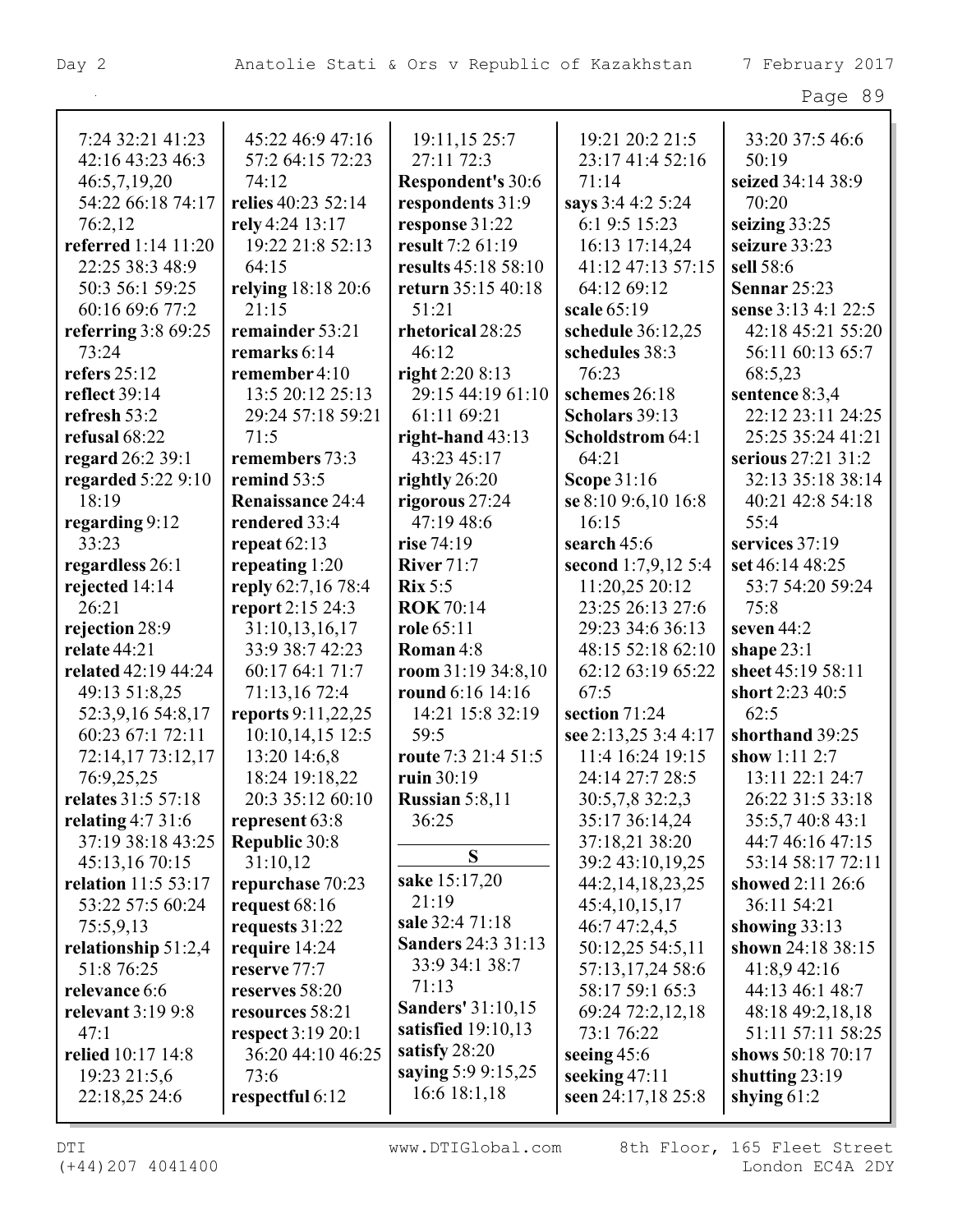| rage | 90 |
|------|----|
|------|----|

| side 43:23              | somewhat 4:11             | start 30:1,4 61:24   | 41:20 47:17 65:24    | 69:9,9 76:18                        |
|-------------------------|---------------------------|----------------------|----------------------|-------------------------------------|
| significance 42:14      | 26:9 28:13                | starting $13:1$ 17:8 | 66:1,6,7 67:15       | supervisory 14:22                   |
| significant $33:17$     | sophisticated 45:2        | 20:19 31:1           | 70:9,11 71:8 72:3    | supplier 37:2 44:21                 |
| 39:21 76:16             | sorry 11:1 21:23          | starts 33:14 35:2    | 72:15,20 73:3,6      | 61:3                                |
| significantly $41:16$   | 33:2                      | state 34:21 68:3     | 76:20                | suppliers 37:19                     |
| silver 15:4             | sort 70:5                 | 76:14                | submissions $1:4,14$ | 44:25                               |
| similar 37:18 54:11     | sought 38:21              | state-owned 33:8     | 24:2 25:18 38:18     | supplying $51:13$                   |
| similarity 65:19        | source 57:25              | 38:5                 | 46:2 56:20 61:21     | support 14:2                        |
| similarly 74:9          | sources 65:8              | stated 41:13 67:18   | 62:7,9,20 63:20      | supported 65:9                      |
| simple 5:7 15:19        | sovereign 34:21           | 73:14,17             | 66:4 68:15 69:3      | supposed 30:9                       |
| 21:21 29:9              | speakers 37:21            | statement 3:21       | 71:12 73:23 74:6     | 47:22                               |
| simpler 38:4            | special 50:4              | 64:21 66:14 70:18    | 74:23 75:4,12        | <b>Supreme</b> 2:1,4 3:8            |
| simply $3:23$ 14:17     | specific 28:2 31:22       | statements 44:16     | 76:6 78:3,4          | Sure 22:2 75:22                     |
| 14:20 16:19 19:8        | 35:7                      | 53:15 66:19          | submit $64:3$        | surprise 57:6,24                    |
| 19:21 28:10 29:8        | specifying 36:15          | Stati 27:22 29:11    | submits 69:15        | Svea 2:11 3:15 6:10                 |
| 40:25 41:7 42:10        | speed 27:5                | 31:3 51:15 54:1,7    | submitted 9:8        | 7:17 9:5 10:25                      |
| 47:22 48:4 49:9         | sphere $67:17$            | 55:5,19 56:22        | 14:15 24:15 31:9     | 11:1,516:13                         |
| 52:6 70:16 71:14        | spirit $15:12$            | 59:9 66:21           | 32:9 33:6 46:1       | 19:24 21:16 23:8                    |
| sink 56:25              | splits 71:21              | status $73:17$       | submitting 13:21     | 23:14 24:13 26:20                   |
| siphoned 29:11          | <b>Sprange</b> 1:4,5 2:21 | stealing $29:11,21$  | 13:22 41:19          | 26:22 35:4 57:7                     |
| 35:10 51:18 55:21       | 2:25 7:16 8:2 9:2         | 52:2                 | subs $12:2$          | 74:23                               |
| siphoning 32:9          | 9:17 10:24 11:3           | step 13:18 14:23     | subsequently 3:9     | <b>Sweden 20:14,15</b>              |
| 35:19 37:10 38:15       | 11:10 15:16,21            | 25:2 29:16           | substance 33:19      | <b>Swedish 4:4,15</b>               |
| 41:5 43:4,17 45:4       | 16:3 17:5,13 19:6         | <b>Stern 50:20</b>   | substantial 65:11    | 20:10 62:19 63:1                    |
| 46:5 48:11 52:6         | 20:1 21:23,25             | stopped 18:7         | substantiated 59:5   | 63:7,21 64:8,19                     |
| 52:14 55:5 59:11        | 22:3,14 23:22             | stored 31:21         | substantiation       |                                     |
| <b>Sirs</b> 38:2        | 25:22 26:5,9,13           | straitjacket 14:4,17 | 36:18                | T                                   |
| situation 3:14          | 27:1,4 28:5 32:19         | strapped 14:5        | substantive 4:4      | tab 1:18 3:3 7:22                   |
| 68:19                   | 32:25 33:2,17             | strategy $58:20,23$  | succeed 13:10        | 25:23 30:5 31:15                    |
| <b>Situations</b> 17:20 | 37:15 40:2,7              | stress $62:15$       | successful 56:13     | 36:12,13,24 37:18                   |
| sixth $44:19$           | 49:14,16,22 50:10         | stressed 71:11       | successfully 39:19   | 41:12 42:23 45:12                   |
| size 9:14 16:18         | 51:10 53:4 55:15          | strong 28:9          | suddenly 53:25       | 49:20 50:6 52:23                    |
| skeleton 18:9 46:18     | 56:4,8 75:15 78:3         | strongly 3:6         | sufficient $8:11,14$ | 54:4 57:13 64:2                     |
| 46:19 53:6 56:17        | spreadsheet 73:24         | structure 30:14      | 11:17 15:25 16:9     | 66:13 67:10,22                      |
| 70:9 72:24 75:19        | Spring $7:1$              | 35:16                | 46:17                | 69:8 71:21                          |
| 75:20 77:3              | Squire 24:3 31:10         | structures 31:3      | suggest 29:6 49:17   | table 24:19 48:18                   |
| slide 24:6 72:13        | 31:13,15 33:9             | Stuart-Smith 6:25    | 71:8 74:2            | taint 35:24 56:24                   |
| slight $7:6$            | 34:1 38:7 71:13           | stuck 15:8 41:20     | suggested 32:10      | 57:1,3                              |
| slightly $27:1$ 37:20   | <b>Stadoil 72:15</b>      | stuff 15:5 28:11     | 55:4,5 60:25 61:2    | tainted 14:6 21:17                  |
| so-called 42:4          | stage 55:8,10 67:6        | subject $59:8,14$    | suggestion 3:22      | 22:20 25:5 53:18                    |
| solely 17:16            | 68:25                     | 61:20                | 63:19 74:19          | 56:18                               |
| solicitor 67:2 69:16    | stages $17:6$             | submission 4:22      | summarised 47:15     | taints 60:2                         |
| 69:17                   | stance 65:2               | 6:12 15:11 19:8      | 56:10                | take 1:17 2:20 3:1                  |
| solicitors 69:19        | standard 37:24            | 19:12,15 22:6        | summarising 35:4     | 6:24 12:19 15:5                     |
| somebody 48:23          | standing 66:24            | 25:7 27:11,24        | summary 38:17        |                                     |
| 63:11,12,13             | stands 32:5               | 33:19 34:15 39:2     | 41:10 46:1 68:24     |                                     |
|                         |                           |                      |                      | 17:5 23:24 28:2<br>28:24 31:14 36:9 |

(+44)207 4041400 London EC4A 2DY

DTI WWW.DTIGlobal.com 8th Floor, 165 Fleet Street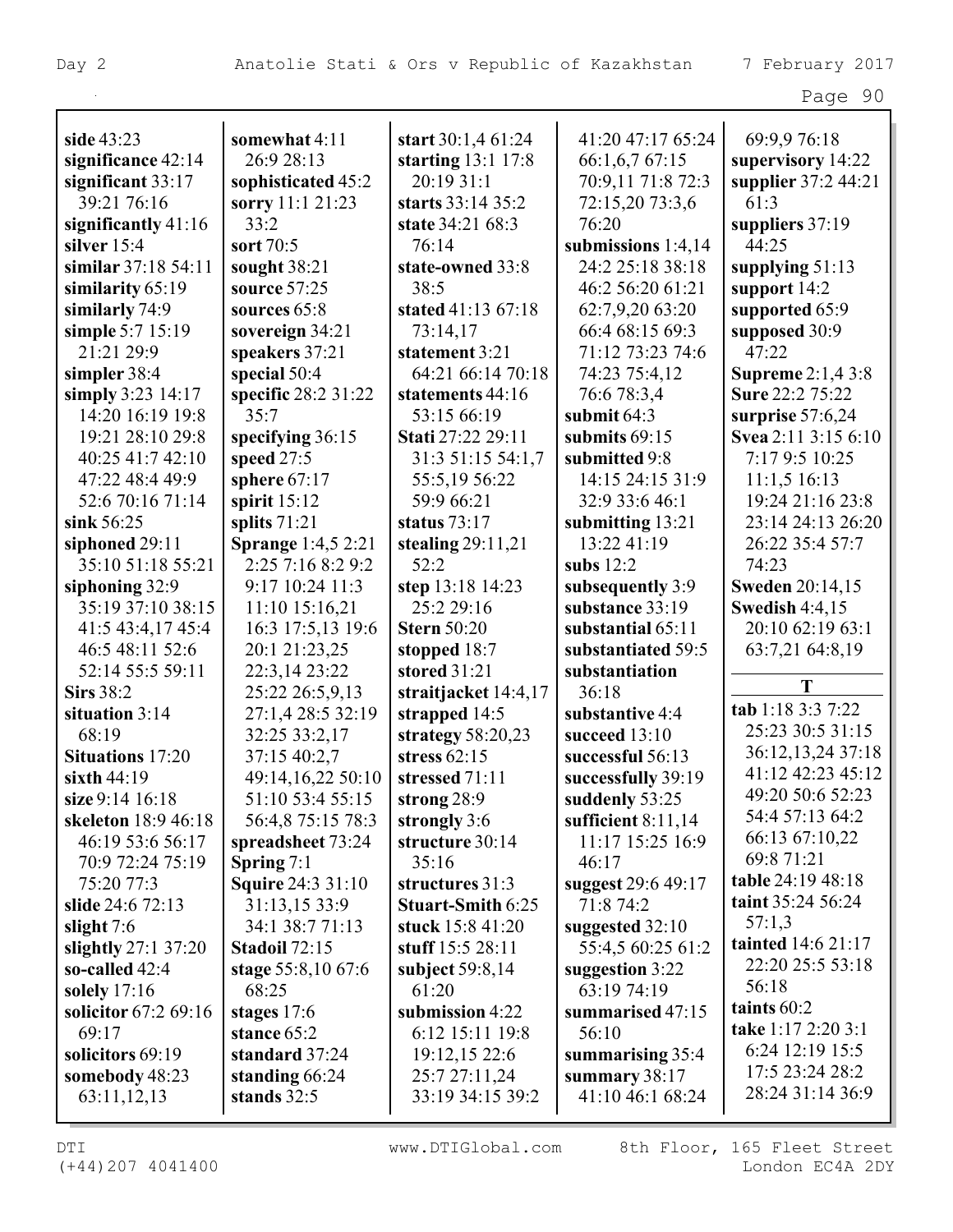| . . |  |
|-----|--|
|-----|--|

| 39:25 42:22 46:22        | thing 6:13 37:18       | today 27:8 49:3           | trying 7:8 47:23     | 27:8                 |
|--------------------------|------------------------|---------------------------|----------------------|----------------------|
| 48:17 49:19,25           | 38:1 40:12             | 69:24                     | 70:18                | unrelated 52:3       |
| 50:6 54:3 57:12          | things 26:23 40:24     | told 55:24                | Tuesday 1:1          | unreliable 10:19     |
| 61:8                     | 45:9 48:8,25           | top 25:9 44:25            | turn 7:13 27:6 31:7  | 11:7                 |
| taken 6:22 13:1          | 55:25 58:17            | topic $65:22$             | 36:24 37:18 41:11    | unspecified 67:20    |
| 24:10 32:11 61:1         | think 1:20 3:24 9:2    | total 39:6 43:21          | 45:14 48:4 49:11     | untrammelled 7:3     |
| takes 65:2               | 17:8 18:5 22:3         | totality 76:5             | 52:18 53:25 66:17    | untrue $17:17$       |
| talk 19:7 70:24          | 24:4,24 27:4           | totally 39:20 76:13       | 67:9 71:21           | upheld $61:18$       |
| talking $5:18$ 18:4      | 34:23 46:17 49:18      | <b>touch</b> 77:8         | twisted 27:11        | uplift 50:24 61:4    |
| 19:9 23:17 29:14         | 52:19 69:6 74:12       | trace 40:19               | two 2:2 5:21 6:1 7:6 | use 10:23 13:12      |
| 45:2 58:2                | third $1:7,11$ $11:25$ | Trading $43:12$           | 17:7,25 19:12        | 20:17 30:2 43:9      |
| teams 77:6               | 31:17 33:23 35:14      | transcript 69:24          | 21:7 28:1 35:2       | 47:3                 |
| teaser' 24:5             | 40:17 43:12,13         | transfer 71:25 72:2       | 47:18 48:8 52:20     | useless 6:20         |
| technical 2:23           | 51:20 58:18 68:13      | translation 7:23          | 64:9 66:12 68:8      | uses $6:10$          |
| 57:17,25 70:25           | 72:19                  | treated 5:15              | two-pronged 19:9     | usual $77:7$         |
| technicalities 7:4       | third-party 57:3       | treats $76:10$            | two-thirds 50:12     |                      |
| technicality 6:22        | 67:2                   | trial 7:9,10 14:4         | type 64:9 74:10      | V                    |
| telescope 55:11          | this, commenting       | 23:23 24:1 49:10          | types $76:5$         | v48:2                |
| telling $17:1$           | 67:14                  | tribunal $7:258:5$        |                      | vacuum 60:1          |
| tenge $37:6$             | three 3:12 7:11        | 8:15,20 10:8,25           | U                    | valuation 26:14      |
| terms 3:18 15:6          | $11:13$ $12:1,2$       | 11:23 13:5 14:13          | ultimately 56:23     | 35:24 41:13 59:4     |
| 55:19 58:15 64:4         | 16:25 18:17 21:8       | 15:1,14 16:2,5,7          | underlying $1:10$    | value 9:23 10:3,21   |
| 64:15 68:13,22           | 50:7 58:17 66:12       | 16:10 17:9,22,25          | 5:23 23:5 43:3       | $11:8$ 12:7,17       |
| 69:2 70:3 71:17          | threw 56:25            | 18:3 19:21 21:6           | 74:15                | 16:21 19:20 20:5     |
| 72:1 75:2 76:17          | throw 22:18,23         | 23:7 27:15 33:13          | undermined 17:4      | 26:16 35:21 39:5     |
| test 3:25 17:23 19:9     | thrown 15:3            | 33:20 35:4 36:23          | 75:7                 | 39:6, 11, 13, 14, 15 |
| 20:8,10,11,19            | thrust 26:15 53:9      | 38:19,22 52:12            | underpinning         | 45:19 50:3,3,11      |
| 28:21 47:19 48:3         | 54:6                   | 53:16,25 54:15            | 23:12                | 50:13,13 57:22       |
| 53:7 59:21,24            | Thyssen 27:25          | 55:12,17,22,23            | underpins 23:20      | 58:12 59:16          |
| 60:9 66:24 69:16         | 28:16 42:11            | 56:7,14 57:1 59:7         | understand 16:4      | valued 39:4          |
| 69:18 70:1,2             | tight $14:20$          | 60:7 61:11 62:24          | 37:1,7 70:25         | various 31:11        |
| testimony 8:7            | till 56:6              | 62:25 63:9,9,14           | understandably       | 32:21 55:25 69:2     |
| 17:17                    | time 27:3 32:8         | 64:12,14 65:17            | 15:11                | 70:5,676:5           |
| tests $7:6$ 14:24        | 37:23 47:13 76:19      | 68:14 74:25 75:5          | understanding        | vast 65:19           |
| 25:13,14 54:25           | times 3:12 63:24       | tribunal's 8:24           | 23:10                | vendor 72:10,22      |
| TG 70:23                 | timing $12:4$          | 10:2,11,15,21,23          | understood 11:10     | venture 44:1 49:24   |
| <b>Thank 25:21 26:4</b>  | tiny $6:22$            | $11:8$ 12:6,17            | undertaken 3:18      | 73:2                 |
| 33:16 53:3 61:22         | tip-off $48:22$        | 14:10 19:1,3,19           | undisputed 9:7       | version 30:2         |
| 61:23 62:3 75:13         | TNG 30:15 32:5         | 20:4 33:4 53:21           | undo 47:24           | vessel $52:15$       |
| 77:5                     | 33:23 34:3,24,25       | 55:9 59:12 65:9           | unfortunately        | viability 38:22      |
| thankfully 29:1          | 37:6, 12, 15 43:20     | tried $5:21$              | 52:24                | view 3:11 23:9       |
| <b>Thanks</b> 49:21 50:9 | 44:3 50:15 71:25       | <b>Tristan 31:23</b>      | unhelpful $25:14$    | 24:16                |
| 77:5,8                   | 72:2 73:12             | 35:12                     | uniquely $64:3$      | violated 65:1        |
| there, whether           | TNG's 34:14 70:14      | Trucks 27:25 28:5         | unknown 30:14        | Vitol $44:1,2,4,8$   |
| 63:10                    | TNG, Kazakhstan        | <b>trusted</b> 31:4 53:25 | unreal 73:6          | 49:23,25 50:2,19     |
| they'd $59:10$           | 31:20                  | try $60:1970:6$           | unreasonable 1:9     | 50:22 51:3,4 73:2    |
|                          |                        |                           |                      |                      |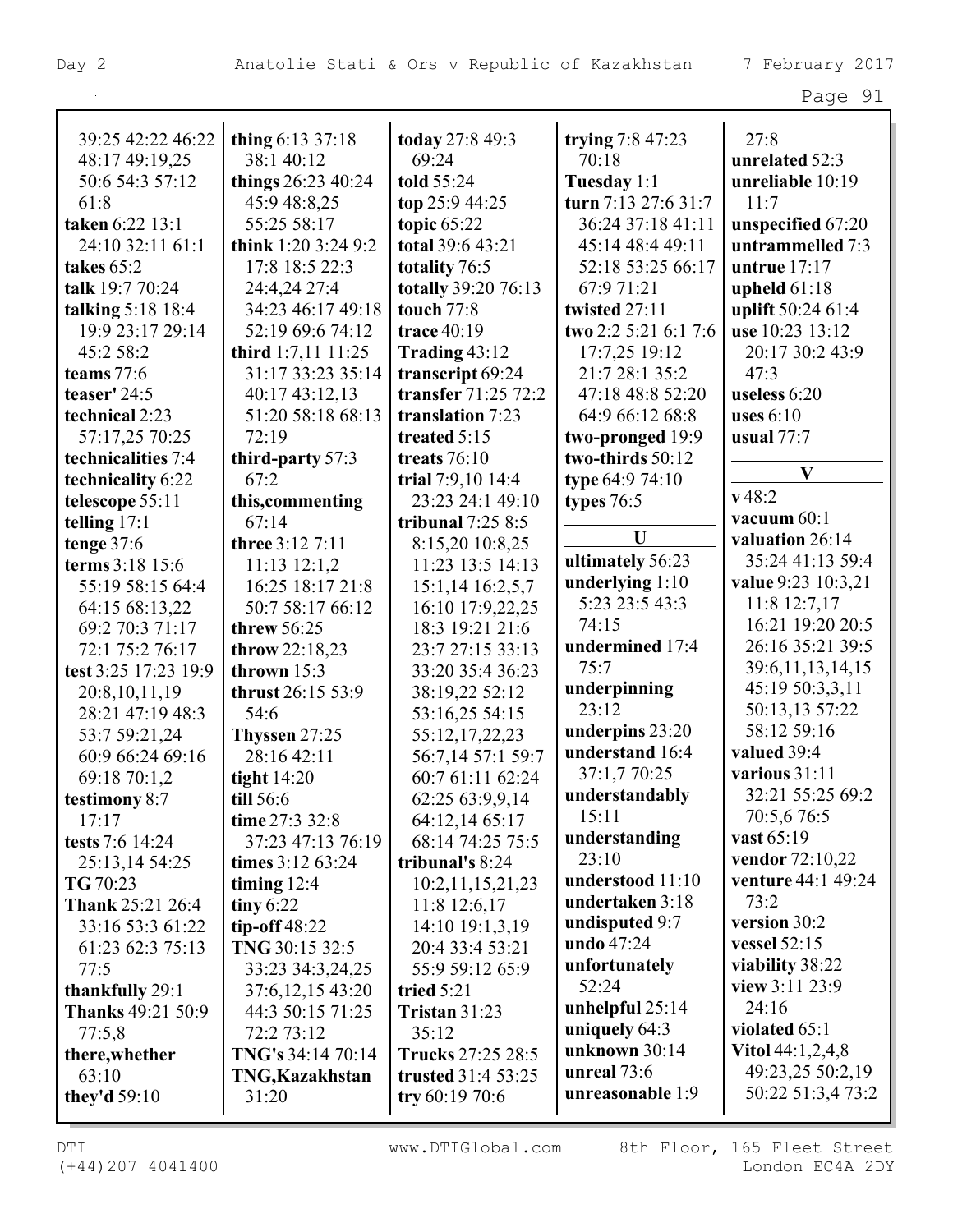|                      |                    |                           |                                  | r ugu                   |
|----------------------|--------------------|---------------------------|----------------------------------|-------------------------|
| 73:4,8               | 13:12              | 108 36:13                 | 2007 60:10                       | 32 31:15                |
| <b>Vitol's 50:21</b> | wording 15:12 65:1 | 11 30:3                   | 2008 33:22 43:22                 | 3284 35:3,6             |
| volume 30:2          | words 20:17 35:16  | 11.002:24                 | 60:11                            | 3286 35:8 40:15         |
|                      | 38:23 44:5,21      | 11.40 69:24               | 2009 34:9,13,18                  | 3348 38:17              |
| W                    | 53:16 59:16        | 1241:12                   | 38:10                            | 335139:2                |
| walk 61:9            | work 7:25 28:14,17 | 12.05 40:4                | 2015 48:22                       | 35 53:10                |
| want 1:16 2:7 7:17   | 28:18              | 12.12 40:6                | 2016 32:6 37:15                  | 358 33:21               |
| 21:25 28:2 30:25     | worked 25:9        | 12.15 72:9                | 67:14                            | 36 40:20 41:22          |
| 35:7 36:2 43:1,7     | works 19:14        | 12.52 62:4                | 20171:1                          | 53:13                   |
| 49:22 50:23 58:17    | world 6:16 66:22   | 1254 32:2                 | 208 68:16                        | 365 34:5                |
| 61:24                | worry $4:22$       | 1275 32:3 71:18,19        | 22 50:8,12                       |                         |
| wanted 65:21 69:11   | worse 20:23 56:22  | 13 66:15,20               | 23 30:5                          | $\overline{\mathbf{4}}$ |
| 70:3                 | worth 22:21 51:14  | 132 73:25                 | 2329 54:5                        | 4 34:13 43:9 71:21      |
| wasn't 12:3 13:20    | wouldn't 34:19     | 135 37:7,12               | 24 69:22                         | 40 35:9                 |
| 22:18 23:18 47:13    | 40:24 47:8 53:25   | 136 35:22 41:25           | 245 15:22,23,24                  | 49 3:3                  |
| 61:6                 | 55:2 57:8          | 61:3                      | 16:8, 18, 20 17:4                | 493 25:25               |
| way 1:19 4:20 5:17   | wrong 20:17 22:24  | 137 37:16                 | 18:6,24 21:20                    |                         |
| 6:8,189:412:22       | 37:16 41:5         | 14 31:9,12 32:9           | 22:21,25 23:12,13                | 5                       |
| 13:13 14:3 18:16     |                    | 73:20                     | 23:20 24:9,11                    | 571:17                  |
| 20:23 23:9 25:9      | $\mathbf X$        | 1450 38:15 40:15          | 53:12 55:13 56:13                | 50 35:9                 |
| 26:22 29:3,16        | X43:21             | 15 53:6                   | 61:14                            | 51.1 70:13 71:9         |
| 32:19 48:19 50:12    |                    | 16 37:6 38:19             | 25 36:24 46:24 62:2              | 51.1046:22              |
| 55:11 59:22 60:5     | $\mathbf Y$        |                           | 2547:1                           | 51.271:4                |
| 60:22 61:9,10        | year 35:1          | 1640 43:10                | 26 33:22 45:12                   | 51.371:12               |
| 62:15 67:20 68:1     | yesterday 1:5,13   | 17 32:6 66:13<br>172 31:7 | 57:13 73:11                      | 51.472:8                |
| 68:3 75:17           | 2:11 3:16,17 5:1   | 1724 26:10 39:2           | 27 37:18                         | 51.572:24               |
| we'll 15:17          | 6:14 7:12 26:6     |                           |                                  | 51.873:23               |
| we're 19:9 76:18     | 36:11 41:8 54:21   | 1736 39:23 40:7,14        | 276 66:17<br>28 49:20 50:6 67:10 | 51.946:22 74:4          |
| we've 26:10 37:5     | 67:6,12 68:15      | 1755 7:23 8:1             |                                  | 511046:20               |
| 53:11 75:4 77:2      | York 4:8 5:20,21   | 1756 7:23 8:1             | 72:13                            | 511146:20               |
| weeks 68:8           | 6:15,19            | 1782 48:24 49:4,6         | 29 31:21                         | 52.170:12               |
| weren't 13:20,21     | <b>Yukos</b> 5:5,7 | 73:9                      | 292 54:23                        | 52.274:14               |
| 21:5                 |                    | 18 54:4                   | 2987 30:5                        | 55 18:10                |
| Westacre 1:12        | $\mathbf{Z}$       | 19 54:12 66:18            | 2989 30:23                       | 56 18:10                |
| 23:25 52:19 62:12    | Zenith $34:6$      | 193 24:11 45:19           | $\mathbf{3}$                     | 58 52:25 53:2 54:21     |
| 74:22                |                    | 48:19 57:16,16            | 37:22 42:23 64:2                 | 59 53:2 54:21           |
| whatsoever 72:18     | $\boldsymbol{0}$   | 193,000,000 43:21         | 67:15                            | 59(1)30:8               |
| Whilst $3:17$        |                    | 199 9:9 58:14             | 30 43:21 67:22,24                |                         |
| white 56:6 67:6      | 1                  | 2                         | 304 66:20                        | 6                       |
| win 13:10,11         | 1 17:19 18:21 20:9 | 2 17:19 18:22 31:16       | 3046 31:7                        | 62 73:13 78:4           |
| wiping $5:8$         | 37:4 41:12 52:23   | 32:1 33:1 35:6            | 3054 32:16 33:12                 | 63642:24                |
| witness 3:21 8:7     | 52:24 78:3         | 73:11,21 74:22            | 3072 33:21                       | 647 43:11 72:19         |
| 44:16 70:18          | 1.173:1            | 2.00 61:24,25 62:6        | 3076 34:12                       | 65 64:22                |
| witnesses 24:2       | 10 1:18 3:3 69:8   | 2.28 77:9                 | 31 69:4,11 75:18                 | 65643:15,20             |
| 50:21 74:19          | 10.301:2           | 20 36:12 64:22            | 31.175:20                        | 664 44:18 72:13         |
| word 10:23 11:2      | 10.372:22          | 66:18                     | 311 54:23                        |                         |
|                      |                    |                           |                                  |                         |
|                      |                    |                           |                                  |                         |